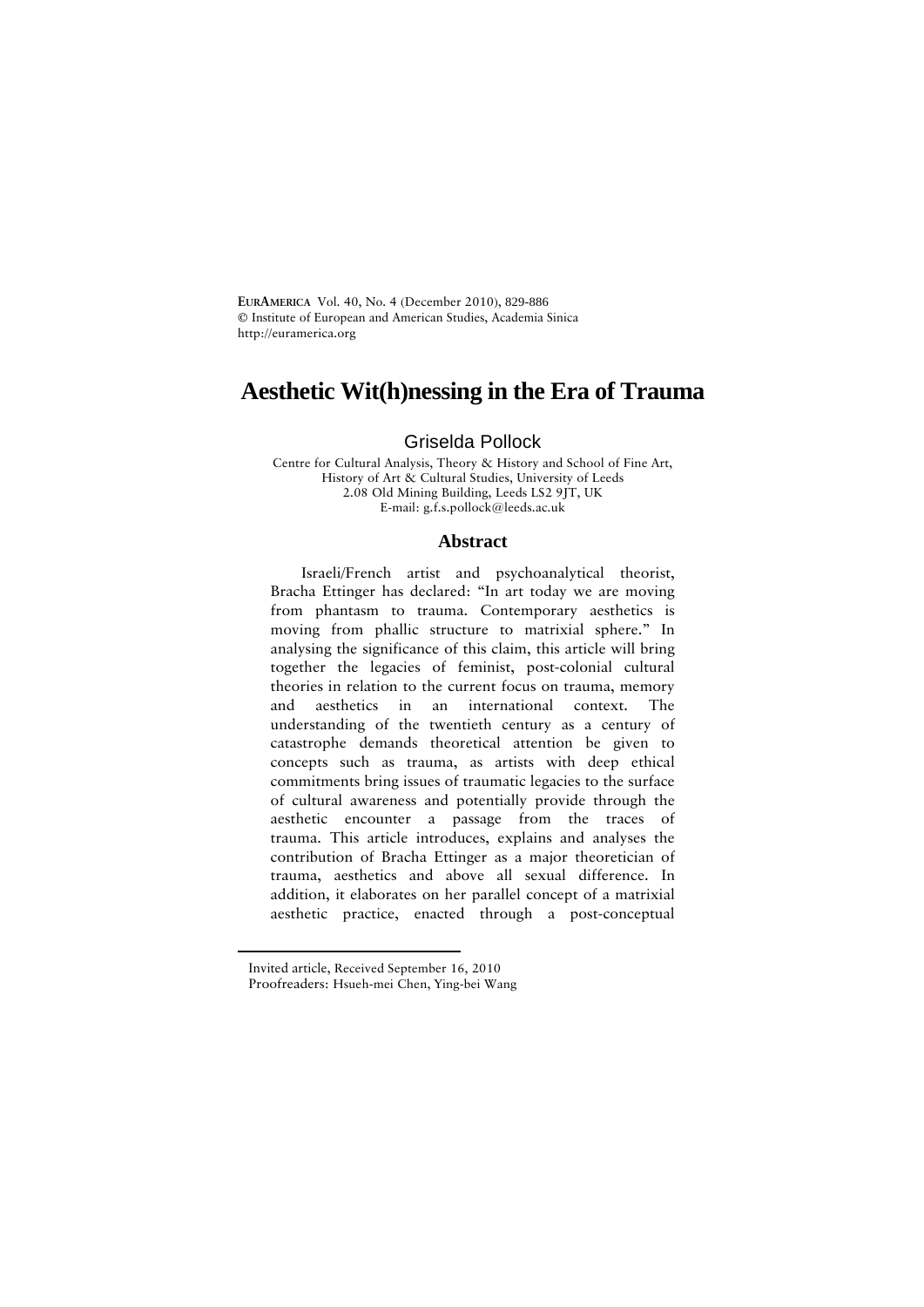painting, that retunes the legacies of technologies of surveillance and documentation/archiving, as a means to effect the passage to a future that accepts the burden of sharing the trauma while processing and transforming it. The article demonstrates the dual functions of Ettingerian theories of a matrixial supplement to the phallocentric Imginary and Symbolic in relation to the major challenges we face as we seek to understand, acknowledge and move on from the catastrophes that render our age post-traumatic.

**Key Words:** trauma, aesthetics, the matrixial feminine, contemporary Western painting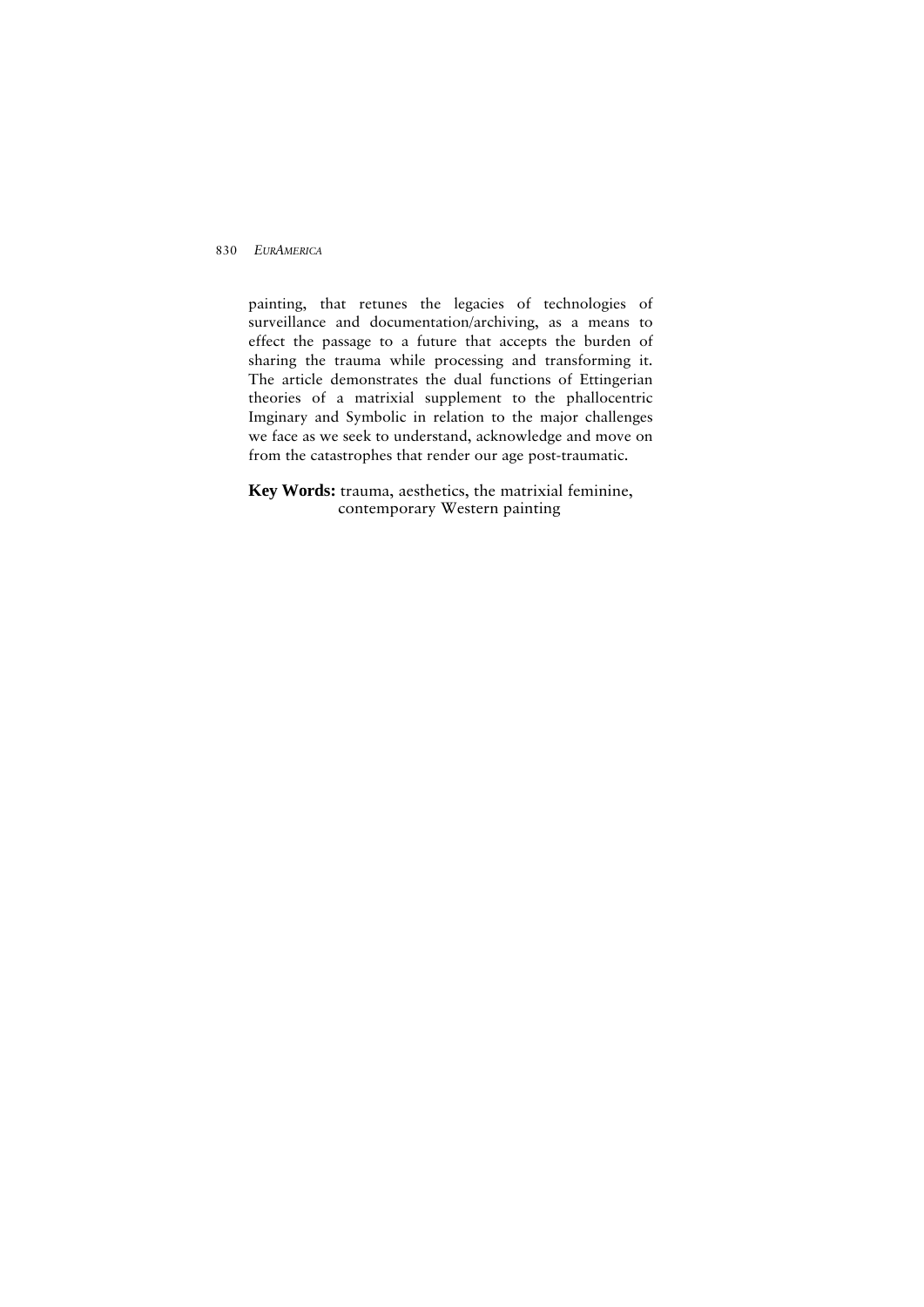In art today we are moving from phantasy to trauma. Contemporary aesthetics is moving from the phallic structure to the matrixial sphere. We are carrying, at the beginning of the twenty-first century, enormous traumatic weight, and aesthetic wit(h)nessing in art brings it to culture's surface. Certain contemporary art practices bring to light matrixial alliances by confronting the limits of trauma's shareability and the *jouissance* of the Other. The beautiful as accessed via artworks in our era—and I emphasize again in our era, since we are living through the massive effects of transitive trauma that different artworks capture and shed light upon—the beautiful carries new possibilities for affective apprehending and produces new artistic effects where aesthetics converges with ethics even beyond the artist's intentions or conscious control. (Ettinger, 2006:147-148)

My epigraph is a passage from the theoretical writings of the painter Bracha L. Ettinger (b. 1948-, see Figure 1) from whose practice has emerged the concept of *aesthetic wit(h)nessing*. Ettinger creates a neologism by inserting the letter (h) into the word *witness.* Wit(h)ness now implies being *with* someone else (Johnson, 2010: 217-236). Ettinger does not, however, replace one word with another. She expands a word's conceptual range from the legal and testimonial meaning of bearing witness to the crime against the other, to *being with*, but not assimilated to, and to *being beside* the other in a gesture that is much more than mere ethical solidarity. There is risk; but there is also a sharing. Beyond art as testimony (given by the witness), Ettinger is proposing an aesthetic wit(h)nessing: a means of being with and remembering for the other through the artistic act and through an aesthetic encounter. Art becomes a keeper of historical memory for the injured other by creating the site for a novel trans-subjective and transhistorical process that is simultaneously witness and wit(h)ness.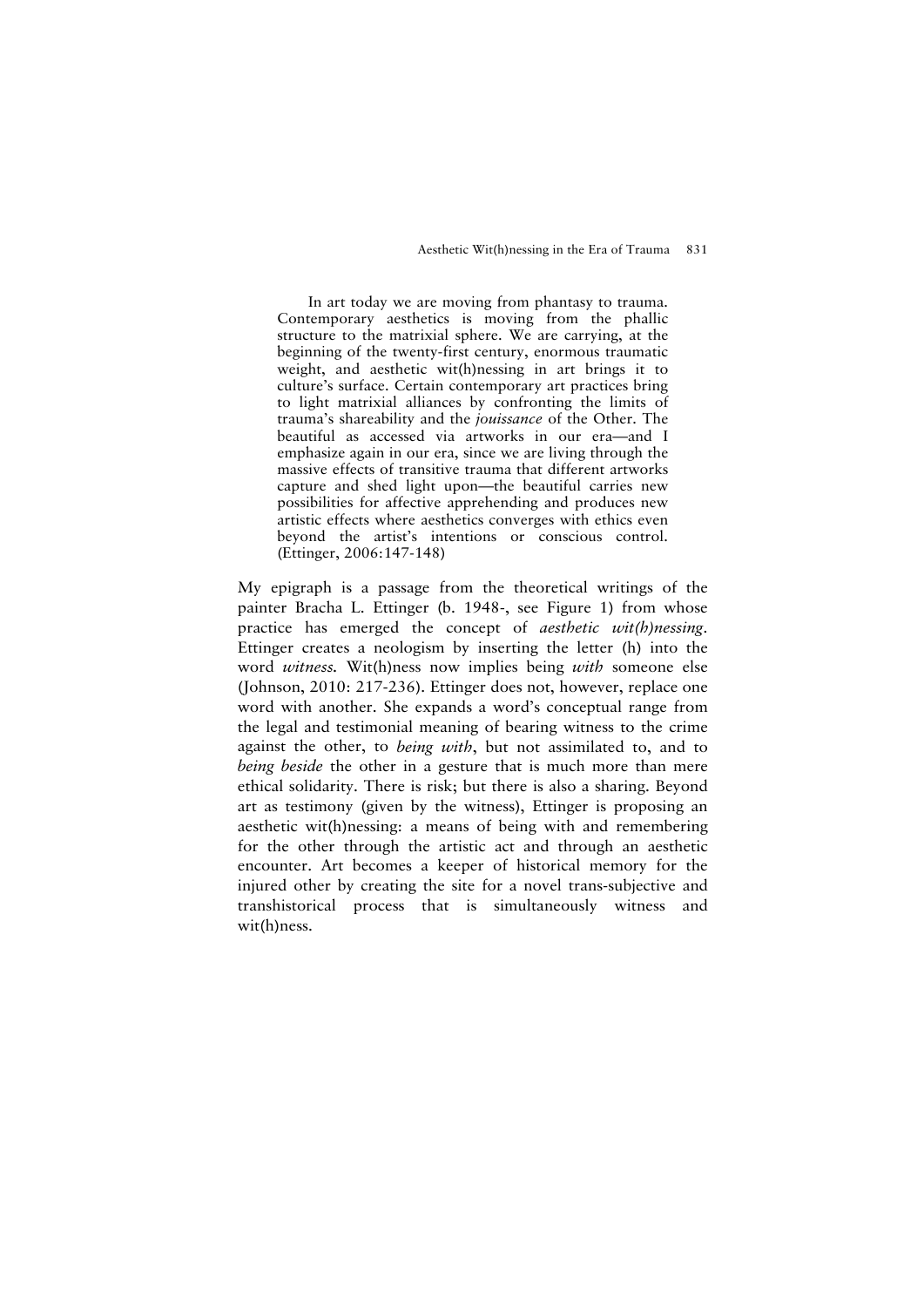$\overline{a}$ 

## I. Theoretical Introduction

What is the meaning of the epigraph from Ettinger who states: "In art today we are moving from phantasy to trauma." *Fantasme*  is the French psychoanalytical term for the English word *phantasy*. Clinically, *fantasme* must be distinguished from *fantaisie* which is the common French word for creative activity, imagination and day-dreaming and their fantastical products. Typically what is imagined is the opposite of reality. In psychoanalysis, however, phantasy/fantasme is a key aspect of the psyche's operations and phantasy has its own effective, psychic reality.<sup>[1](#page-3-0)</sup> So is Ettinger suggesting that art can no longer "imagine" (*fantaisie*) or that art is no longer associated only with the imaginary (phantasy)? What would it be for art to suspend its relation to phantasy and to imagination in terms of seeking encounters with the Real? How does this relate to trauma?

In his major study, *L'Imaginaire: Psychologie Phénoménologique de l'imagination* [*The Imaginary: A Phenomenological Psychology of the Imagination*], published in 1940, the French existential philosopher Jean-Paul Sartre theorized the faculty of the imagination as the ultimate locus of the ontological freedom in the human subject: imagining alone provides freedom to translate, transform and recreate the world at the juncture of the inner world of an individual and the external world impacting upon the subject (Sartre, 1940, 2004). According to Sartre, a consciousness that could not *imagine* would remain drowned in the real, unable to project possibility, difference, and above all change.

This conceptualisation of *l'imaginaire* understood as the imaginative faculty within consciousness, that underpins the role of art in Sartrean political aesthetics, must be distinguished from the *Imaginary* in the psychoanalytical apparatus theorized by Jacques

<span id="page-3-0"></span><sup>1</sup> For a very useful account of this distinction (and its misunderstanding), see Rose  $(1986.123)$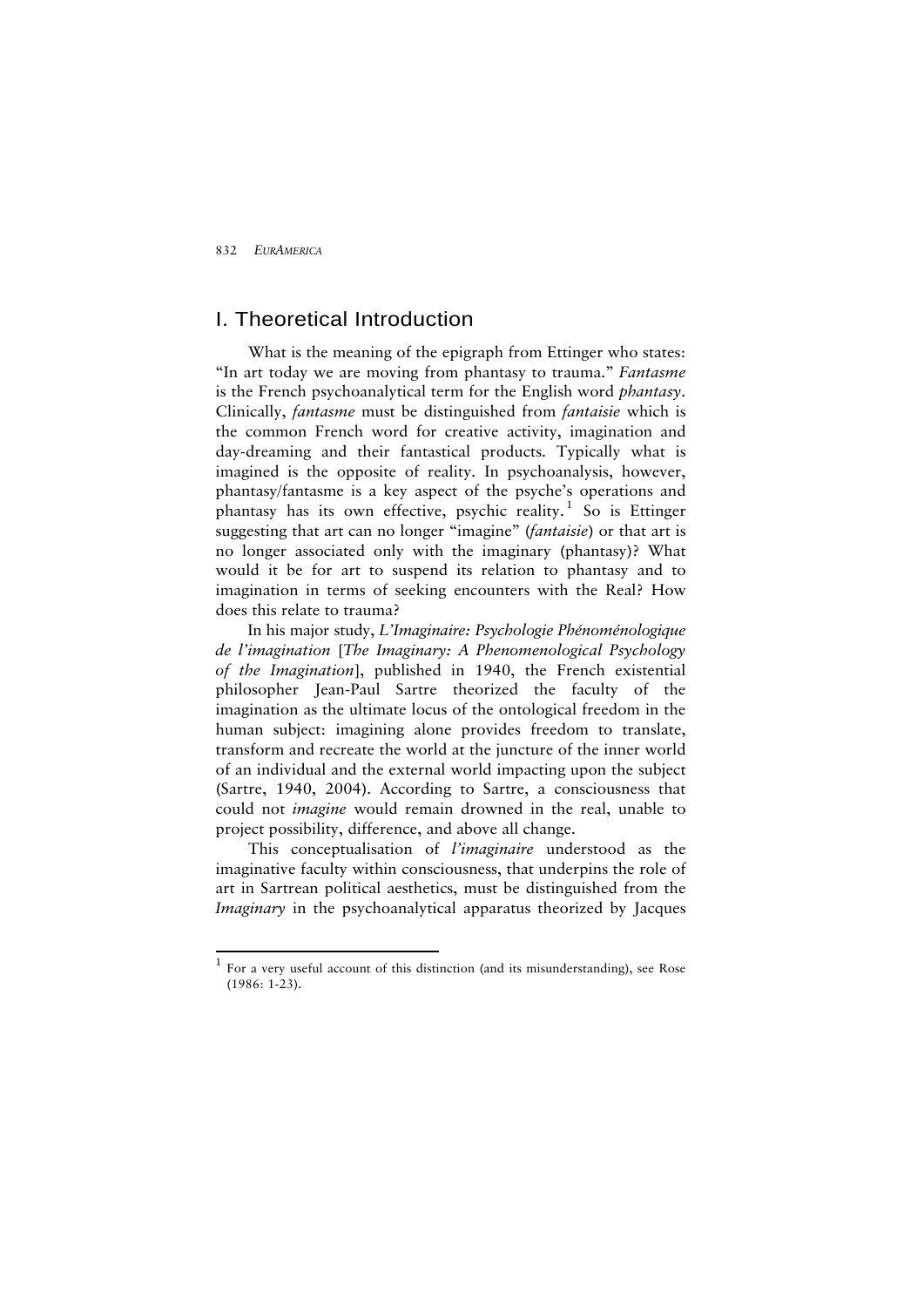Lacan, beginning in the 1930s when Lacan first wrote a paper "Au délà du 'principle de réalité'" (1936) and the first, lost, version of "The Mirror Phase."<sup>[2](#page-4-0)</sup> Trying to escape the Freudian idea of stages through which the human subject passes, Lacan postulated three registers on which subjectivity and meaning are organized: the Real, (which has nothing to do with reality, which can be known), cannot be known or represented, being prior to and beyond signification. It is the Symbolic's intractable beyond. Then there is the Imaginary, the result and condition of the mirror phase, which "fantasises" relations to the world and forms of the emergent self through the image, identification and misrecognition. Finally, there is the Symbolic, the unconscious register of signifiers and language, which forms the basis for the conscious act of thought (Lacan, 1977b). For Lacan, the Imaginary derives its meaning from the function of the image in constituting the illusory bodily unity that founds the ego, territorializes the subject within a borrowed imago, and establishes the conditions for intersubjective identifications. The Imaginary is, however, fundamentally a condition of alienation and the formation of subjectivity around importations from the field of the other (persons) and culture.<sup>[3](#page-4-1)</sup>

Initially Lacan argued that the Real lay totally beyond both meaning (the Symbolic) and phantasy (the Imaginary). In his later seminars, however, Lacan became less rigidly structuralist. Lacan allowed himself to research the potential psychic significance of the psychic space between trauma (the Real) and phantasy (the

<span id="page-4-0"></span><sup>&</sup>lt;sup>2</sup> "The Mirror Phase" was delivered, in part, at the International Congress of Psychoanalysis at Marienbad in 1936. It appeared as "The Looking-Glass Phase" in the *International Journal of Psychoanalysis* (Lacan, 1937). A later version was delivered in 1949 and published in the *Revue française de psychanalyse*, 4 (October-December 1949): 449-455. It was printed in Jacques Lacan, "Le stade du miroir comme formateur de la fonction du Je" ["The Mirror Stage as Formative of the Function of the I as Revealed in Psychoanalytic Experience"], *Écrits* (Editions du Seuil, 1966), 89-97, trans. Alan Sheridan (London: Tavistock,

<span id="page-4-1"></span><sup>3 1977), 1-7.</sup> See also Gallop (1985: 74-92).<br><sup>3</sup> For a superb account of Lacanian terms and their cultural implications, see Jameson (1978).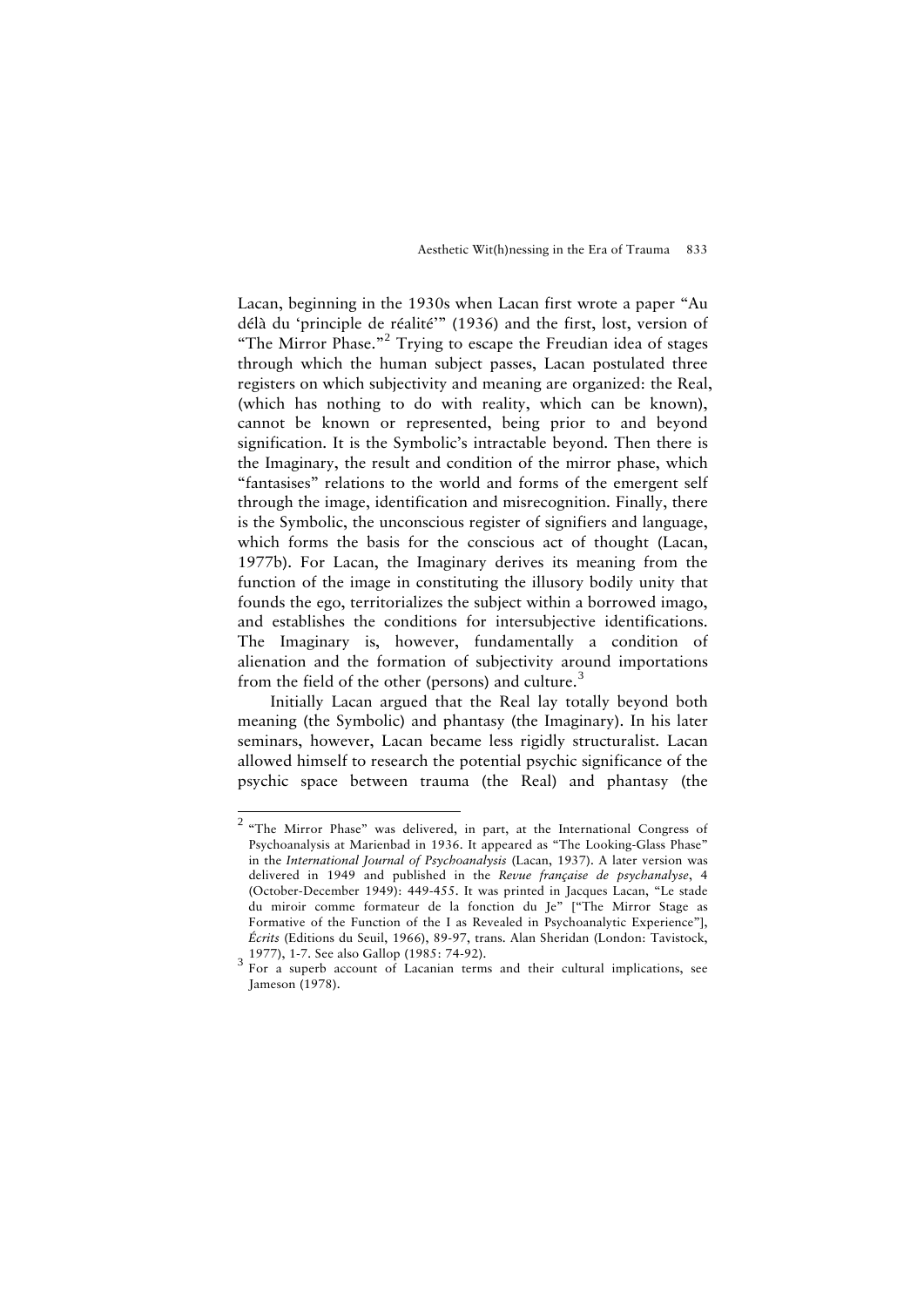Imaginary). In that space of archaic, pre-subjective processes, our aesthetic capacities and the beginnings of sexuality are also generated (Ettinger, 1996: 92). In proposing that contemporary art is itself exploring this zone between the Imaginary and the Real, thus between phantasy and what is in fact the psychoanalytical understanding of structural trauma, Ettinger is not simply arguing the Adornian position that "after Auschwitz" historical reality was so traumatic in that reality that it has knocked out all metaphysical speculation, demanding that even philosophy be grounded in the unimaginable reality created by the Holocaust (Adorno, 1978).<sup>[4](#page-5-0)</sup> On the other hand, Ettinger might also appear to be suggesting that art is suffering from psychological regression from the Imaginary to the Real, i.e. from the founding conditions of the ego to what is completely outside of the Symbolic, unthinkable, unsayable, unimaginable. Julia Kristeva and Jacques Rancière might well agree, for different reasons, that the emergence of the abject and the sublime in contemporary art can be symptomatically interpreted as psychologically regressive.<sup>[5](#page-5-1)</sup> Ettinger is not, however, identifying regression in art. Ettinger is pointing to contemporary artistic attentiveness to the pressure of what we must call the *historical* real, historical events whose pressure is traumatic. That means historical events—what has really happened and left its deep impact individually and collectively on culture—have been of an

<span id="page-5-0"></span> 4 Like Dominick LaCapra, but with a slightly different emphasis I think it important to draw a distinction between "structural trauma" posited by psychoanalysis as the events which happen to a subject prior to their being a psychic apparatus to mediate, process or translate the event, and historical trauma, extreme experiences that occur to a formed subject through specific catastrophes such as bereavement, war, torture, accident, abuse, rape and so forth. These two are often conflated with a loss of recognition of the role of the formative traumas of birth, loss of the loved object, "seduction," castration (loss, abandonment, mutilation) on the manner in which the historical events of similar traumatic will be overdetermined. See Pollock (2009).

<span id="page-5-1"></span>Julia Kristeva sees new forms of art such as installation as indicative of a psycho-cultural collapse into abjection and fragmentation in Penwarden (1995) and Rancière (2009: 67).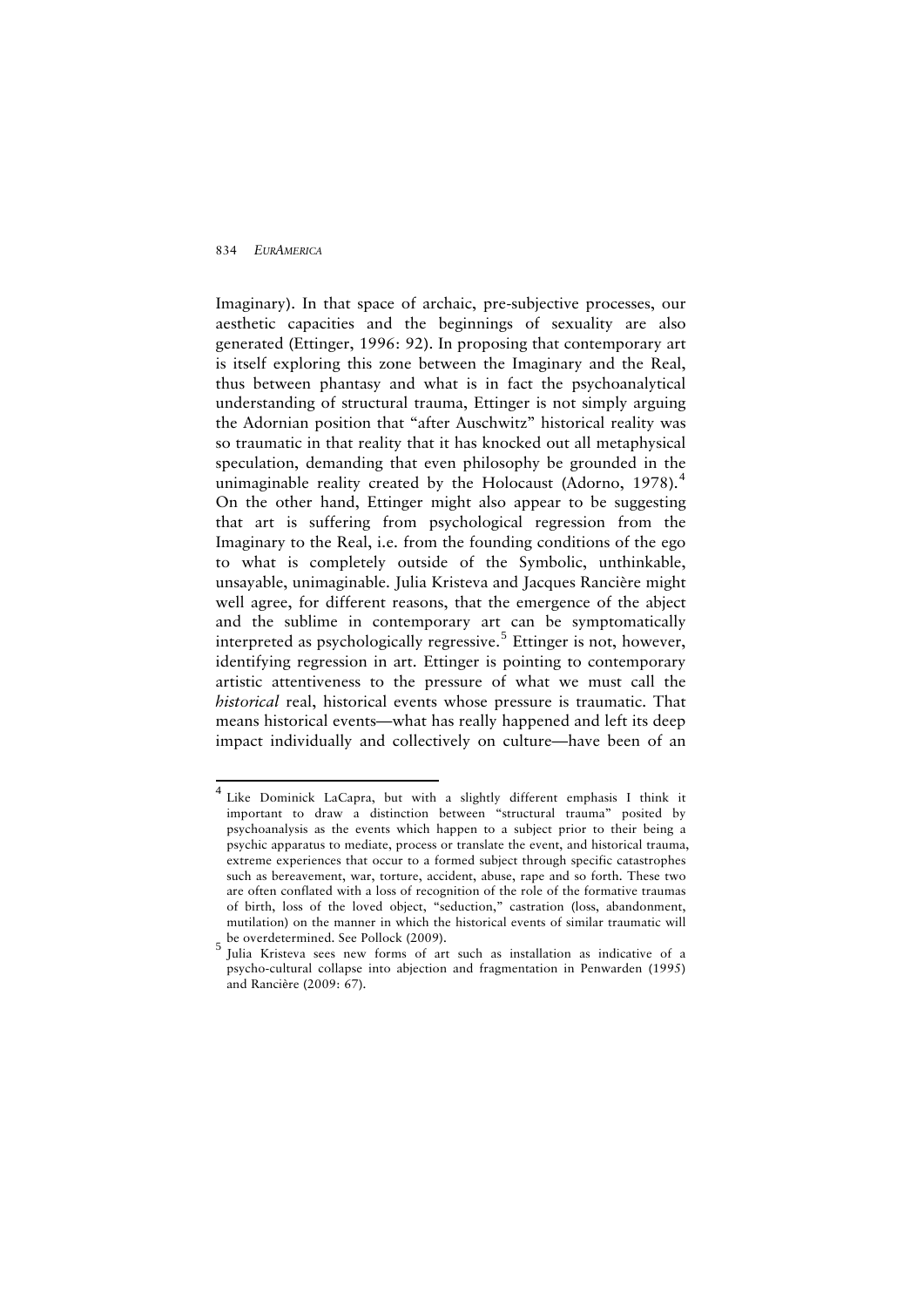order of extremity that they have overwhelmed or exceeded our existing representational systems, available images, fantasies, words and thoughts. Traumatic events breach the limits of representation, not because of their inherent sublimity, but because their atrocity or extremity are without historical precedent. Beyond even our imagining, these events fall outside the existing terms, words, concepts, images, representations which we might use to make sense of them, even while their affects are registered everywhere. Thus the movement from phantasy or the imaginary to the real of trauma marks a historically generated crisis in the relations between representation (our form of knowing) and that which having happened has none the less no immediate image or concept to represent it. Innovation in aesthetic form seek to negotiate the abyss precisely since the aesthetic, according to Rancière is "an economy of affects" (Rancière, 2009: 112).

Instead of inventing and imagining within the realms of the already-known, serious art today, according to Ettinger, is that which confronts the weight of the historical real as traumatic—both "real" and as yet unrepresented. Thus it is in need of creative, poietic invention to confront and to process. The real would be the legacies of terror, horror, violence, human catastrophe and natural cataclysm that have turned history into trauma: events that overwhelm our capacities to "know" fully what it is that has happened. In place of the traditional metaphysical operations of art, the overwhelming nature of historical and contemporary realities demand a different kind of radical attention and press art to create new forms, new ways of imaging so that we can ultimately also speak of them. Does this mean all art becomes documentary? Not at all.

Trauma explodes the typical distinctions between fiction and fact, generating what has been called "a crisis of truth" (Felman & Laub, 1992). Its often literal reality refutes metaphysical representation; yet it demands to be "phrased" since in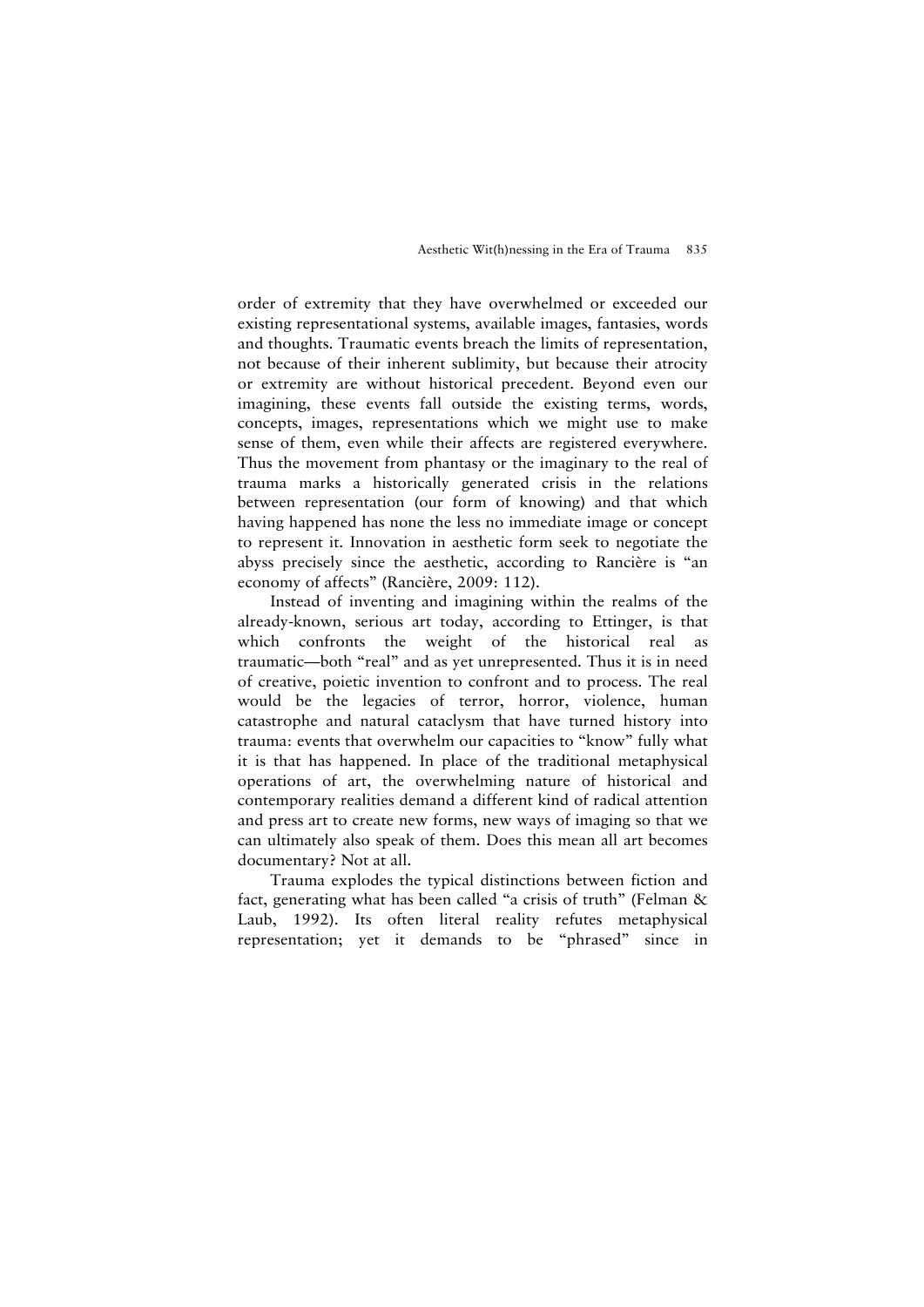formulation alone can we engage with it, transform it, live beside its legacies.<sup>[6](#page-7-0)</sup> It is, therefore, more a question of orientation, of attentiveness and of the need to seek, specifically through *aesthetic* practices, modes for acknowledging, but also for transforming, the traumatic weight that will haunt our cultures unless it is—and I use the Freudian economic metaphor—"worked through" (Freud, 1958). Ettinger's observation does not, therefore, limit imagination and creativity in art. It calls for such capacities to become engaged, ethically as well as aesthetically, with the traumatic residues of Modernity and modernization and specifically with the genocidal and political violence of the twentieth and now twenty-first centuries that Zygmunt Bauman (1989) argues must be understood as symptomic of Modernity itself.

Ettinger's statement continues, introducing the core concept of her theory: the *matrixial*. As a conceptualisation of the feminine, the Matrix does not oppose the Phallus. It supplements the necessary work performed by the Phallus as signifier, expanding the range of processes and dimensions that constitute human subjectivity. The supplement is "from the ladies' side" that other space of the feminine that neither Sigmund Freud nor Lacan could imaginatively access: and they acknowledged that.<sup>[7](#page-7-1)</sup> Challenging

<span id="page-7-0"></span><sup>&</sup>lt;sup>6</sup> Jean François Lyotard, *The Differend: Phrases in Dispute*, #22 "The differend is the unstable state and instant of language wherein something which must be able to be put into phrases cannot yet be. This state includes silence, which is a negative phrase, but it also calls upon phrases which are in principle possible. This state is signaled by what one ordinarily calls a feeling: 'One cannot find the words,' etc. . . . What is at stake in a literature, in a philosophy, in a politics  $\tau$  perhaps, is to bear witness to differends by finding idioms for them" (1988: 13).

<span id="page-7-1"></span>The phrase "from the ladies' side" is from Jacques Lacan (1998). Lacan argued that there was a jouissance beyond the phallus but it could only be reported on 'from the ladies' side' yet under the dominance of the phallus alone, the feminine subject cannot herself speak of it. This beyond the phallus dimension has been a crucial point of departure for Ettinger's theorization of a supplementary signifier, the Matrix, through which the specificity of sexual difference (and more merely the difference of woman from man as posited by the phallic model of  $+/-$ ) could begin to enter into the Imaginary and the Symbolic rather than remaining foreclosed (without a signifier) in the Real in the original Lacanian formulation of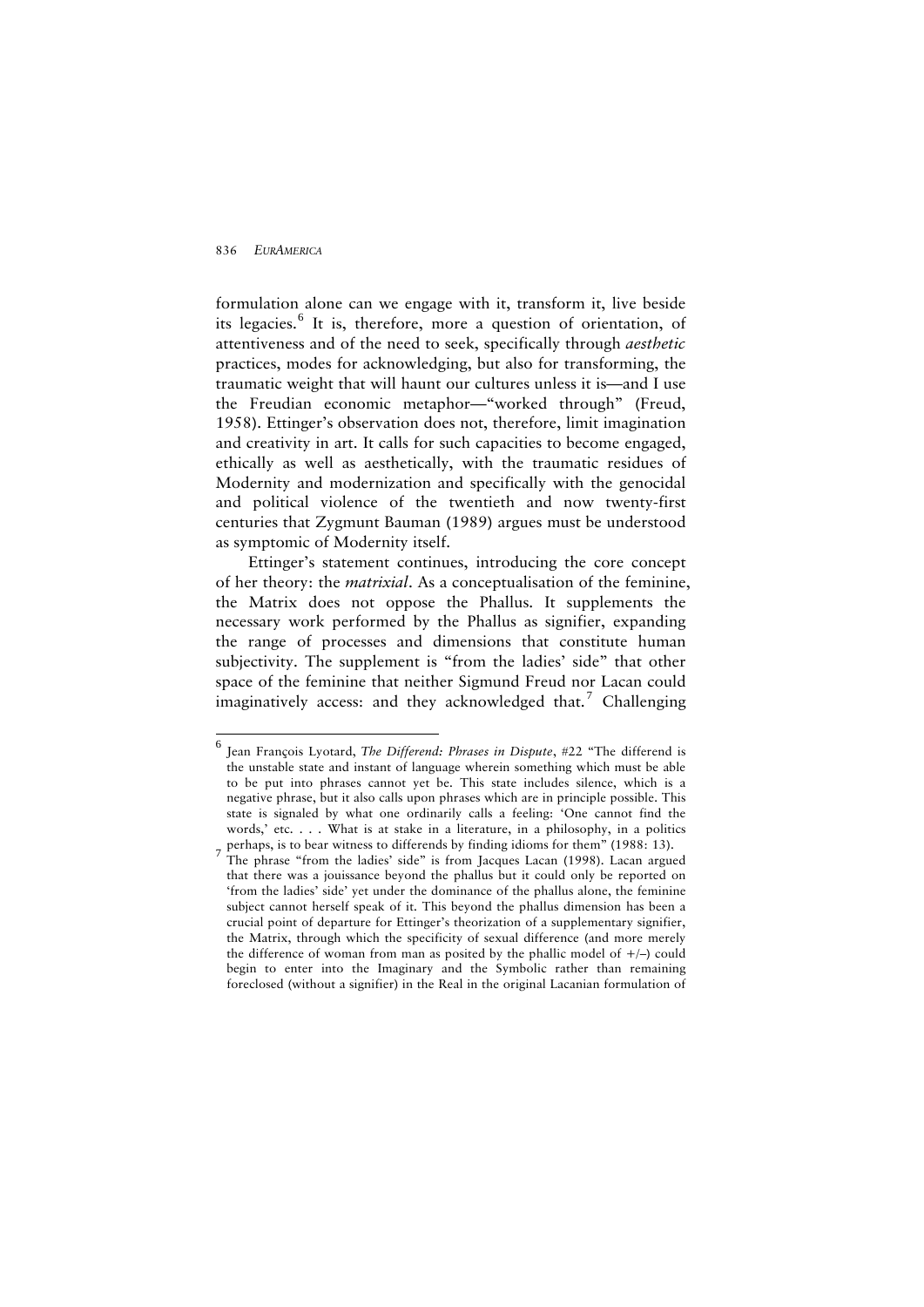the existing hegemony of the Phallus, portrayed in classic psychoanalytical theory as the one and only sovereign signifier ruling the Symbolic, the theory of the Matrix, first formally proposed by Ettinger in 1992, emerged in the artist's own artworking during the 1980s. The matrixial is a radically extended psychoanalytical theory about the ways in which we relate to the other and to the jouissance of the other. It is premised on the proposition that the specificity of feminine sexual difference makes a distinctive contribution to the formations and potentialities of human subjectivity in ways that supplement the phallic constitution theorized by classical psychoanalysis (Ettinger, 1992; Pollock, 2004). The Matrix differs from phallocentric thought in so far as it posits a primordial connectivity between co-emerging partial subjective elements that predate the separations and cleavages of birth, weaning and castration, that are posited as the cause of the phallically constituted human subject. Thus with regard to the other, the Matrix proposes that from the long prenatal/ prematernal partnership that defines and produces *human* becoming, an unknown other was always a partner-in-difference and co-emergent. Thus we cannot but share the pain or trauma, i.e. the events of the other. We cannot but bear it, transport it, and potentially create a future precisely by such sharing, by recognizing co-humanity rather than anxiously policing the boundaries of difference which are the hallmark of the phallic model. This is what Ettinger suggests when she suggests art plays a key role in re-generating such matrixial possibilities in contemporary culture:

Certain contemporary art practices bring to light matrixial alliances by confronting the limits of trauma's shareability and the *jouissance* of the Other. (Ettinger, 2006: 147)

Certain contemporary art practices ask us to consider the trauma of the Other—other people, other times, other histories, namely, what is

<u>.</u>

Woman-Other-Thing. See also Lacan dot com (n.d.). For Freud's acknowledgement of his own "failure" see Freud (1933).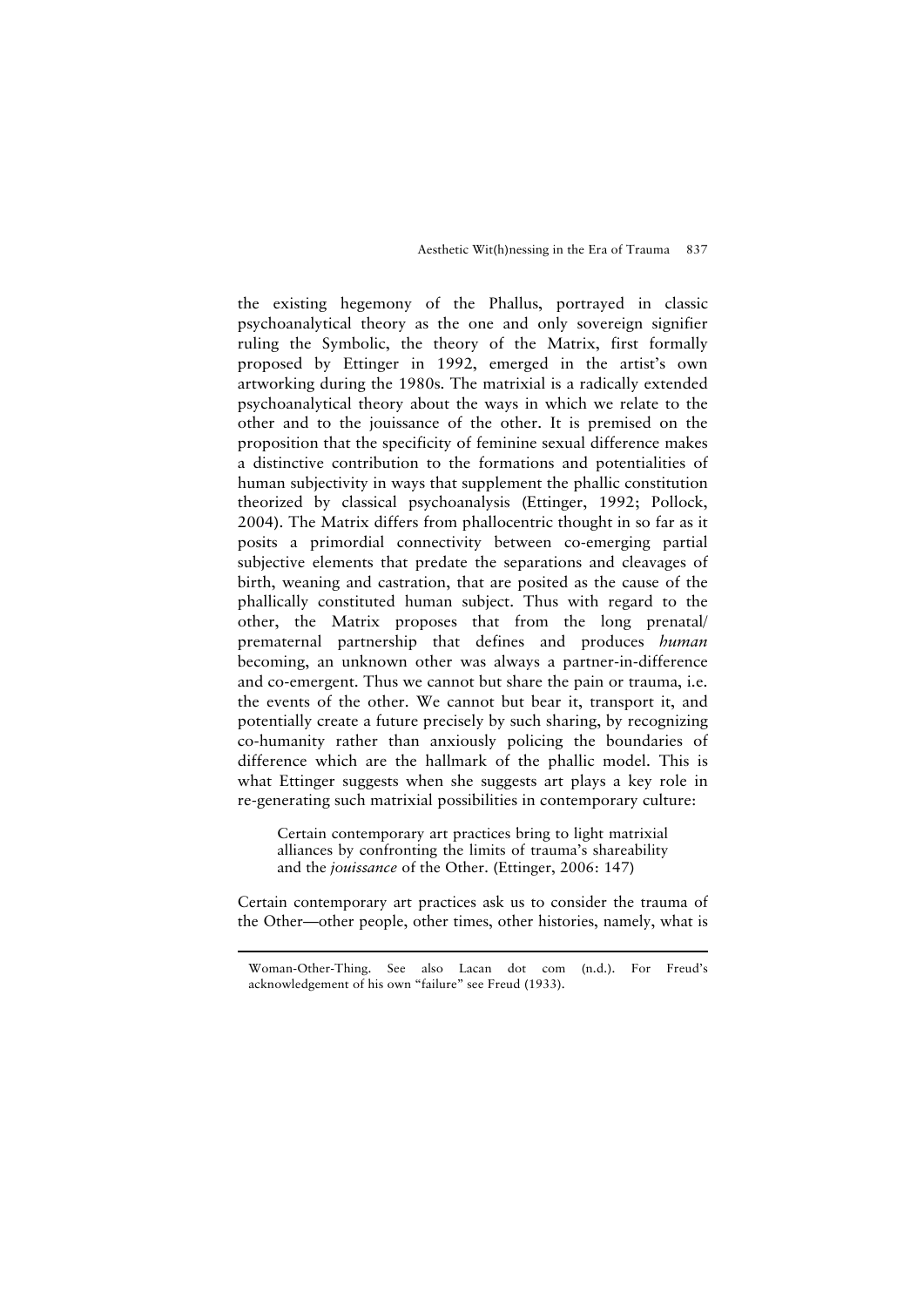not already mine, familiar and my own. But there are limits to the degree to which the Other's trauma can be shared. It is ineradicably other. Art can, however, seek the means to create matrixial alliances, to bring human subjects closer to the possibility of recognizing and being affected by the pain and hence the being of the other, and to assenting to carry some of its burden, to share a borderspace that may become a threshold. This is not sympathy; this is not empathy. This is not about making the viewer feel a good or better person, or a more sensitive one. It is about the specific ways that the aesthetic encounter created by art practice can open up a threshold between now and then, us and them to create a shared *borderspace* that acknowledges the gap between different beings, times and places, while ethically making each partner vulnerable to the other's trauma and making us want to know it and even able to process it precisely because of the different, matrixial nature of the difference between unknown but co-affecting partners in difference.

The beautiful as accessed via artworks in our era—and I emphasize again in our era, since we are living through the massive effects of transitive trauma that different artworks capture and shed light upon—the beautiful carries new possibilities for affective apprehending and produces new artistic effects where aesthetics converges with ethics even beyond the artist's intentions or conscious control. (Ettinger, 2006: 147)

Unexpectedly, Ettinger introduces the concept of the beautiful. For Ettinger, beauty is the ethical capacity of the aesthetic, its ability to stimulate what she names *response-ability*, the ability to respond to the humanness of the other, to her vulnerability, and to any risk of the threat to humanness compromised by the cruelty of violence. Far from Sartrean engagement, Ettinger does not place this effect as a result of the artist's intentions, her good will, her politics, her identity; instead this ethical capacity to respond to the other is a result of the way in which formal and aesthetic processes can generate affects by means of artworks that solicit fragilization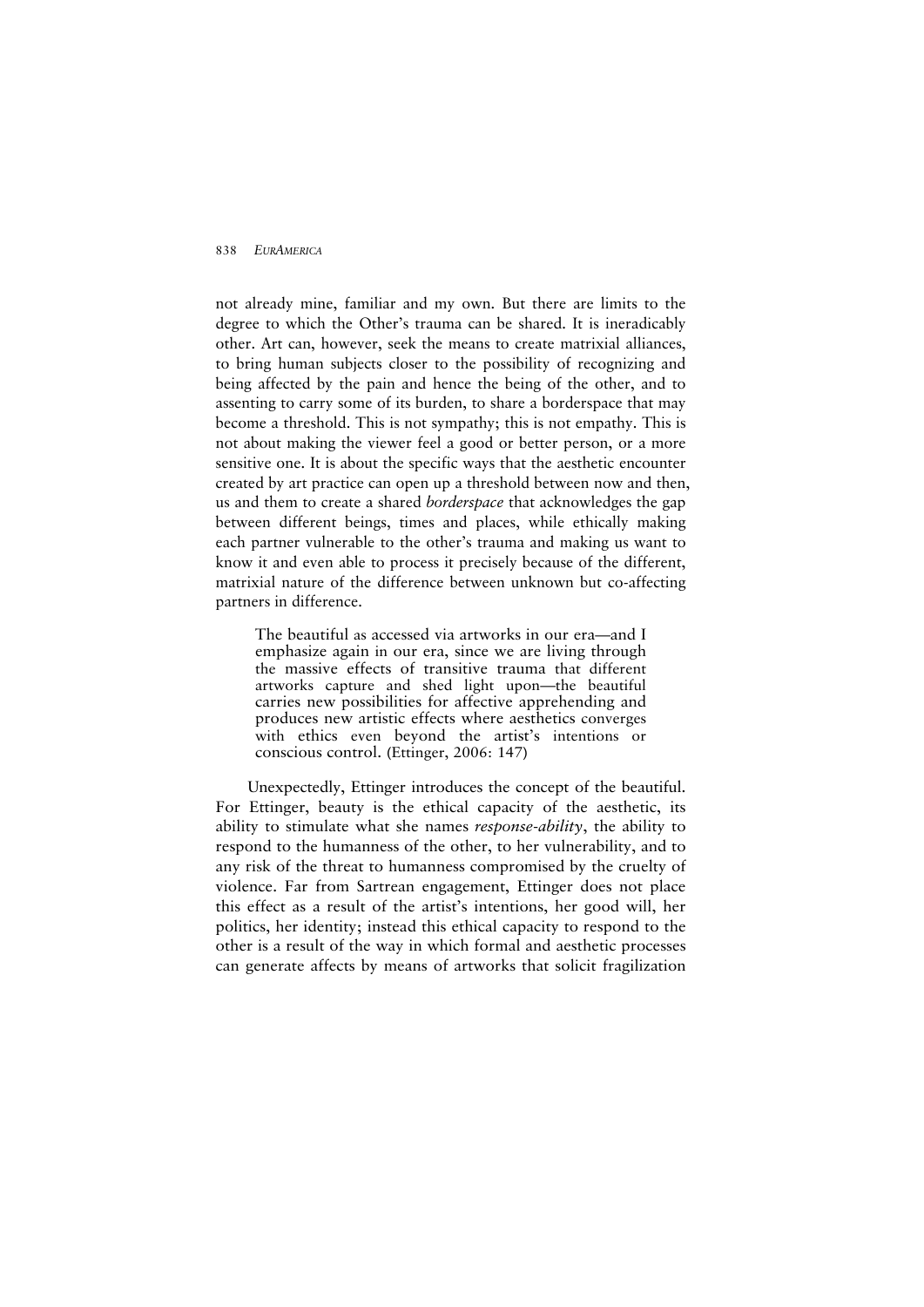and sharing.

Affect is a psychoanalytical concept that refers to those responses to the outside world and to others that are not as specific as the emotions. I consciously feel emotions such happiness or anger in relation to good things and bad things (Green, 1999; Stein, 1999). But affect such as anxiety is more diffused and shapeless. I drown in melancholy; it is not a specific emotional response to a specific situation. It is more like the colouring of my entire psychic condition. Psychoanalytically, affect is in fact the legacy of pre-psychic archaic responses, originally linked with remains of our pre-human instincts when the body itself responded to shock and danger. As humans became more psychologically complex, so did the affects which are also shaped by the unconscious. Think of dreams. Awaking from a dream, I may carry through the day a general sensation of dread, of sadness or even of pleasure which exceeds the brief moment of experiencing a precise emotion and the affect is the trace of an entirely unconscious process: dreaming.<sup>[8](#page-10-0)</sup>

Trauma studies are deeply concerned with the affects such as grief, melancholia, as well as shock and anxiety. Scholars in cultural studies have recently noted what they called an "affective turn," an interest in the analysis of such affective conditions in art and culture. The affective turn challenges the dominance of structuralism and its "linguistic turn" that was associated with semiotics and deconstruction (Clough & Halley, 2007). In many areas of contemporary cultural and visual studies, a new intellectual focus on affect is emerging but not at the price of merely displacing the interest in signification and structuration through language (Berlant, 2004; Sedgwick, 2003). From within the framework of psychoanalysis, which seeks precisely to understand the articulations between trauma, image and thought, we can, and we need to, consider affect more fully in the fields of

<span id="page-10-0"></span> 8 On the very complex theorization of affect in psychoanalysis, see Green (1999) and Stein (1991).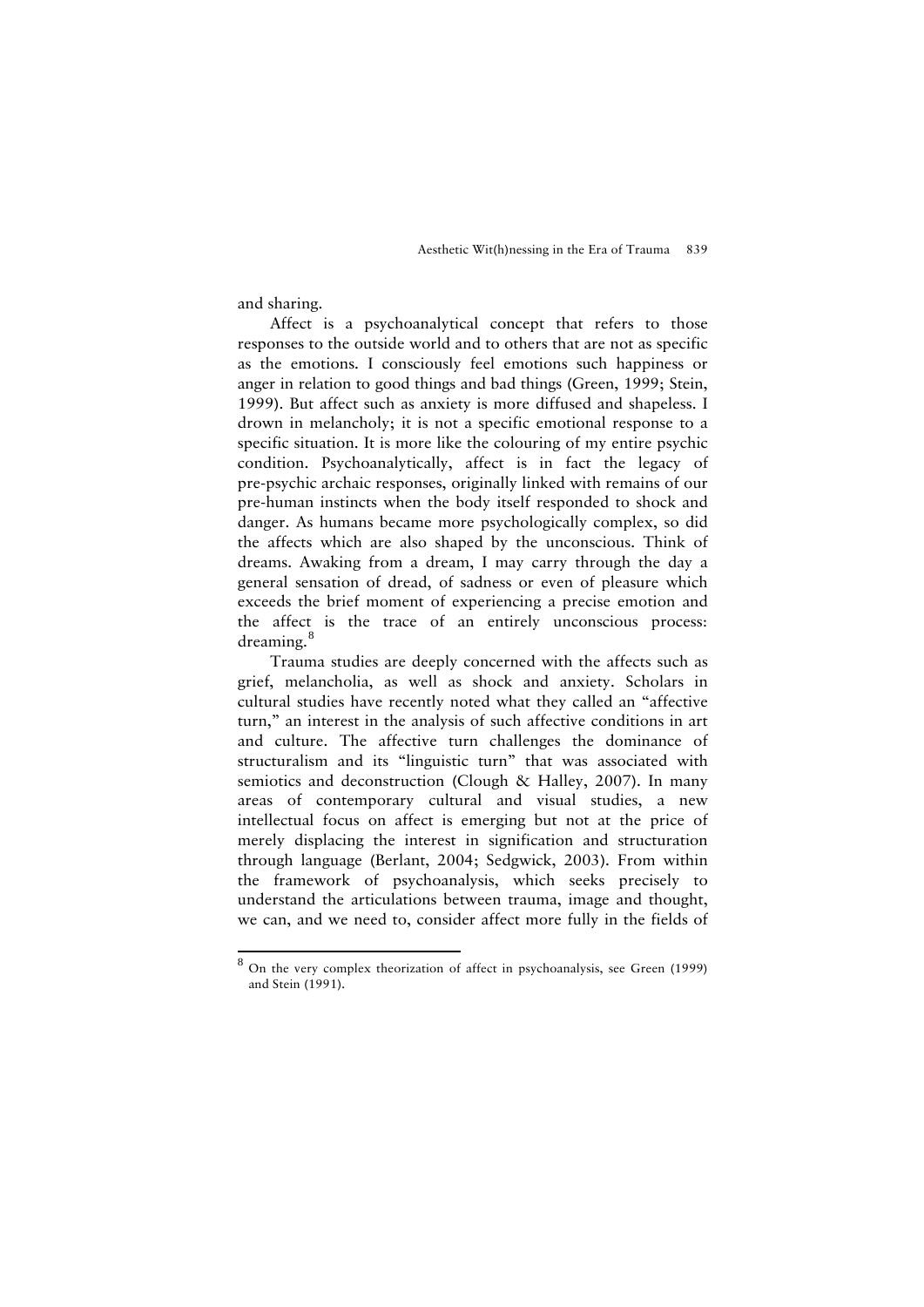aesthetics and art history. Through artistic practices we can analyse the life-enhancing affects to counter the weight of death-dealing affects in our post-traumatic cultures.

In the following paper, I aim to make these introductory and complex theoretical reflections more concrete by situating what Ettinger creates as a painter in relation to three issues: the image, the gaze and the possibility of a political aesthetics based on her feminist thought as it illuminates the art and visual culture of the traumatically-burdened legacies of recent histories each of us inherits through diverse historical tragedies worldwide. I want to do this by juxtaposing her work as an Israeli artist working on the personal and collective traces of the Holocaust/Shoah with a recent work by a younger Israeli filmmaker looking back at a repressed trauma of more recent episode in Israeli history.

## II. Ari Folman in Lebanon 1982

In 2008, Israeli director, Ari Folman made an animated feature film, *Waltz with Bashir* (See Figure 2). In the film a middle-aged man realizes that he has no memory of a personally and historically significant event to which he was an unwitting witness. As a 19-year-old conscript to the Israel Defense Forces, Folman had participated in the Israeli invasion of Lebanon in the summer of 1982. The invasion aimed to drive the Palestinian Liberation Organisation, led by Yasser Arafat, out of Lebanon from where they were threatening Israel, or seeking to win justice for the displaced Palestinians, depending on your point of view. Through animated drawings, Folman recounts his journeys, assisted by other contemporaries including journalists and fellow soldiers and a psychoanalyst, to return in time to the traumatic moment of his arrested memory. His starting point is a dream image that had flashed into his memory after a friend told him that he, the friend, had suffered from repeated hallucinations and nightmares from these terrible events in 1982. Folman's enigmatic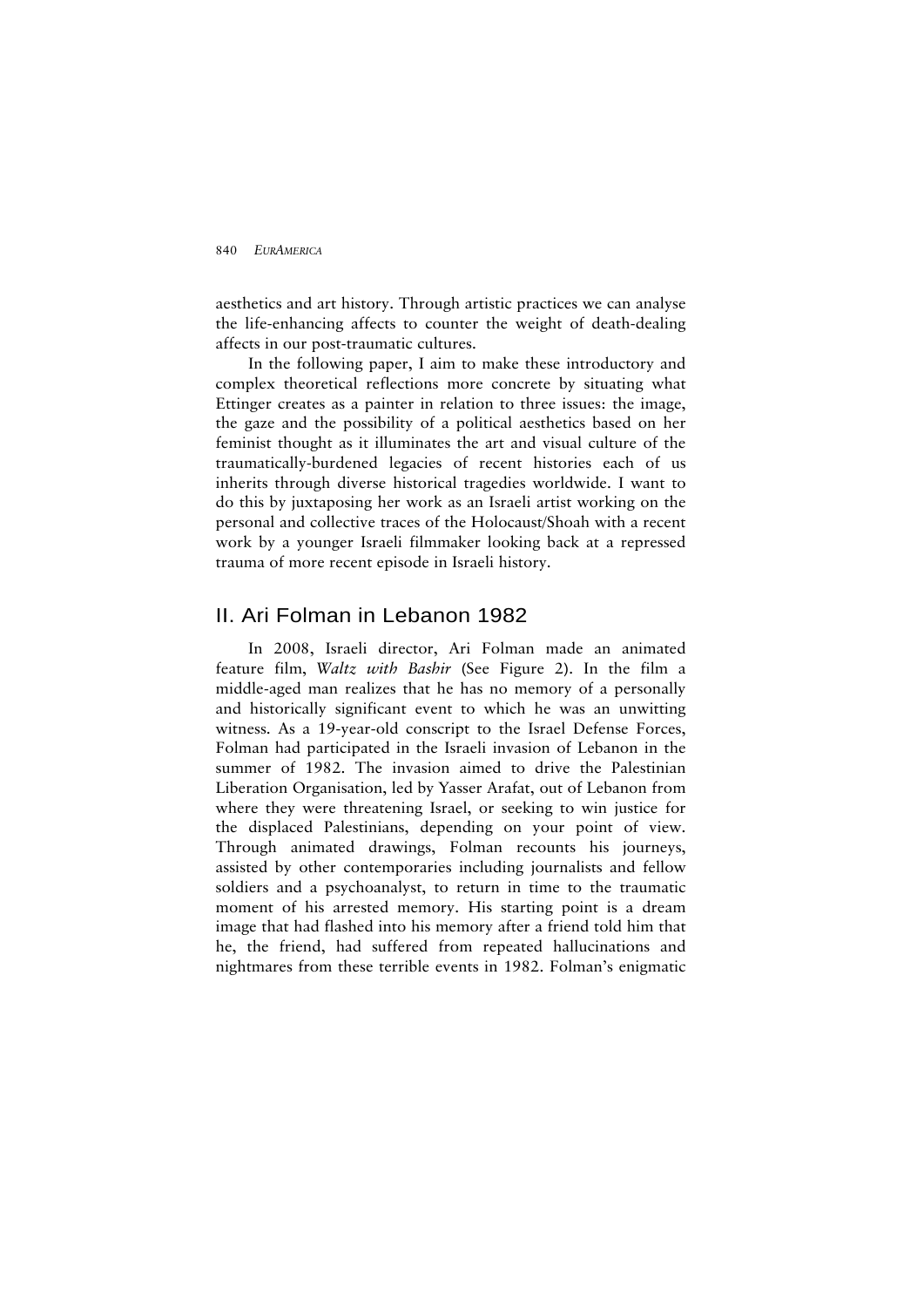dream-image concerns a seemingly idyllic memory of bathing in the Mediterranean Sea with fellow soldiers, before coming out of the water to rush down a narrow alleyway. He never arrives. It is night. It is frightening. He meets fleeing silent women who are evidently deeply distressed. But the scene is inexplicable. There is no arrival.

Through the unfolding of the film, Folman patiently excavates the memories of other people about the real historical events leading up the days when the Lebanese Armed Forces, dominated by a Christian Phalangist militia, entered the Palestinian refugee townships of Sabra and Shatila in Beirut between 16 and 18 December 1982 and killed any number between 328 and 3,500 Palestinian and Lebanese civilians in revenge for the recent assassination of their revered leader Bashir Gemayel.

In making this film in 2008, therefore, Folman comes to confront what his own memory had refused: a sight whose traumatic impact was such that he had blocked it but which his film both suddenly disclosed and traumatically exposed to the viewers by a shocking switch from the languorous tones of his expressionist animated drawings to both colour archive photographs and the sound of shrieking mourners followed by muted images of bloated corpses, all drawn from the news footage of the immediate aftermath of the actual massacres in Sabra and Shatila.

The film is suggesting that Folman came to realize that, as part of the Israeli army, which had permitted the enraged Lebanese Armed Forces into these Palestinian areas, he had himself blocked the roads and passages surrounding the areas of the Palestinian refugee cities so that they could not escape the violent and atrocious massacre in which hundreds or perhaps thousands women and children died in the terrible heat of the Middle Eastern city streets. An Israeli commission of enquiry in 1983 found Israel indirectly responsible for this massacre, and Ariel Sharon personally culpable for not having taken protective measures to prevent a foreseeable atrocity. It transpired in the end, that the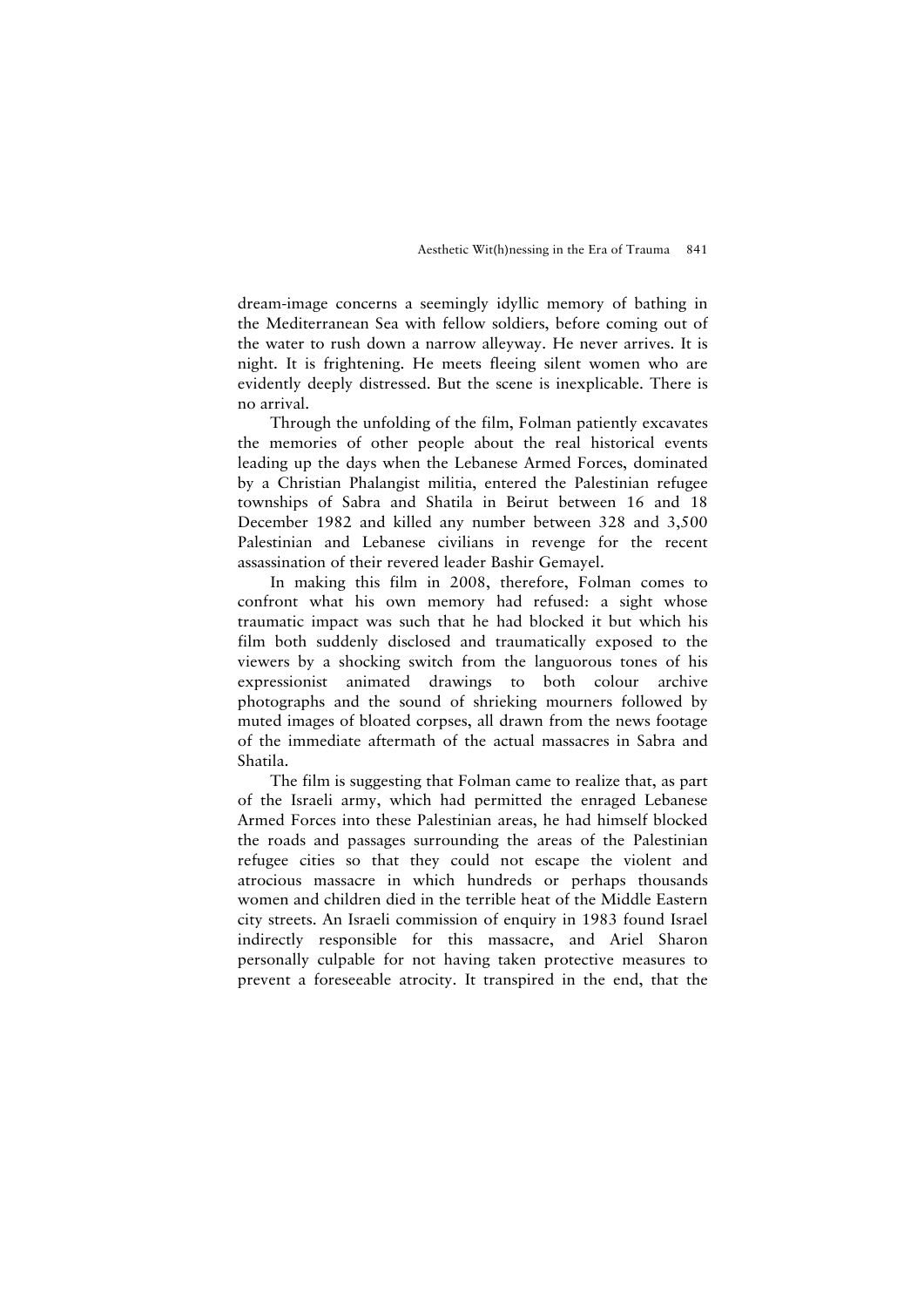assassination of Bashir had, in fact, been carried out by a dissident member of Bashir Gemayel's own Lebanese Armed Forces distressed by his plans to make peace with Israel following his election.

To summarise: we have a film made up of animated drawings and with very affecting and beautifully selected contemporary music, about the recovery of memory by a man with traumatic amnesia. His amnesia concerns a moment of indirect responsibility for the perpetration of a undoubted crime against innocent men, women and children. What does the recovered memory mean to him? We do not know.

The film, however, as a publicly disseminated cultural product, becomes an allegory by which Israeli society is forced to confront what it has collectively allowed to become forgotten: the Lebanese War and, at the heart of that war, a massacre of civilians "permitted" on Israel's watch when Israel was in military control of Beirut. Thus it appears that Folman's film is one of the first Israeli artworks to confront contemporary Israelis with this terrible episode in their recent history, and indicts Israeli soldiers for the passive perpetration of a humanitarian crime. The film shows this history in a form that both demands collective recognition of national complicity in the massacre. But it poses a new question: what does this "recovered memory" mean now in terms of Israeli national identity and in terms of world citizens for whom the pain of any other human being must be a real concern beyond national, cultural, ethnic or personal identities? How do we understand the legacies of the past, notably their suppression, in relation to the present struggles against violence and for a peace that must actively be created out of multiple shards of indisputable but contradictory traumas?

Made and screened before the Israeli invasion of Gaza in January 2009, *Operation Cast Iron*, which also involved documented atrocities on both sides against helpless civilians while Israel sought to defend itself against a military threat, Hamas, lodged within the civilian population of Gaza, the film *Waltz with*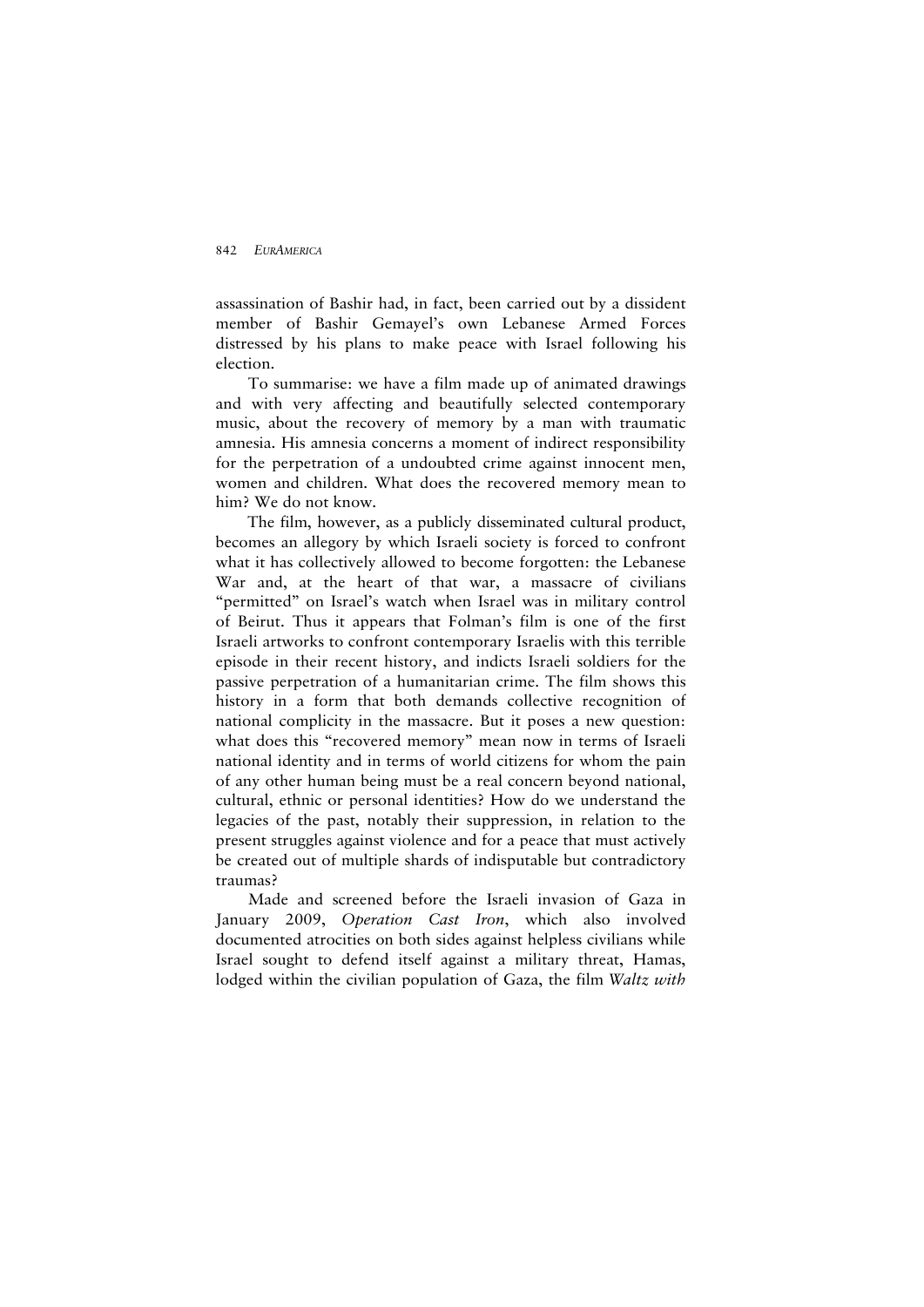*Bashir* becomes more than a personal journey to recover individual memory and self-knowledge. It restores to Israeli public consciousness a painful and shameful episode in a nation's embattled history, not as a simple indictment, but as dilemma in a many-layered register of infecting traumas. Furthermore, it raises the spectre of the past to confront the present in ways that are excruciatingly painful not only for Israeli citizens, not only for Jewish people across the world in the Diaspora, but for all of us who live in societies in which the line between perpetrators and victims is not always clear, and where the distinction between self-defence and crimes against others can be blurred.

For many viewers of the film, however, the final scenes in the film aroused considerable and even heated debate. Why? As I have said, the otherwise animated film ends with the switch to colour news photographs and filmed footage of the aftermath of the massacre. The viewer is led from the fantasy scenarios of the reconstruction of memory to images that have the effect of indexing a historical event that is traumatically difficult to witness, even as a spectator in the cinema decades later. The pace of the film changes, and the audience is precipitated by the switch into a different kind of viewing, made possible by the status of archive news footage, colour photography, naturalistic sound, and then the eerie silence of the wandering news cameras surveying the dead. What is the effect of showing noisy images of intense human grief followed by silent shots of utter atrocity? Initially photojournalist reportage serves as evidence or proof. Someone was there to record these scenes and they and their recorded images serve as eye-witness documents. In 1982, such photographs and films belong to a pre-digital moment when analogue indexicality fostered a credibility no longer available to such imagery.

But what are the ethics of showing these images *again*, of exposing the dead in their final vulnerability and abjected condition to the gaze of the world even within a film such as Folman's that aims to use them to excavate a national amnesia for the contemporary, dissident purpose? Does looking at images of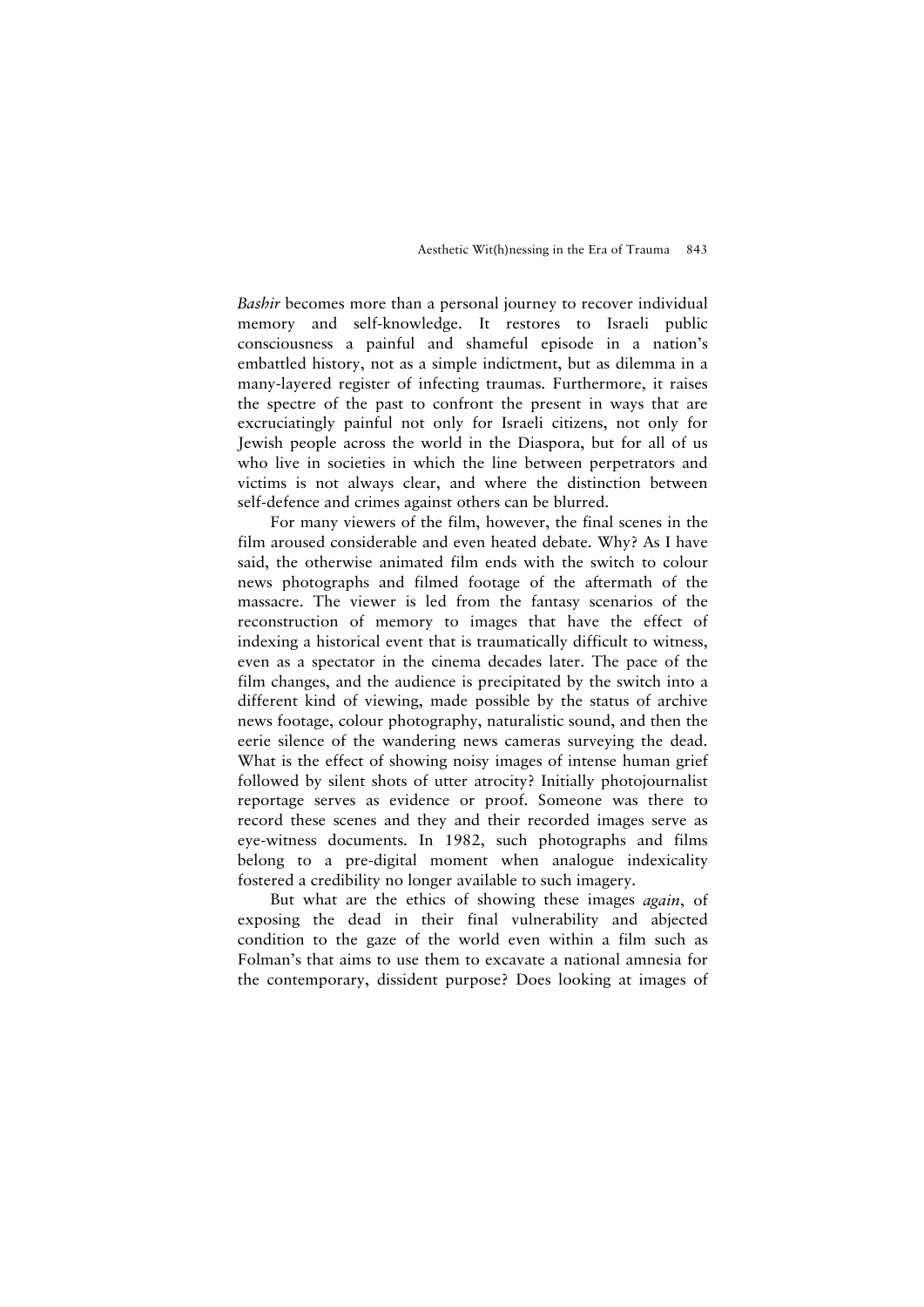atrocity violate the privacy of others in their mutilated death? Does it make all viewers voyeurs? Do images of violence and violation play inescapably into sadism even while they appear merely to report on the facts of a terrible event? Should images like this ever be shown? Or was it necessary, in Folman's film, to produce this shocking disjunction between the stylized animation with its cool music and the brute reality of history, of killing, of violence enacted on the vulnerable? Was it precisely the switch that could create the necessary affect of horror? Did the change from the limitless digital freedom of graphic invention to the specific indexicality of the analogue photographic document re-create, cinematically, the trauma of what Folman saw but refused to remember in 1982 and what the film wanted to force contemporary viewers in 2008 to confront, as *traumatically as possible*, yet without producing traumatic amnesia again.

Furthermore, what are we to make of the potentially explosive issue of the way in which these photographs of piled corpses, as archive documents of a past event, placed at the end of the film, evoke the visual memory of so many other, widely shown, documentaries about the atrocities perpetrated by the Nazis in concentration and extermination camps? The most terrible images of the archive footage used by war reporters in 1945 and in subsequent documentaries about the Holocaust are the images of piles of dead bodies discovered littering the abandoned concentration camps of Germany.

Death is one of the most human of events. The way we handle death and the dead body has since the origins of human cultures been the very sign of human difference from near primate relatives. Animals discard the dead. The moment archaeologists and palaeontologists find any signs of burial rituals in excavated sites, any signs that our ancestors marked the passing of the human from life into death, we know we are in the realm of human culture as opposed to pre-human life. Such rituals indicate that ancient humans imagined that the concept of being human survived the threshold of organic death. We bury, burn, or drown **our** dead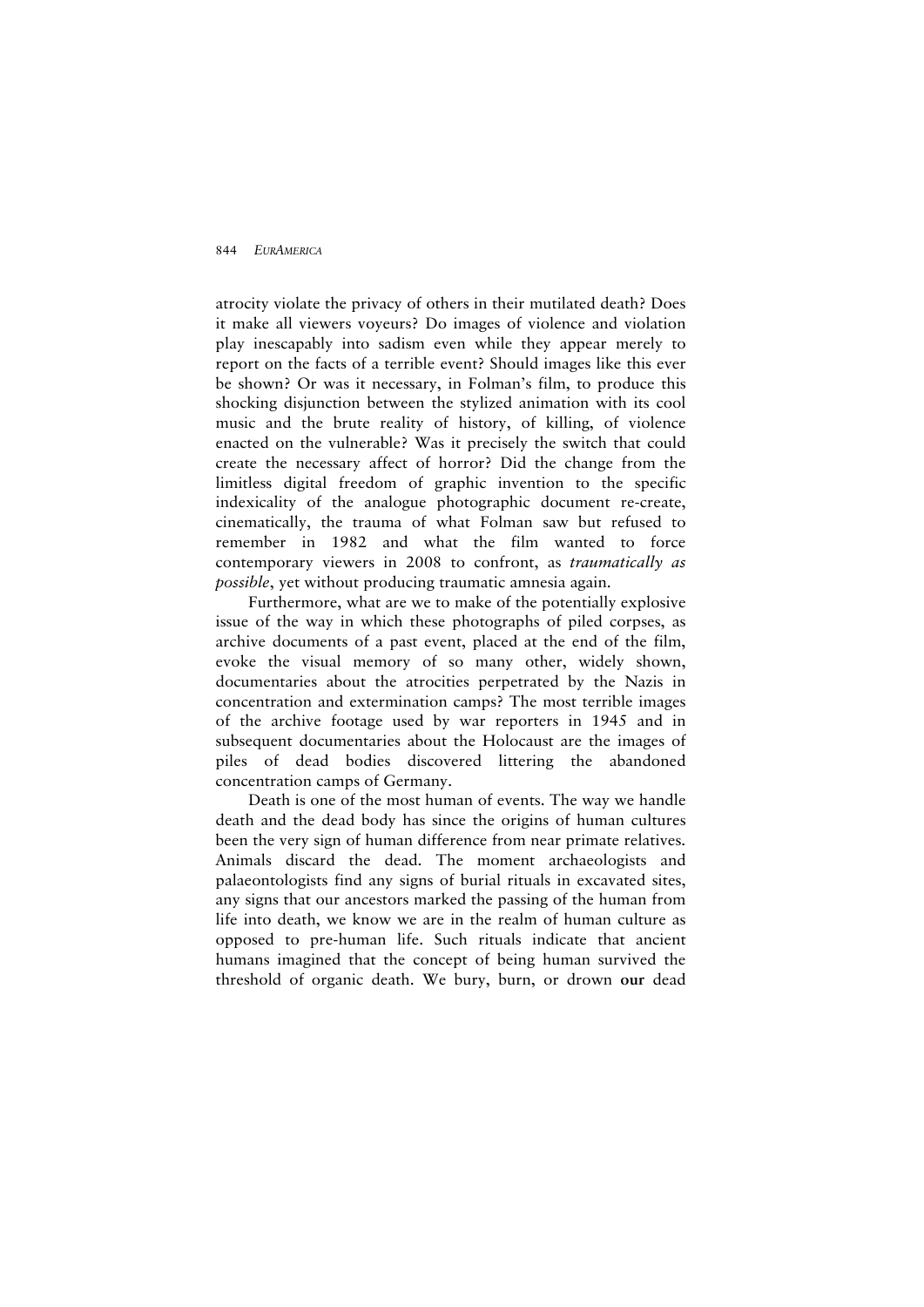with accompanying rituals. These seek a means to extend the concept of the human passed the threshold of ending of life. Human culture is defined by knowing death.

Thus one of the deepest crimes against humanity is to deprive people of the singular humanness of their own death. To leave corpses unburied, and perhaps to expose the person in their ultimate vulnerability to the unguarded gaze of the other is considered a deep taboo. In a photograph of dead bodies, however, the bodies are just that: *dead bodies*. We confront not human death but as humans, we look on at the traumatic horror of not-being.

Moreover, we must always remember that such photographs from the concentration camps also show, in this naked vulnerability, someone's loved ones, fathers, brothers, mothers, daughters, sons, husbands, wives, and so forth. Not bodies but persons imbricated in now destroyed networks of belonging and identity. Someone exposed to these images may recognize a family member or cherished friend. Every archive image of atrocity republished, therefore, raises an ethical problem. The photograph is evidence and proof of an event, crime, and atrocity. But it is also a *representation* within which a person has been captured at the moment at which the atrocity of having been killed in a war steals from them their last precious identity as a singular person whose final property is their own death.

In Folman's final scenes, I want to point out a double atrocity. The first is the manner of killing: being gunned down by cruel and vicious opponents, the Lebanese Armed Forces, under the indifferent or unknowing eyes of the Israel Defense Forces. The second is manner of that death being exposed, in sometimes necessary ways, as evidence of the crime, without the compensation of equal care or compassion for the crime against the humanity of the individual that results from their death being thus photographed, published, distributed, and used by others for their own purposes. In Folman's case, photographs of killed Palestinian people are re-shown to make young Israelis, who may have been seduced up to this point in the film by the aesthetic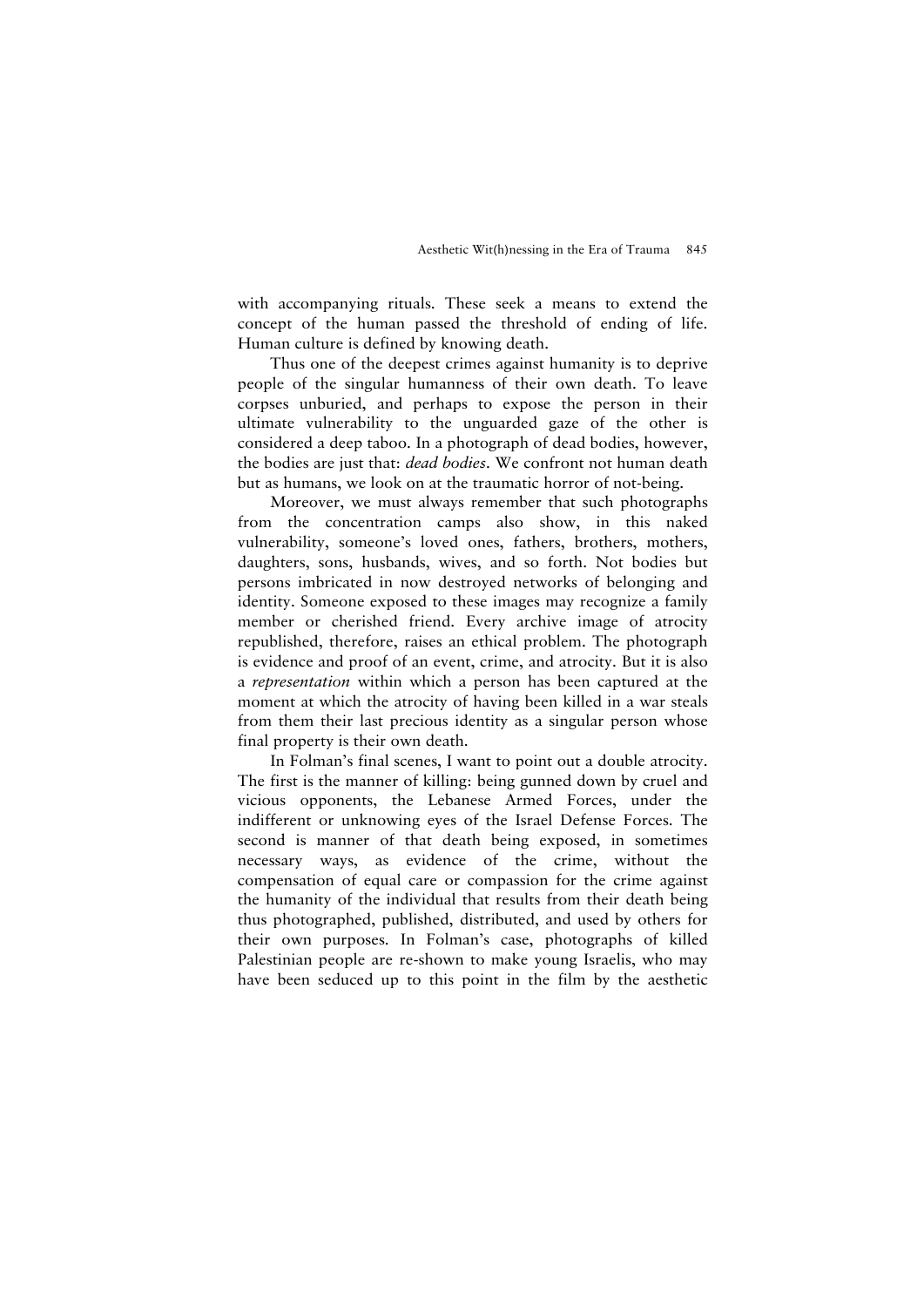appeal of such a cool animated film, confront a historical reality that they must recognize, like the teengage Folman, as their own. They must come to see themselves in the position to which Ari Folman has taken them, which is to say, aligned with the othering gaze of the camera at the dead bodies. Seeing the results of a massacre Folman did not personally perpetuate, none the less, contaminated him with the crime he failed to witness. The trauma of what had happened and what he had to see after the event had been sufficient to produce amnesia: the memory could not be integrated into his own understanding of the person he thought he was. As trauma, the sight was blotted out. He did not allow openness, or what Bracha Ettinger will name fragilization of his identity and subjectivity. He will not, trans-subjectively take onto himself some traces of the annulled subjectivity of the massacred people.

Let me clear. It is a good thing that Folman has made a film about Israel's role in the Sabra and Shatila massacres of 1982. It is a good thing that he has brought this repressed historical event to the surface of Israeli society now. It is a good thing that he tried to devise an aesthetic form that used animation to stage the dreamy process of recovering memory after traumatic amnesia. It is a good thing that he decided to switch from the dreamy process of animation to confront his audience with a terrible reality indexed by the horrific photographs of actual scenes he himself had once witnessed as a real scene of the violent death of the innocent. It is even possible that it is a good thing that he has dared to make a film that, in its sequencing of images, evokes, with these final photographs, the familiar endpoint of films about Nazi atrocities in which Jewish men, women and children were the predominant victims. This is not to equate what Israel did in Lebanon or Gaza with the Nazis. This must be very clear. But I do think that using the structure or the narrative sequencing of his film in this way, Folman wanted to allow a "resonance" between the two scenes in order to jolt the Israelis out of their culturally maintained sense of perpetual victimhood as a result of the Holocaust against the Jews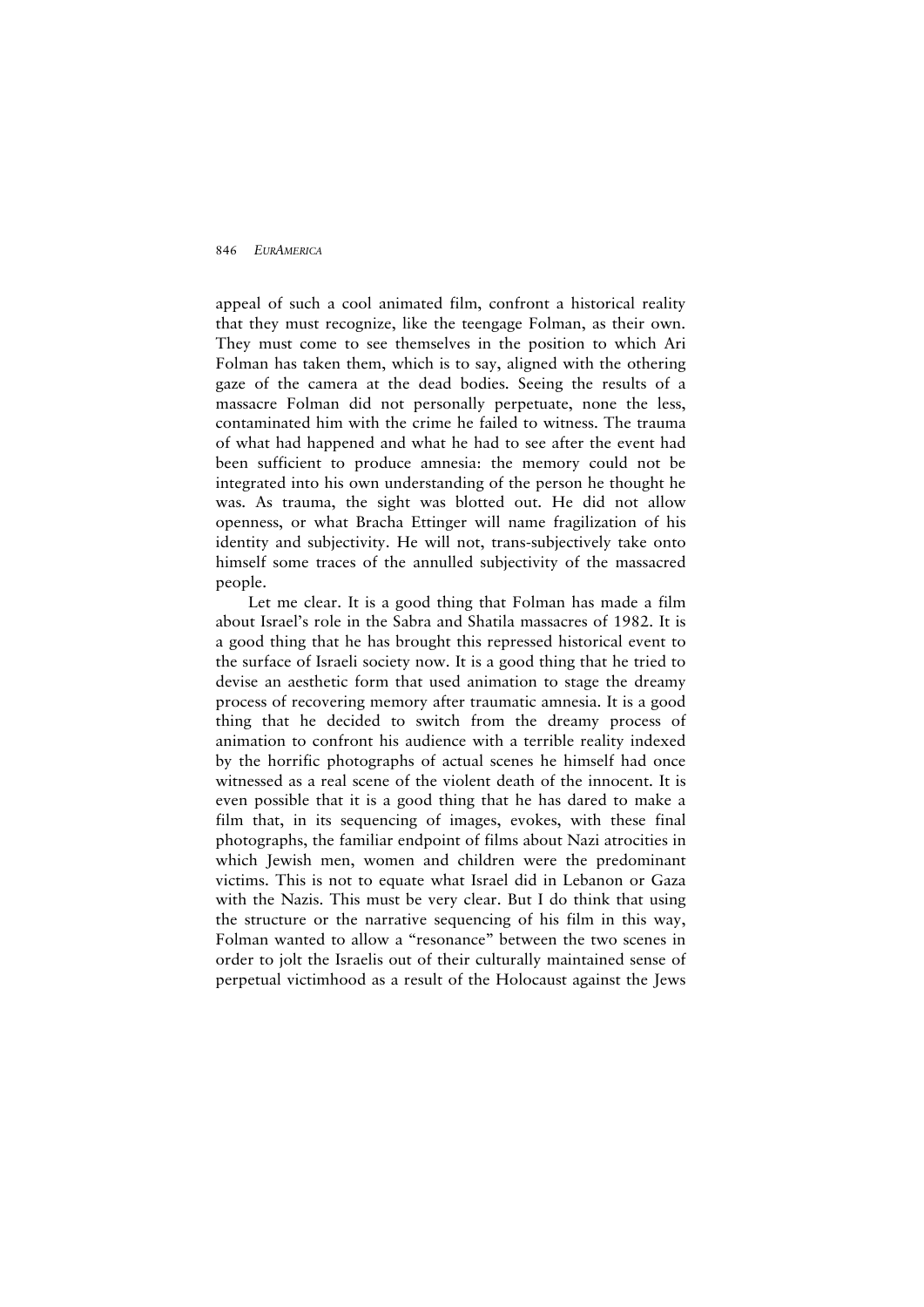of Europe. The Israelis need to recognize that they, like anyone else, like all of us, can also participate in perpetrating atrocities, even under the guise of legitimate wars of self-defence, or worse, by inattention to what is happening under our noses. Despite anyone's history as victim, we are each always capable to perpetration of ill against other others. This must be the lesson of history. Until identities, formed by national, ethnic, religious, social and gendered boundaries, are loosened sufficiently, or even transgressed, we will not put a stop to the violence that we all in, some ways, perpetrate against others. Even if we do not shoot or destroy, we may all kill something of the human dignity of others, even in the everyday exchanges in societies of inequality, power, envy and anxiety. Democracy is not merely a political system; it is a state of political subjectivity or subjectivisation, towards which we must work not only practically, but also affectively

The key point I want to draw out from this initial discussion of Ari Folman is both the question of trauma, memory and history in art but also the more challenging concept of art as compassion. This concept might take us beyond the tired alternations between amnesia and anamnesis (the return of memory), trauma and recovered memory which as we have seen is still about self and other and blame and guilt.

In one sense, these questions about the justice of using the archive images of dead people faces every artist or filmmaker who wants to confront the traumatic events of history when making any kind of art work using the archival. The transformed image something shown and seen and subject to imaginary identification or misrecognition—becomes, as aesthetic event, the occasion for an encounter, which is not just a return to site of trauma. If the past, and its suffering others, are to touch us, the viewers, to transform us, to make us different as a result of the aesthetically created encounter, such an encounter must risk being *traumatising* by releasing affects not immediately containable. Is there a way beyond this dilemma? Can we reconnect with atrocious pasts in non-traumatising ways that forge different kinds of subjectivities as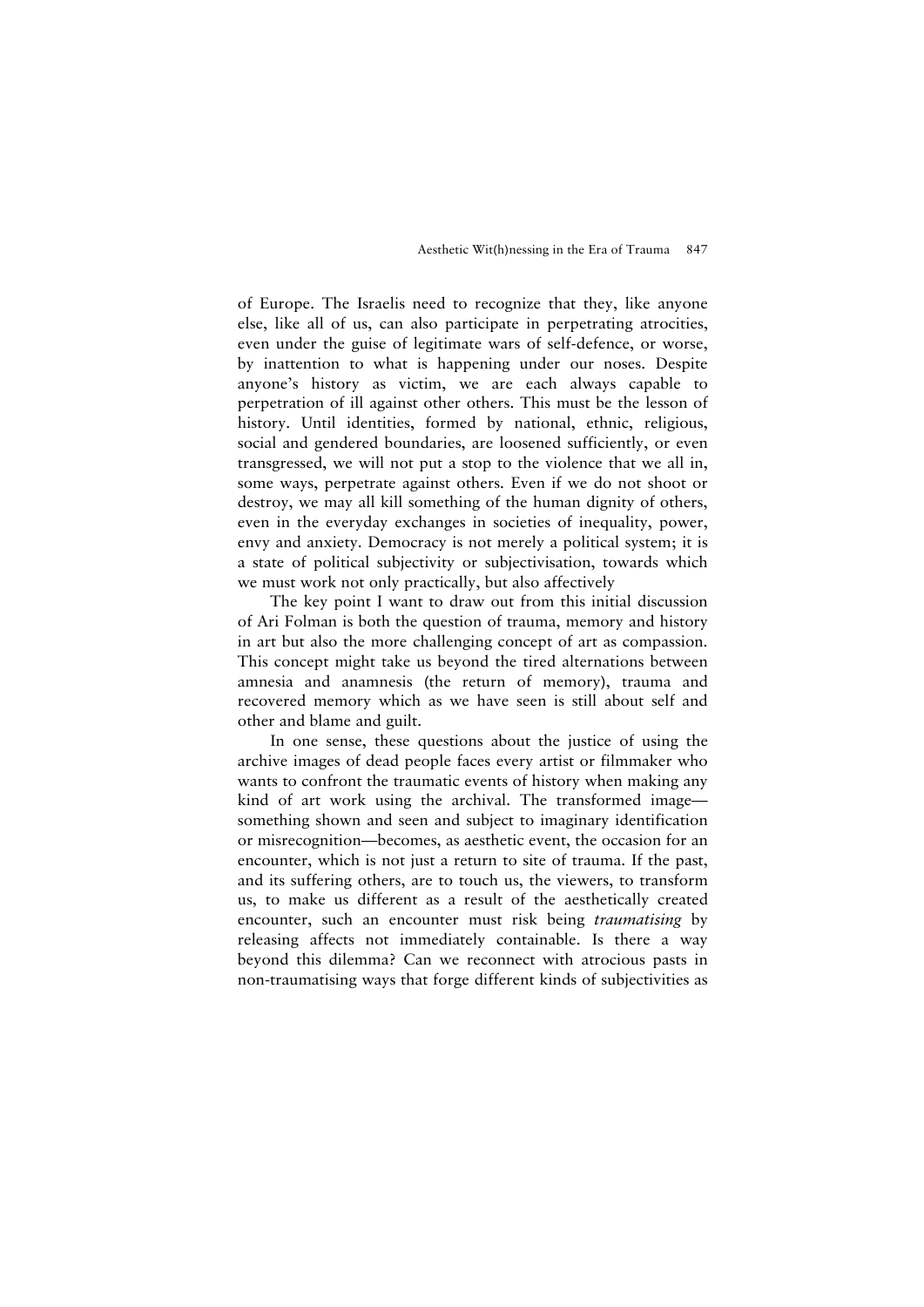a result of the aesthetic processing of the remnants of the past?

# III. A Step Back into an Earlier Historical Moment: Trauma and the Image

I am concerned here with the politics of representation and the political aesthetics of resistance. I want to introduce a scene from an earlier film made to commemorate the victims of the horrors perpetrated by the Nazis between 1933 and 1945. Made in 1955, *Nuit et Brouillard*/*Night and Fog* by Alain Resnais aimed, however, to arouse the viewers of Europe in 1955 not only to remember the past, but to become alert to the continuing menace of totalitarianism in their own societies. Not buried under the ruins of the crematoria at Auschwitz, Resnais believed the concentrationary "plague" was still at work in the French colonial war against Algerian independence.

To achieve his ends, Resnais has stated that he had to make a very formalist, aesthetically self-conscious film rather than an ordinary documentary if he was to awaken the forgetfulness of the world to the constant menace of totalitarianism in the mid 1950s. Thus, in *Night and Fog*, Resnais devised a series of disjunctions, interruptions and collisions between different kinds of images and different moments in time. His film moves between the present and the past, between colour filming in the present and black and white archive footage, using a poetic voice-over commenting on the image-track, enhanced by specially composed and dissonant music. At the end of the film, which begins with the victory of the Nazis in 1933, and then traces the building of the camps, the outbreak of war, invasions and occupation, round-ups, tortures, extermination, and ends with liberation of the concentration camps by the Allies, the film tries to find a means of presenting the unrepresentable at the core of the Nazi horror, namely the process of extermination of millions of people by gassing them to death. Here, I suggest, the film stumbled in a way that is significant for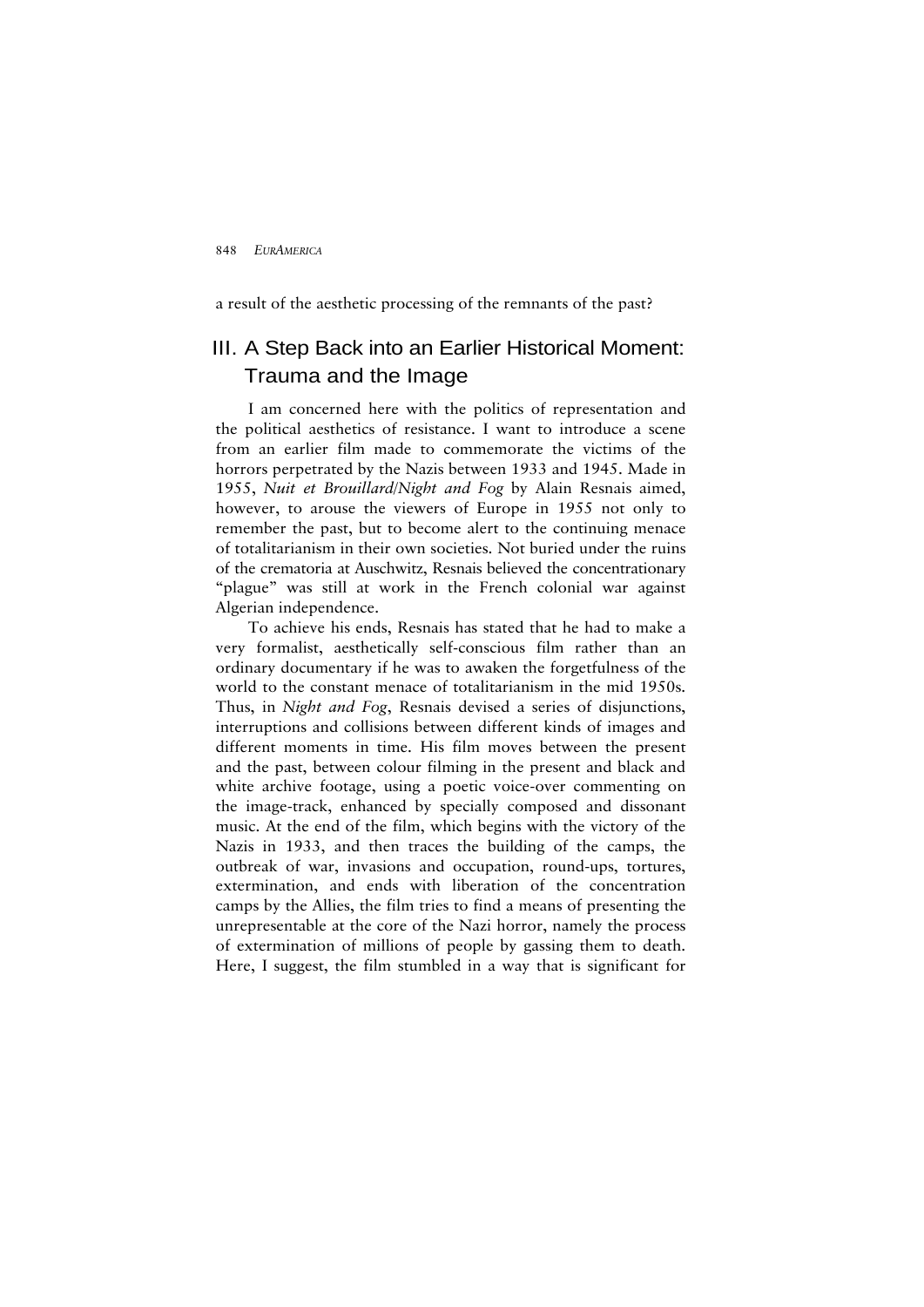feminist studies in general and my argument in particular.

In the archive upon which filmmakers and historians draw for evidence of what happened, here are no actual images of the gas chambers at work. How could there be? As a filmmaker, Resnais had to construct a narrative using the images that do exist but they come from other kinds of killing processes used by the Nazis before the mass industrial murder in gas chambers and gas vans began. For instance, punishment executions or mass shooting of Jewish populations in the Soviet Union following the German invasion in 1941.

What troubles me, however, is the fact that the photographs Resnais selected to try and tell the story of the extermination of Jewish and Romany populations, with few exceptions, represent the killing of women and children, forced to undress in the open air and open sight of their killers before being shot. Two things are odd: that such images exist and that they conjoin women and dying, and naked women and sadistic murder. Why is this significant: that such images exist and that Resnais used them again?

These are no news images of such massacres taken later by independent journalists such as those used by Folman in his film because there were no witnesses to the gas chamber murders.<sup>[9](#page-20-0)</sup> Those images of the massacres that exist are perpetrator images, taken to record the actual process of killing. Recent historical research into the locations and photographers of the two groups of images used by Resnais (and others) has identified the photographs taken by a German soldier in the Gendarmerie on 14 October 1942 at Mizocz, Rovno, Ukraine as part of a series of seven of which five are extant. They represent the sequence of a

<span id="page-20-0"></span><sup>&</sup>lt;sup>9</sup><br><sup>9</sup> There are in fact four surviving photographs taken by a member of the Special Units (Sonderkommando), prisoners forced to work in the gas chambers. Taken clandestinely from inside the gas chamber they show bodies being burnt in the open air when the crematoria failed to function adequately. On these images see Didi-Huberman (2008).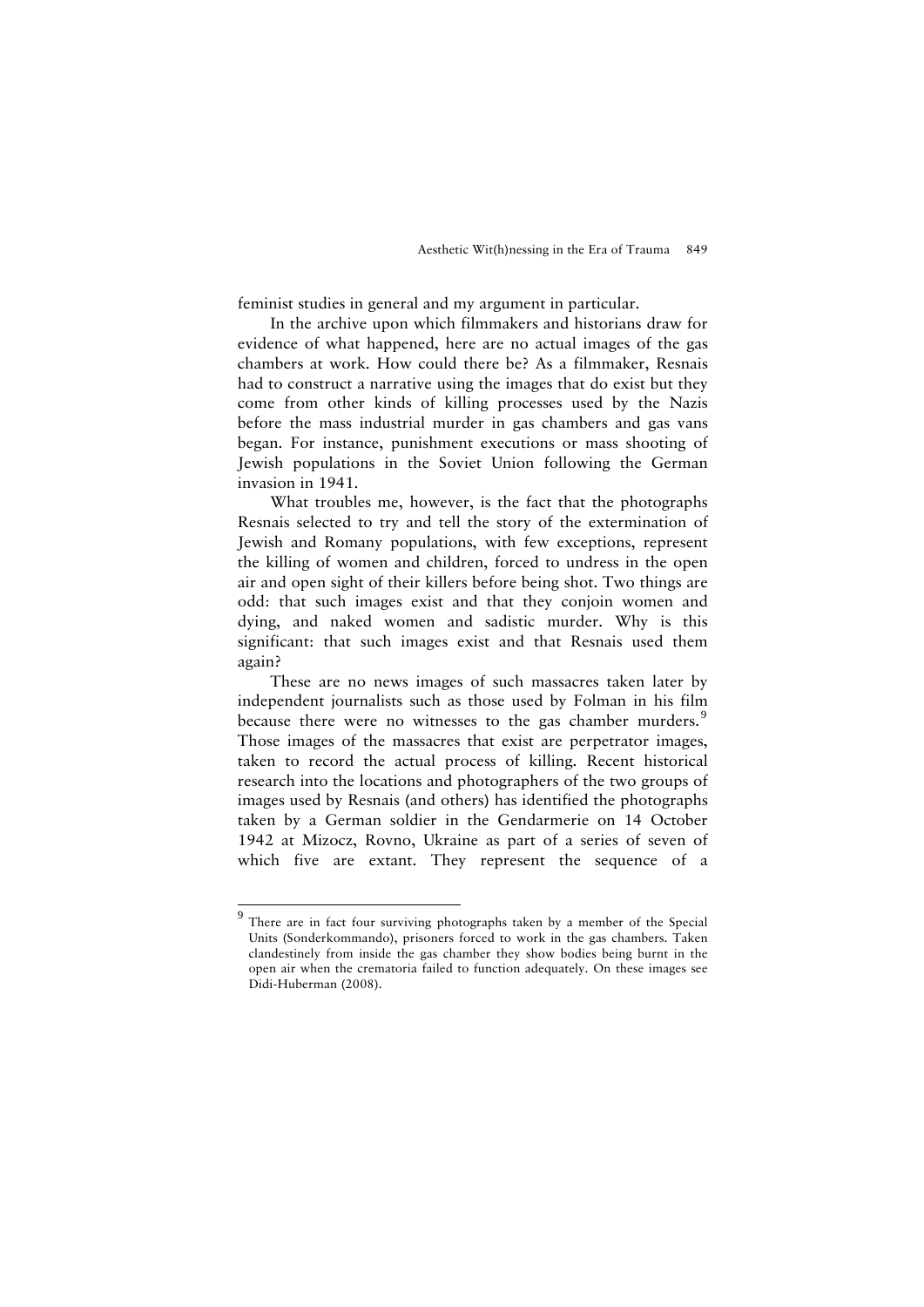$\overline{a}$ 

punishment massacre of the women and children of the 1700 inhabitants of the Mizocz ghetto in which a revolt had taken place on 13 October<sup>[10](#page-21-0)</sup> (See Figure 3).

The second photograph is part of a different series taken of a massacre Liepaja, Latvia on 15-17 December 1941 by Carl Strott who forced the women to run nakedly before his camera after undressing (he photographed this) and before being shot on the edge of a mass grave (he also photographed this and the women are mostly dressed in their undergarments) (Arad, 1990: 193). Thus nakedness was part of the pre-killing torture as was being photographed. The images all create a viewing position that is violently other to the women captured by the camera's gaze in ways in which the sadistic predatoriness of a sexualised gaze is overdetermined by racist ideology and the extraordinary, gendered conditions of wartime. Whether the photographer wished to document an atrocity from outrage or discontent or because of the pornographic occasion of looking at naked women during a long military campaign, or whatever other motivations we might have to contemplate, **our** encounter with the images in watching this film momentarily aligns us with the originating perpetrator position—even a dissident one, which was a masculine, heterosexual one, and possibly/probably a racist point of view. Even if we begin to recoil once realizing what we are seeing, making sense of the image's denotation already aligns us with that perpetrating gaze. Whatever our own subjectitivies and politics, the reading of the image prior to our taking a position in relation to what it shows requires us to process its denotational signs: what are we seeing? Naked women and clothed men. Is this novel or in fact, is this not a recurring trope in Western art?

<span id="page-21-0"></span><sup>&</sup>lt;sup>10</sup> Photographs in the United States Holocaust Memorial Museum W/S #17875-79 (File #431.863). Sergeant Hille gave the photographs to the Czech lawyer for whom he worked as a doorman after the war, who handed them to the Czech government. They thus entered the public domain and Hille's statements were confirmed in 1961 by Josef Paur also of the Gendarmerie.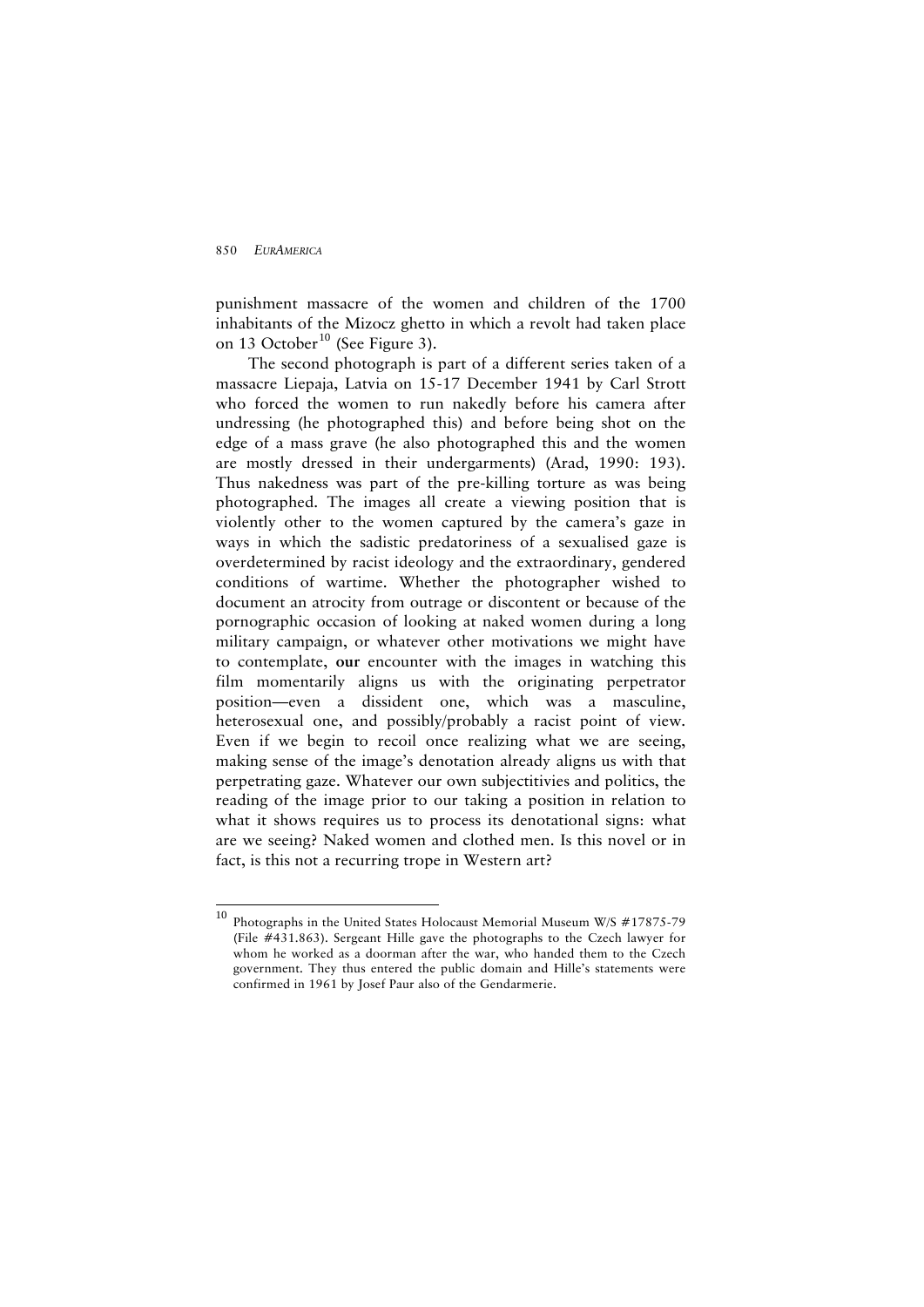These images have to be recognized as the perverse actualization of one of the most famous of modernist paintings, which outraged its own peace-time Parisian public in 1863 by the juxtaposition of clothed men with a naked woman, Édouard Manet's *Luncheon on the Grass* (Paris, Musée d'Orsay, 1863). In Picasso's attempted memorial to the Korean War in 1951, where armed soldiers line up to aim their rifles at a huddled group of naked women, some with children, we see again and again that both the phallocentric structures of sexual difference and masculine hetero-sexuality are performed in the photographing of a fascist destruction of the European culture from which these artistic tropes are being drawn. A deep phallic logic that runs through high art to modern pornography sustains the selection of scenes in perpetrator images that were photographed and then preserved, collected, disseminated and used in the compilation documentary by Resnais.

In his usage of one of the images from the Mizocz massacre, Resnais chose to move in, cropping the original photograph. This allows the filmmaker to pick out the face of one woman, turned towards the photographer in desperate appeal or rebuke for his inhumanity, introducing into the mass of passively lined-up profiled bodies a moment of dissonance, shattering mere voyeuristic appropriation of the naked women by the irruption of her appeal: the face as "face," as the call of the other to my ethical response. [11](#page-22-0)

## IV. Femininity and Death

j

But why are these images of women being killed so often used to represent the invisible horror of the unimaginably horrible death?

<span id="page-22-0"></span> $11$  The trio of a woman cradling her child's head, a woman looking away and this appealing face form the core of the prolonged painterly contemplation of how we can look back in the work of French-Israeli artist Bracha L. Ettinger. See Pollock (2007: 165-197).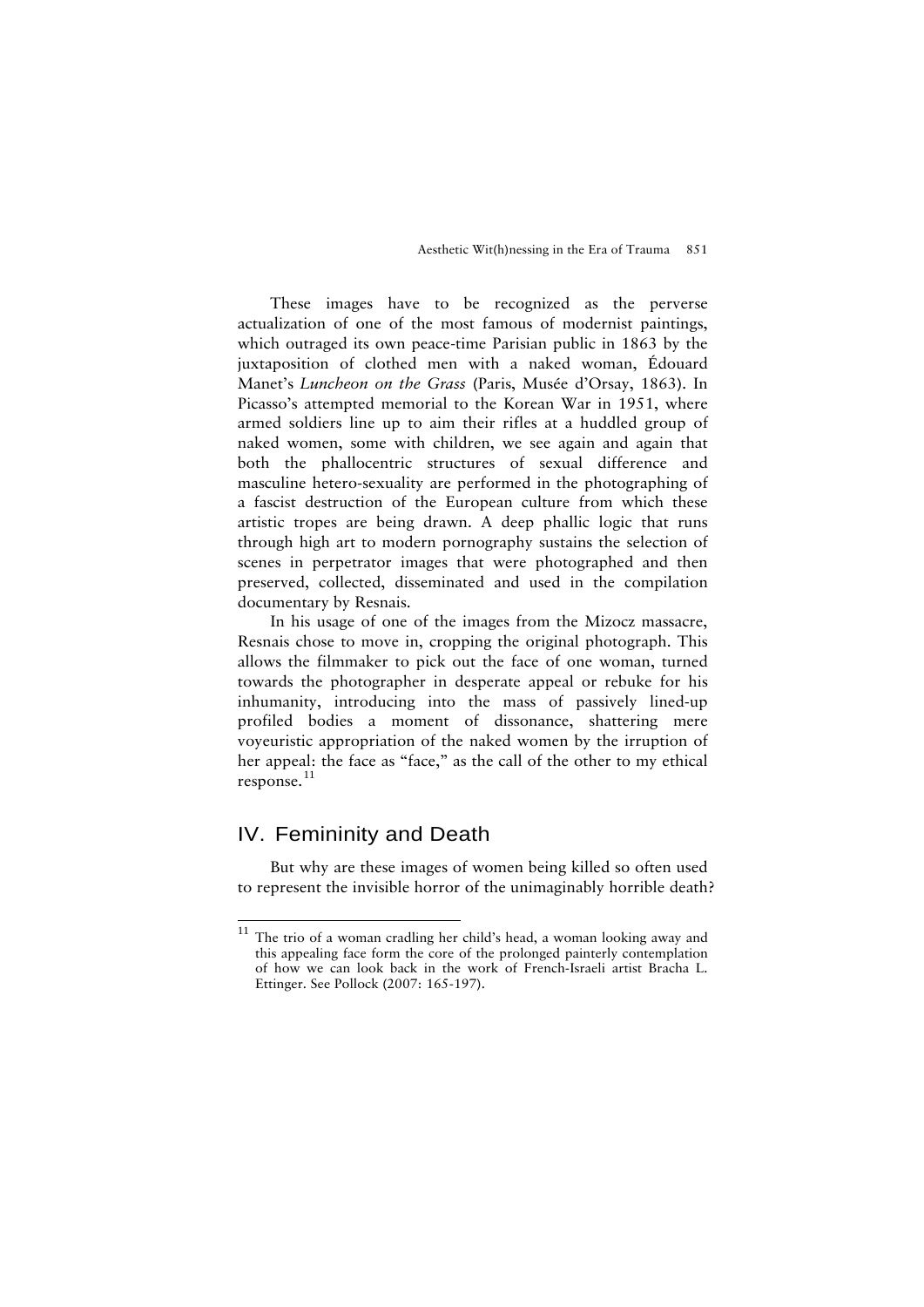$\overline{a}$ 

Here we need a digression into feminist cultural theory. Elisabeth Bronfen has argued persuasively that the image of beautiful dead woman, in western visual culture has since the later eighteenth century become a means both to confront and disavow death. The image of the beautiful but dead woman is the aestheticized means by which appalling knowledge of human mortality can de disavowed by the masculine subject who ceaselessly produces and contemplates images of beautiful dead women. Bronfen argues that the recurring image of the beautiful dead woman in Western art, literature, and opera, enables the masculine subject (those who have made the paintings and drawings, written the poems and plays) to disavow a confrontation with his own mortality even while the fact of making such images indicates the constant return of the repressed knowledge of death (Bronfen, 1992). Bronfen writes:

Over representations of the dead feminine body, culture can [both] repress and articulate its unconscious knowledge of death which it fails to foreclose even as it cannot express it directly. If symptoms are failed repressions, representations are symptoms that visualise even as they conceal what is too dangerous to articulate openly but too fascinating to repress successfully. They repress by localizing death away from the self, at the body of a beautiful woman, at the same time as this representation lets the repressed return, albeit in a disguised manner. (Bronfen, 1992: xi)

The image of the beautiful woman who is dead but also beautiful makes death bearable to he who is neither a woman nor dead as an image only because, at a deeper mythic level in phallocentric cultures, the feminine is already linked with the cycle of life and death. She represents both the white goddess of life and the black goddess of death (Freud, 1958b).<sup>[12](#page-23-0)</sup> It is my contention

<span id="page-23-0"></span><sup>&</sup>lt;sup>12</sup> Freud writes of Venus being in fact the Goddess of Death as man is born to woman and is received back into her, the earth.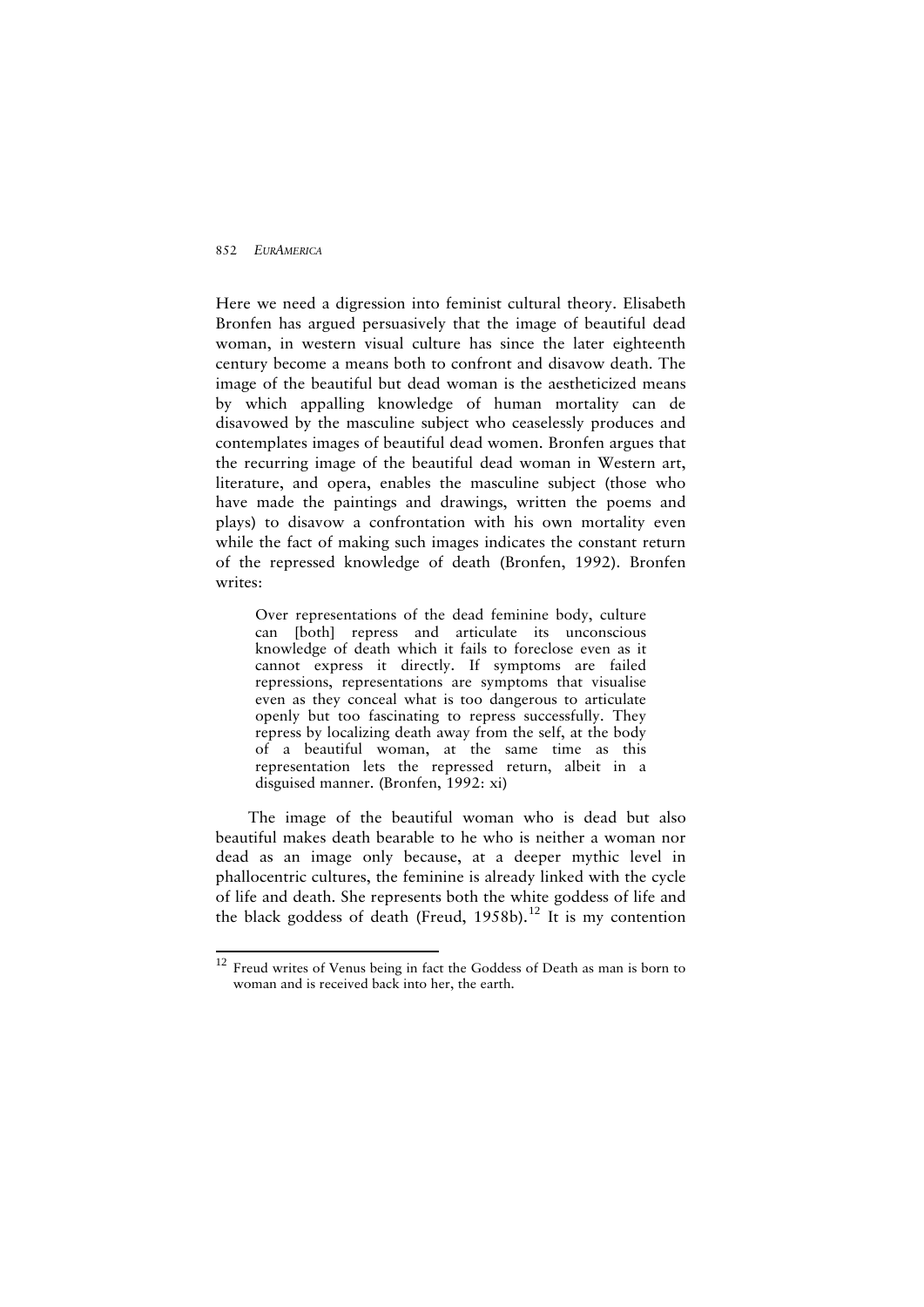that this deep, archaic association in phallocentric myth between femininity and death is what has over-determined the recurring selection of images of women being killed and that this conflation of femininity and death became the bearable "face" of the horror of mass murder in the Holocaust (Pollock, 2008, in press).

The photographs of Jewish woman from Mizocz and Liepaja about to be shot used by Resnais in his film to stand in for the unrepresented horror of mass industrial murder exist, therefore, at the terrible intersection of real, enacted fascist sadism (they were killing women and children and photographing the murder) and a more general phallocentric voyeurism encoded in many aspects of western representations from high culture to photojournalism. Both are the product of a sexual politics within fascism of all sorts and in phallocentric cultural apparatuses and technologies in general. Repeated by Resnais in showing the Mizocz and Liepaja photographs of women and children in their humiliated vulnerability just before a horrible death, the relations between violence and eroticism are re-enacted in ways that deflect from the human trauma of what we are seeing. They stem from, and re-absorb the event into pre-existing tropes which use eroticised or humiliated femininity to deflect from the encounter with death.

Can we imagine another way to return to the scene of horror as a scene of human suffering that solicits another kind of gazing, another kind of response, and which mobilises the feminine differently as the means of enjoin shareability and response-ability rather than the fetishization of death through aestheticization?

## V. Ettinger's *Eurydices*

So far, I have used one contemporary and one historical cinematic example of the artistic "reframing" of the documentary image of atrocity as an introduction to the aesthetic politics of the painting practice of Bracha L. Ettinger, with whose thoughts I began. Ettinger's work refers to the photographic archive of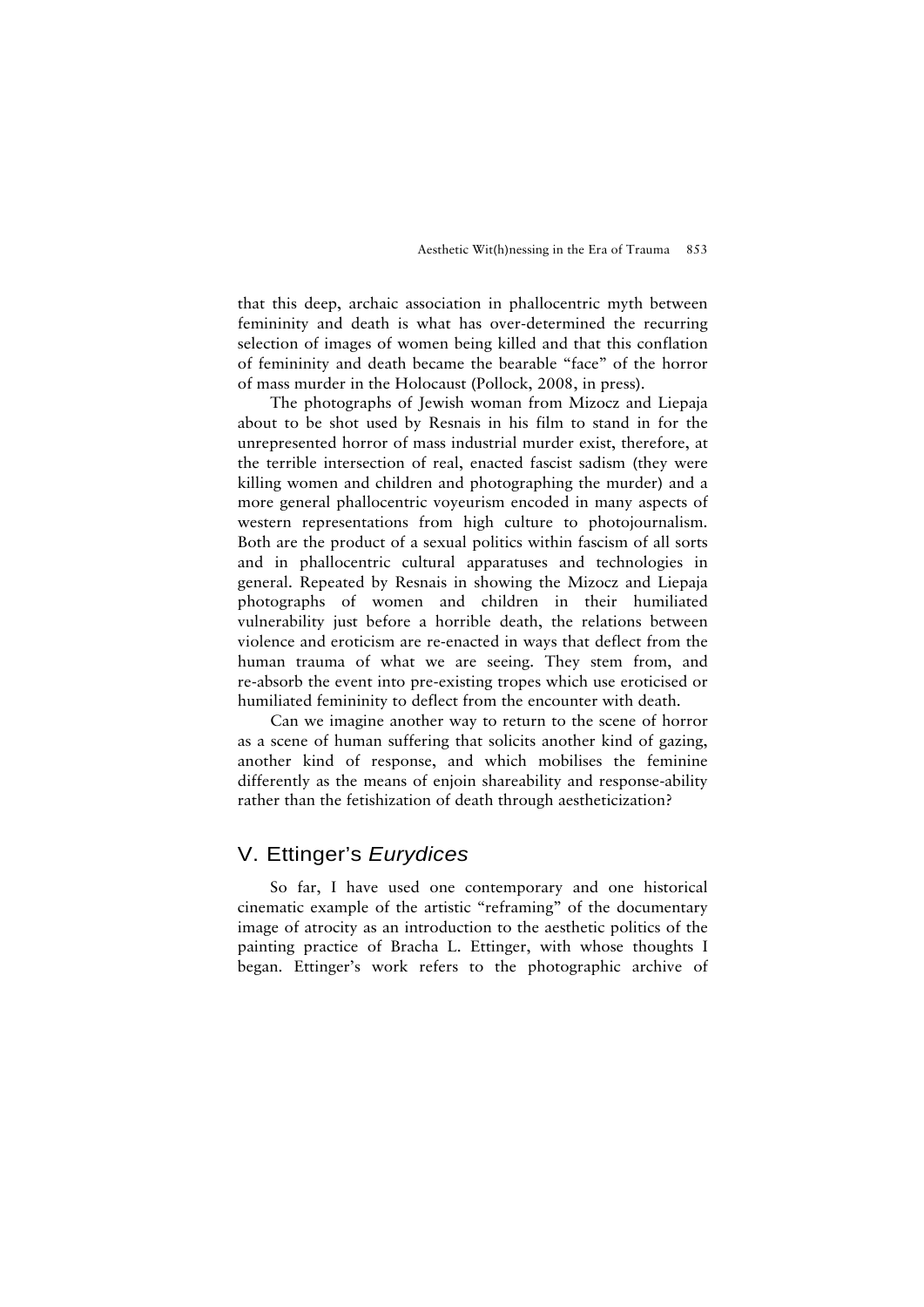atrocity. But she does not work from photographs. Ettinger works *with*, not from images that function as the traumatic ready-mades of history: photographs, documents, and more recently her own paintings. Over twenty years Ettinger has returned in her work to one of the photographs of the frieze of women from Mizocz that appears in Resnais' film and subsequently in so many museums and anthologies. Ettinger too is drawn to the centre of this frieze of women approaching summary execution. She pauses at a tall woman whose face is obscured as she is looking ahead and hence away, refusing to connect with our looking. Ettinger notes a mother gently curving her hand around the head of the baby she is cradling in her arms. Ettinger registers the pathos of the older women's tired and sagging bodies unbearably exposed. Ettinger calls our attention to other mothers with their children in their arms, meditating on the probable maternal pain at their own powerlessness to protect their children from this terrible premature dying. Ettinger responds above all to the woman who turns from the dismal procession to challenge the gaze of whoever was watching: the perpetrator photographing her in 1943, and to appeal to those of us looking now.

In her notebooks, published in 1992, reflecting on her prolonged contemplation of this tall woman with her averted face, Bracha L. Ettinger wrote, firstly in 1990 of the pain we feel when we are excluded by such an averted gaze. Of course, we want to be seen by the image.

I want her to look at me! That woman, her back turned to me. The image haunts me. It's my aunt, I say, no, my aunt's the other one, with the baby. The baby! It could be mine. What are they looking at? What do they see? I want them to turn toward me. Once, just once. I want to see their faces. The hidden face and the veiled face are two moments calling to each other: moments of catastrophe. (Ettinger, 1993: 67)

But then she realizes: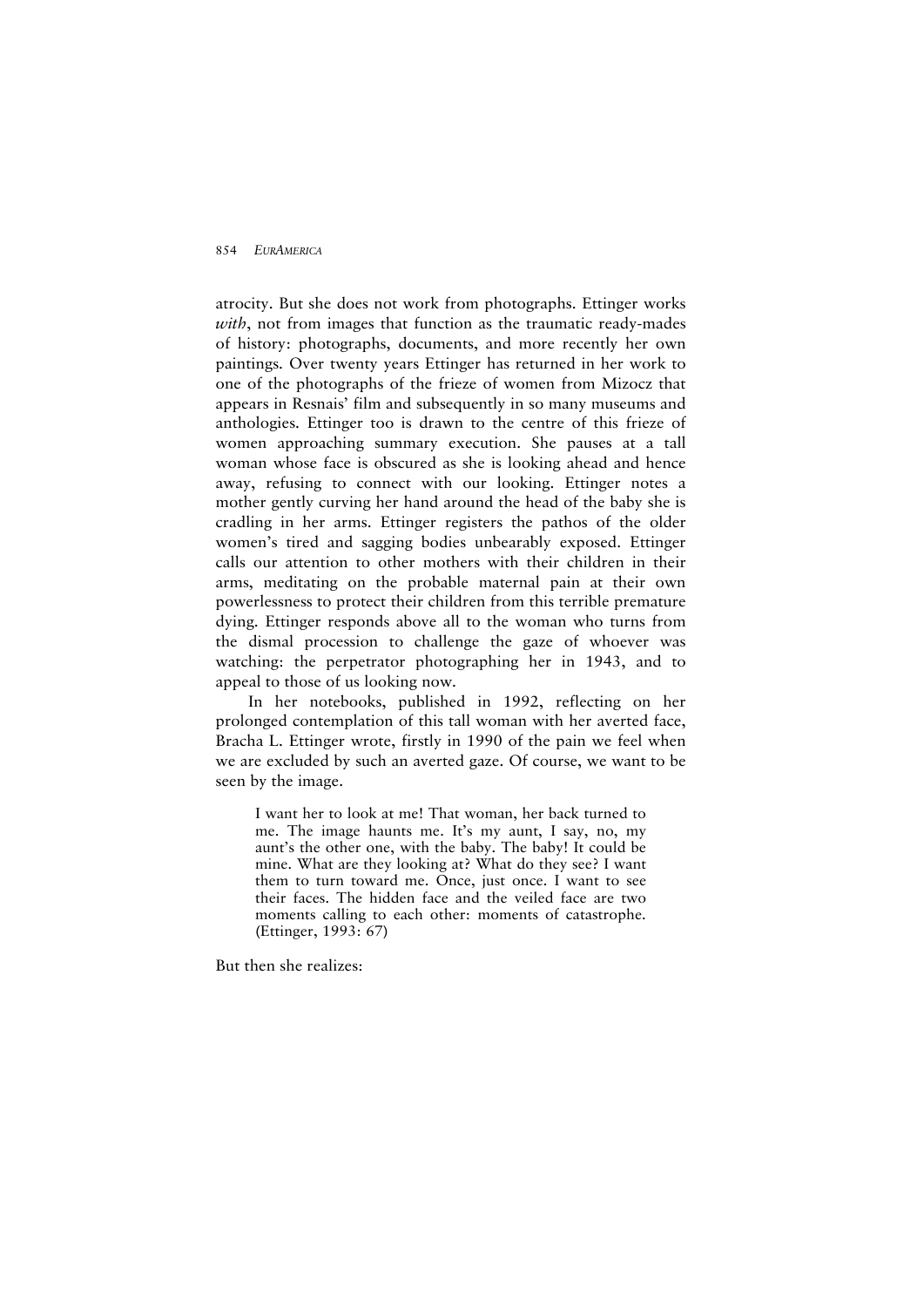This woman has more to look at than the watchers of the painting . . . but what she looks at is inhuman. (Ettinger, 1993: 85)

In her paintings, however, Ettinger does not reproduce this image. Ettinger's paintings are abstract. Thus I want to explore how Ettinger has used the practice of abstract painting, itself ostensibly displaced by the postmodern return to representation, the image and new media, in order to remake the inhumanity of the dying of these women from a ravine in the Ukraine into the possibility of a humanizing gazing, aesthetic wit(h)nessing of trauma? Can abstract painting, therefore, be about the gaze and not about the image even as it evokes the existence of the trauma in an image it must remake as something else?

This possibility is intimately connected to Ettinger's innovative, matrixial reconceptualization of a feminine sexual difference that lies beyond the phallocentric concept of sexual difference in which the feminine is only the lacking other of the masculine? Let me remind you that according to phallocentric theories of the subject the feminine can only be a negative function: not-man, lack, absence, the thing, the real, death; the negativity of the feminine sustains, however, the illusory sovereignty of the phallus through identification with which the masculine subject is affirmed in the illusion of having the phallus and hence of presence. It would difficult briefly to explain Ettinger's complex post-Lacanian theory that was translated from painting into post-Lacanian psychoanalytical terminology and I cannot undertake it fully here. I want to suggest how it works through an *art historical* assessment of her abstract painting that does not show, like Folman and Resnais, the naked image of the dying women, but rather materializes history through the trace of trauma meeting the gesture of the painter.

Ettinger's reworking of the original document of the Holocaust is not documentary and it does not set up the relations between painting and photography which have their place in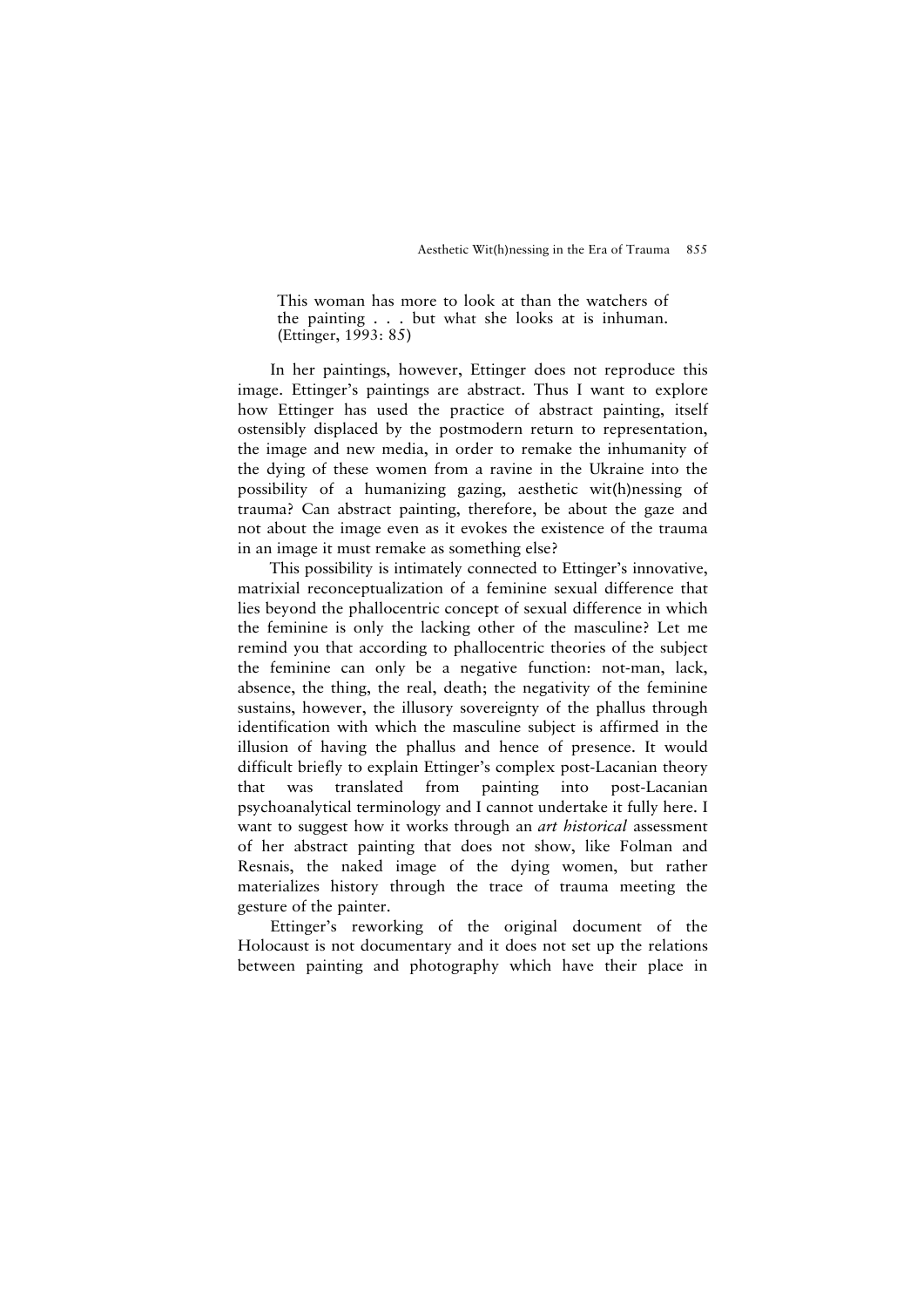twentieth century Western art history since Andy Warhol and Gerhard Richter. So how does the document function in her practice? Firstly, the iconography of the original photograph is almost impossible to recognize in any of Ettinger's paintings had I not betrayed her painting already by showing you the historical photograph. That photograph is not a source or a referent for her painting. It functions rather as a Duchampian ready-made. Because it actually exists, it indexes both a historical real and is specific form of violence performed through the phallic gaze. In her painted space, the image of death in Mizocz no longer functions as an image for us to look at. This is because the semiotic dimension of the ready-made as photographic image has been remade through its initial subordination to, and translation by, a different photo-mechanical process that introduces the counterpoint to the semiotic, the aesthetic. Ettinger adapted the process of photocopying to her own ends. The found image is firstly reworked by being passed through the blind, light-reading, electro-magnetic reconfiguration performed by the photocopy machine. Ettinger interrupts the machine, however, before its new simulacrum of its source-image can be heat-sealed. All she gleans from the machine, therefore, is a charged scattering of black dust that is like a ghost of an image. What appears on her paper is an ashen deposit that hovers on its surface; it is an apparition appearing and disappearing in the same moment. In its new materiality, what was once a photograph is now but a fragile trace of a past with which we can never fully reconnect. Transformed into this material apparition on paper, and often overlaid by other traces, the affective quality of the past may invite us to incline towards the pain the photograph once indexed. Altered by her processing in an interrupted photocopy machine and through subsequent years of many campaigns of over-painting, this ready-made document of history is been transformed.

As a recreated material trace it functions more like one end of a string, stretching between two points, between then and now, opening the space not only between past and present, but also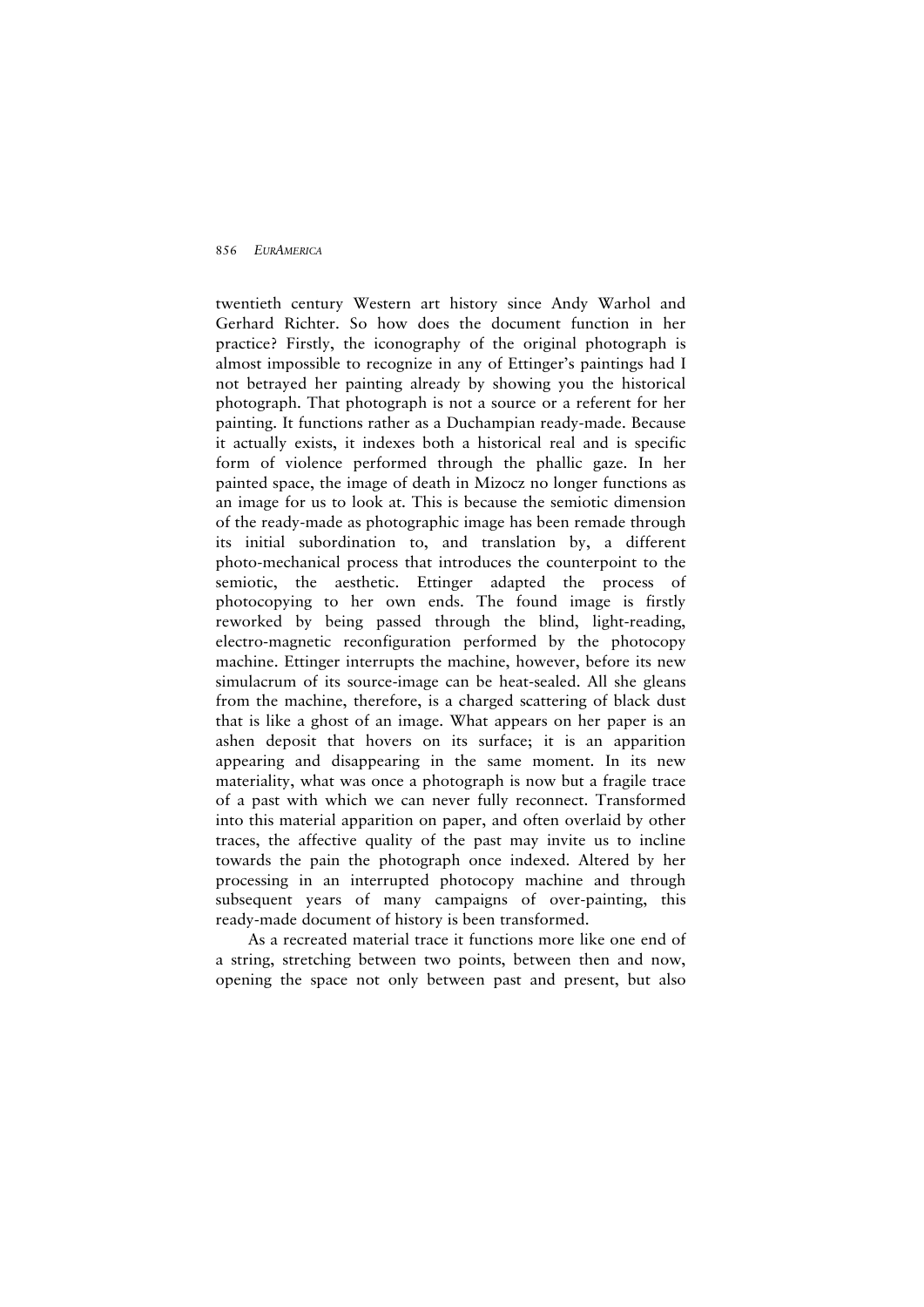between past and future. Substantially and materially altered, dissolved and rescued in black grains evoking forgetfulness as much as loyalty to a memory, what has been created by Ettinger allows us, in the present, to revisit these feminine spectres of the past as figures whom Ettinger names *Eurydice*, after the dead wife of the mythic poet Orpheus whom he tried to resurrect, but killed by looking back. Ettinger's *Eurydices* are suspended between two deaths: the inhuman death which awaited them in the ravine in 1943 (after this photograph was shot) and the metaphorical killing by the Orphic Gaze, the looking back that kills a second time which always awaits them once their suffering was captured, voyeuristically, by a photograph that may be exposed over and over again. Thus if we look back at the naked photograph, and when we look at them, we are compelled, even momentarily, to do so down the sights of the perpetrator photographer's gaze, a gaze that cannot but kill again. We participate in reducing their humanity to an image through the photographic recording of their dying. So how can looking back **not** kill? How can we meet Eurydice, but not with Orpheus's deadly retrospect?

For Ettinger, it is precisely the possibility of painting as the aesthetic mode of thought—from Raffaello Sanzio (Raphael) and Leonardo da Vinci through to the modernism of late Claude Monet and Mark Rothko—that can create an aesthetically encountered space that is connected to the spaces of subjectivity. Ettinger names this a *borderspace. A borderspace* is not a boundary, a limit, an edge, a division. But is not a site of fusion or confusion. It is space shared between minimally differentiated partial subjects who, while they can never know each other, can, none the less, affect each other and share, each in different ways, a single event. In this borderspace emerges another kind of process: *borderlinking* and another kind of gazing, the *matrixial gaze*. The *matrixial gaze* is not about looking and seeing, looking and knowing, sight and power, vision and desire. It relates to the complex relays between the multi-channelled formative, prenatal and immediately postnatal sensorium which will include the eroticised field of vision out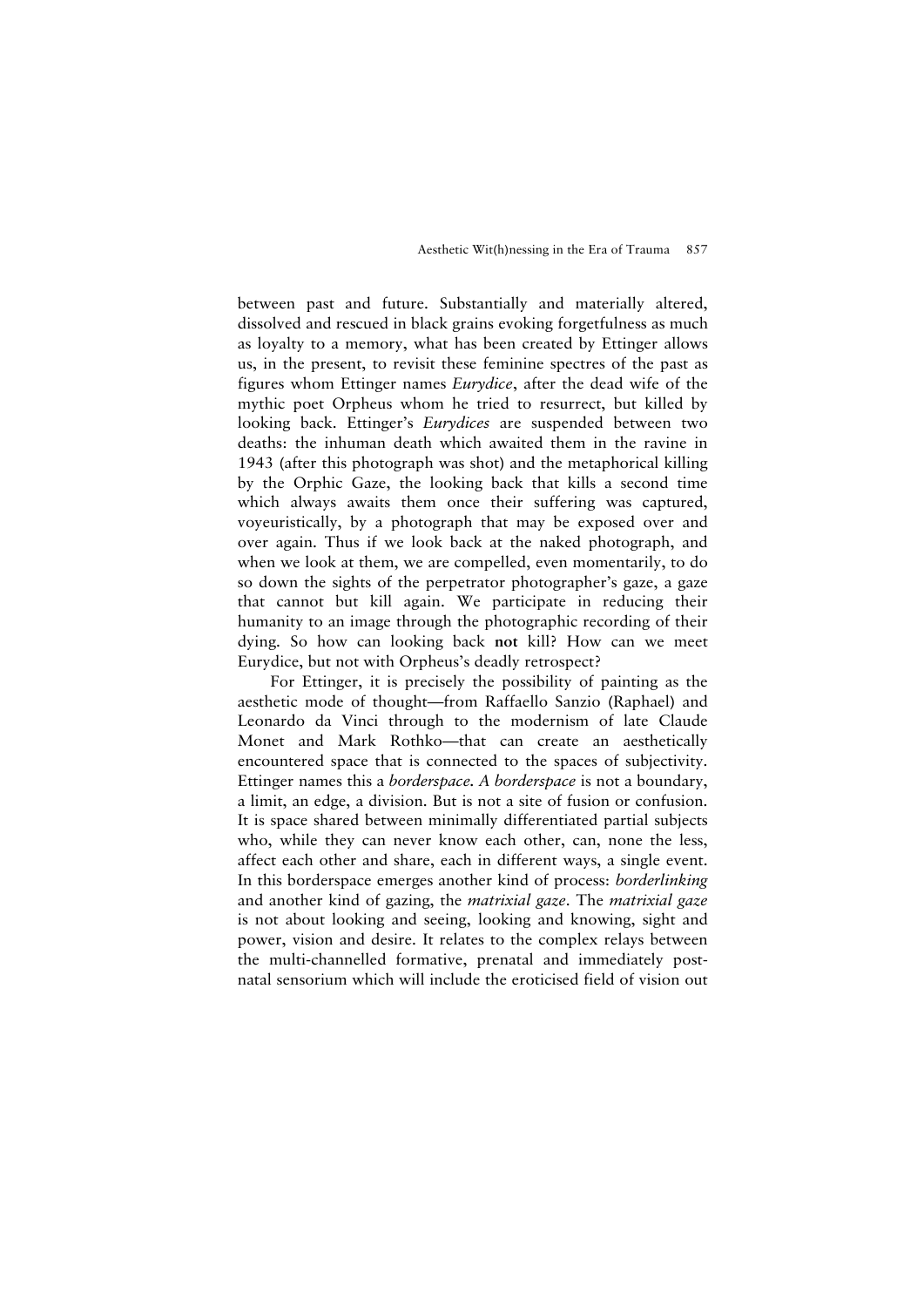of which primordial subjectivity emerges. Before focussed seeing and spatialised awareness, there sprouted in the becoming human subject an unseeing feeling with, or sensing of, an unknown but co-emerging other.<sup>[13](#page-29-0)</sup> What Ettinger names as the phallic mode of subjectivity—which she does not condemn, for it is vital for most human activities—involves clearly defined entities, divided by impermeable boundaries, always functioning in subject-object relations. Psychosis represents its radical breakdown. In the Matrixial sphere, however, which supplements and shifts the phallic mode without ever knocking it out, the "I" is not yet understood as a full and discrete subject confronting the other as "you"—object of knowledge, desire, hatred, etc. Partial elements of my subjectivity may be affected by partial elements of an unknown other's subjectivity so that we can trans-subjectively (even across gaps of time such as that between now and the ravine in Mizocz) rather than intersubjectively share an event whose resonance, however, at ends of the virtual strings that we might imagine linking us in this trans-subjective borderspace, will be different for each partner-in-difference.

Many in art history may work with the typical model of communication. This suggests that a complete meaning is conceived by me and is transmitted via a message using a known

<span id="page-29-0"></span> $13$ This argument can also be compared to the propositions of Luce Irigaray about the origins of colour in the phenomenology of intra-uterine life without sight. Irigaray contests Maurice Merleau-Ponty's rigorously post-natal understanding of the foundational concepts of his phenomenology of perception in her brilliant re-reading of his text on the Chiasm (Irigaray, 1993: 151-184), notably: "Color resuscitates in me all of that prior life, the preconceptual, the preobjective, the presubjective, the *ground* of the visible where seeing and seen are not yet distinguished . . . " (1993: 156). Ettinger would contest the idea of the later stages of prenatal life as pre-subjective. It is precisely here that she intervenes to suggest that the co-emerging and co-affecting severality that is the becoming mother and the becoming infant form a subjectivizing dimension that can later be gleaned, imagined and thought, as a premise for ethical as well as political relations with non-Is as opposed to the phallically constitute not-I.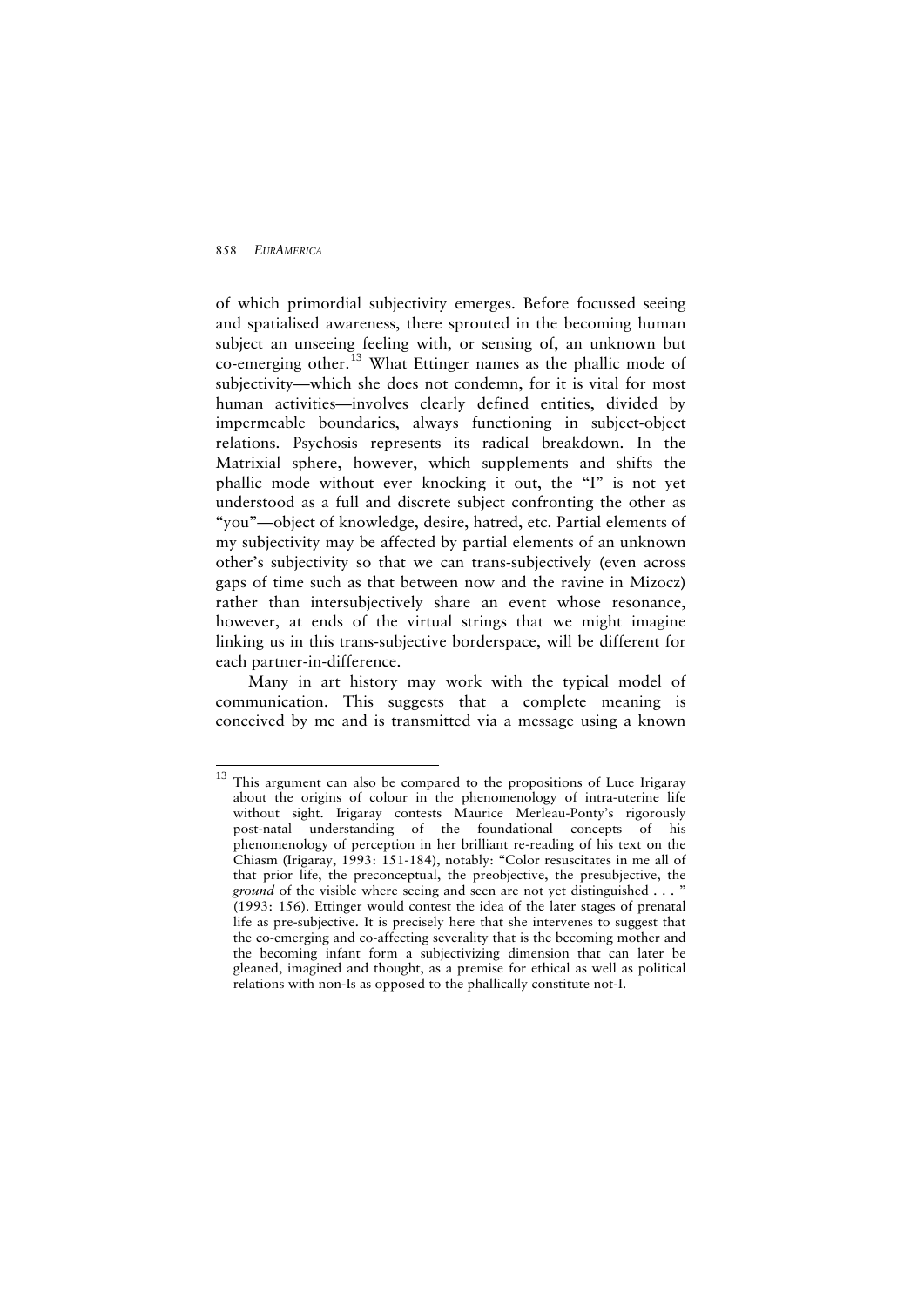communication system such as language or art to another who receives and decodes my message. Translated into art historical terms, the artist creates a meaning from withinhim/herself, and puts it in the art work. The viewer sees the art work which functions as a vehicle for the meaning originating inside the artist and the viewer decodes the artist's meaning (or misses it entirely). In Ettingerian aesthetics, this model does not function. Rather she suggests that in artworking "something" happens from which the artwork emerges. The artist is also a site interwoven with the world, others, her own and her unknown others. That "something" may or may not be entirely the artist's own personal event for there are strings into the world and reaching back through generations. The artwork is thus to be understood not as the vehicle for a pre-created message. It is instead a screen on which this event—personal (from the inside) or historical (from the outside), from past and present—is projected and unconsciously shaped. Towards this screen (itself a created borderspace) the viewer inclines without knowing the event that has made the work emerge. This borderspace that is opened can, none the less, generate affects and responsiveness that is in part coming from in me, an unknown other to this work and its event, and from the others and the histories I carry, known or unknown. The aesthetic event is thus an encounter of bits and pieces of many subjects, past and present, known and unknown whose effect is like a vibrating string that transmits affects to each of its anchoring points. These affects and even meanings have something in common, but are not the same. Their effect is to bring these disparate subjective entities into poietic and creative co-emergence at this threshold of creation. The art work is thus understood as an event; it is also a (potential) encounter. The encounter may not happen for every viewer. No one can predict the outcome of the encounter. Nothing may resonate for any viewers on this occasion. Something may generate affects for some subjects. But the invitation is there to make one's own borders fragile enough to register the being, pain or jouissance of the other and not to attempt to master it as an object or a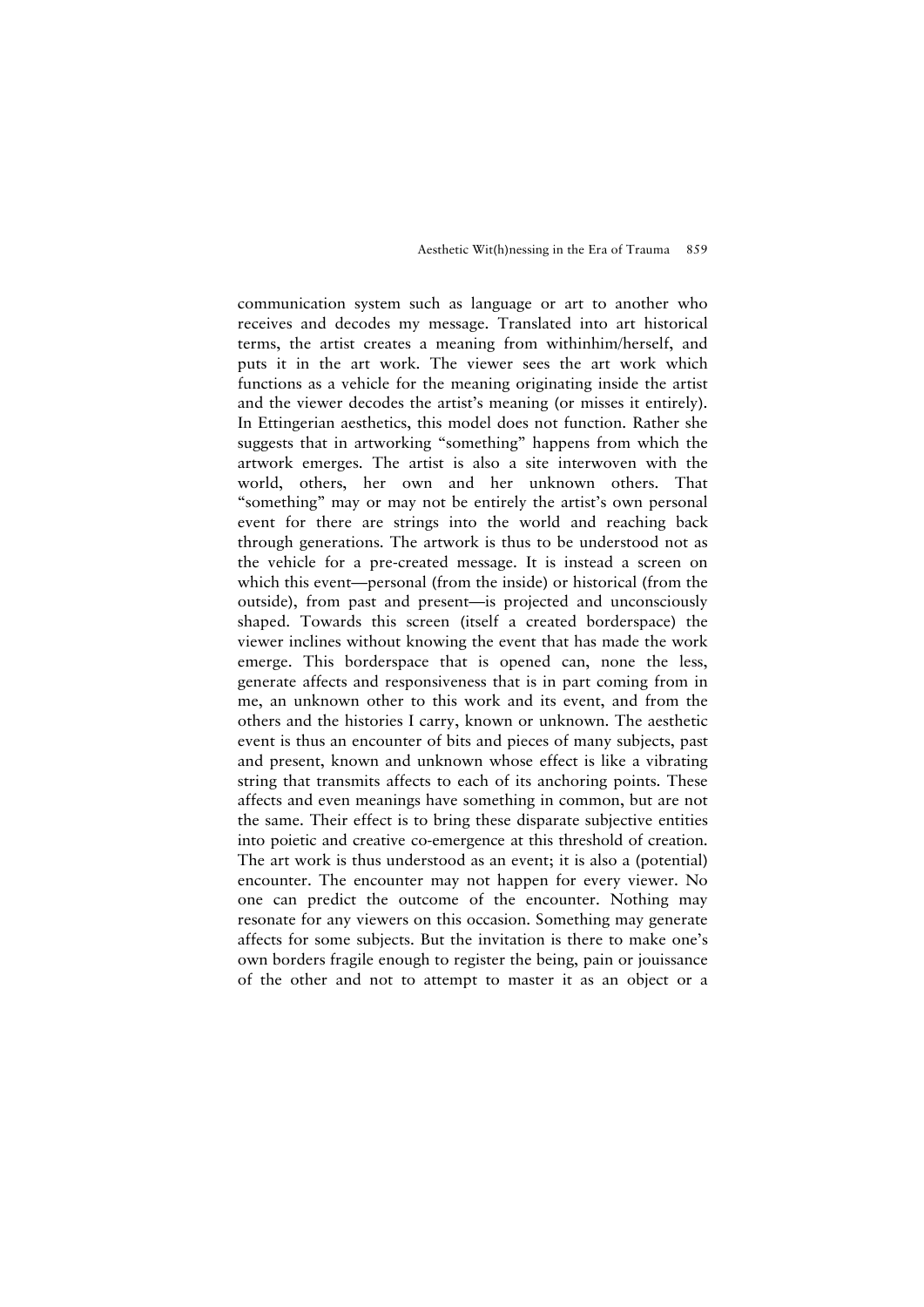communication.

Art can thus create an occasion for the emergence into aesthetic encounter of aspects of our subjectivities that are open to responding to the other we do not know and receiving and processing aspects of the trauma, including death, of the other. In particular, after the postmodern era in which the photographic and now the digital image has come to dominate contemporary art so thoroughly, *painting*, abandoned for so many decades as a major practice of contemporary art, can create through colour, pulse, rhythm and space, the threshold between the human pain of the past and the human compassion of the present. At a simple level, Ettinger's abstract painting of layered colour and pulsing marks might be said to clothe the naked pain of the dying women with the blessed veil of affecting colour: reds and purples enhancing but also assuaging the violence they suffered and our grief in encountering their pain.

The manner in which Ettinger applies the paint needs our attention.

It is first of all completely abstract, machinic (in the Deleuzian sense and not automatist in the surreal sense) in its application, attending only to the regularized movement of the hand across a surface. Her touch progressively builds up coloured veils that screen the others evoked in material traces of photocopic dust from any the sadistic, voyeuristic photographic gaze; this occurs by what Ettinger has termed *metramorphosis.* Neither metaphor nor metonym, the figures of signification typical of phallocentric discourse, *metramorphosis* (combining the Greek words for *womb*  and for *change*) is a generative figure that produces a non-visual matrixial gaze. In metramorphosis, the Oedipal, mastering eye cannot find a centre, and thus cannot centre a subject of its mastering gaze. But Ettinger does not frustrate the mastering gaze with something like Richterian blur nor does she attempt to defeat vision, a phallic binary gesture itself. For the matrixial gaze that moves decentred across and within an aesthetic field incites a subjective affect, a psychological process, and an ethical response.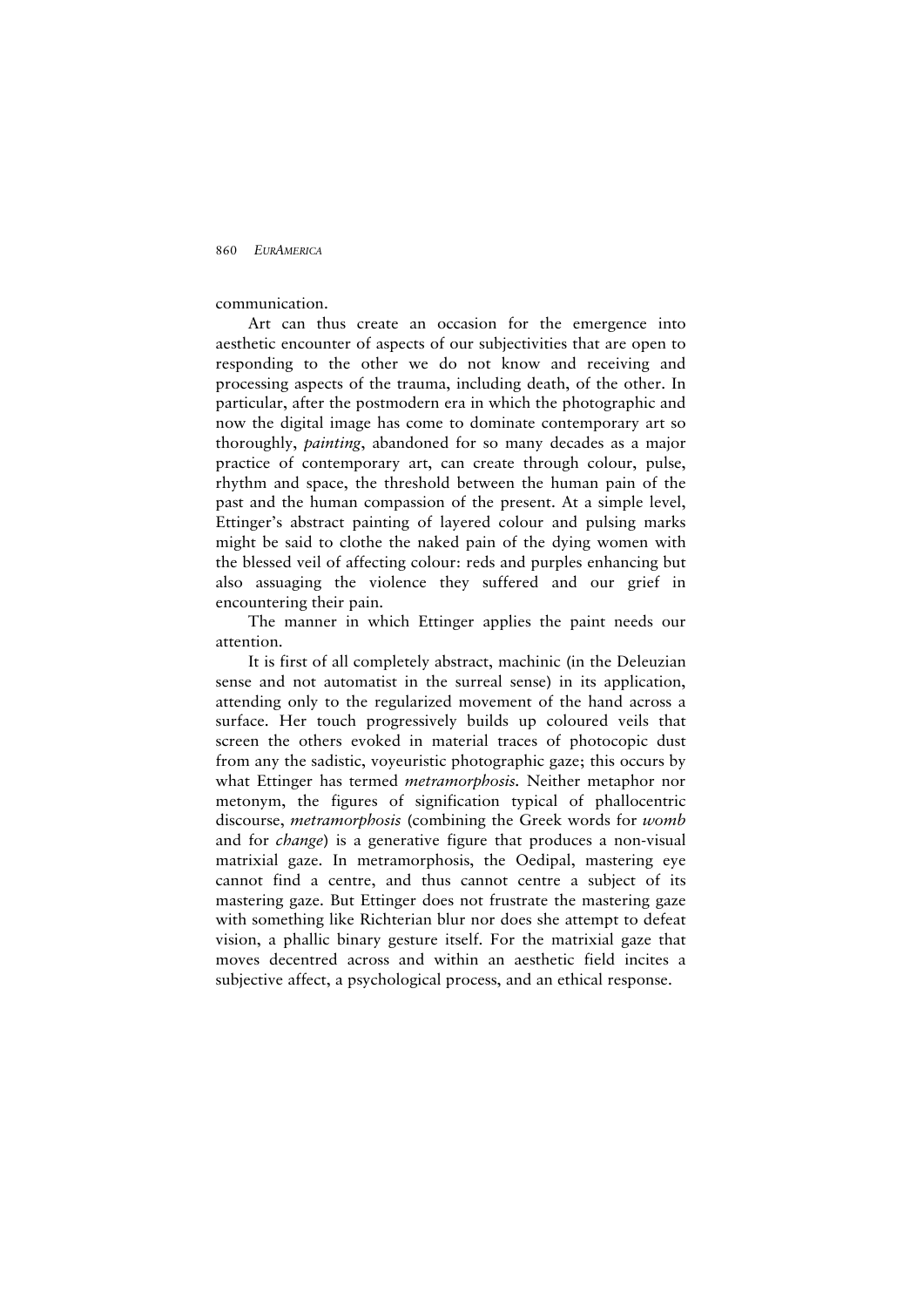Through the matrixial gaze that approaches me in painting, I am transformed by *it* only in so far as *it* is transformed by me. The metramorphosis, through which borderlines between various subjects and objects between partial subjects become thresholds is a process of *bringing-intobeing-together*, or a *becoming-woman-with* inasmuch as any "becoming" is a "becoming-woman." (Ettinger, 1995: 47-48)<sup>[14](#page-32-0)</sup>

Here Ettinger is referring to the work of Gilles Deleuze and Félix Guattari on the idea of becoming as becoming-woman to whom her work is very close. Thus in front of the collection of her paintings, we find ourselves diffused, dispersed, swimming in the pulsating play and vibrations of colour between visibility and invisibility. We are invited to participate by means of resonance in its dispersed, humanising field, a field where affects and feelings are prompted by a modernist concept of colour as a field but also as the enmeshment of threads that sustain the possibility of sharing with the trauma of the unknown other who can become a partner in this aesthetic event without abolishing difference. The effects of the metramorphic process of painting has resonances with what Rosalind Krauss identified as the optical unconscious in modernist art. Ettinger writes, quotting Krauss:

In that open space of conjunction of presence and absence, where transgressions of figurality, where "a rhythm, or beat, or pulse . . . acts against the stability of visual space in a way that is destructive and devolutionary [where] the beat has the power to decompose and dissolves the very coherence of form in which visuality may be thought to depend," where inside/outside pulsational scansion leads to absence and repetition as primary meaning-engendering instances, the matrixial gaze creates ontogenetic interconnectivity as a sub-symbolic meaning of borderlinks and shareability (within a space of plurality and partiality), leading to the enigma of meaning of *shareability of trauma* 

j

<span id="page-32-0"></span><sup>&</sup>lt;sup>14</sup> A later revised version printed in 2007.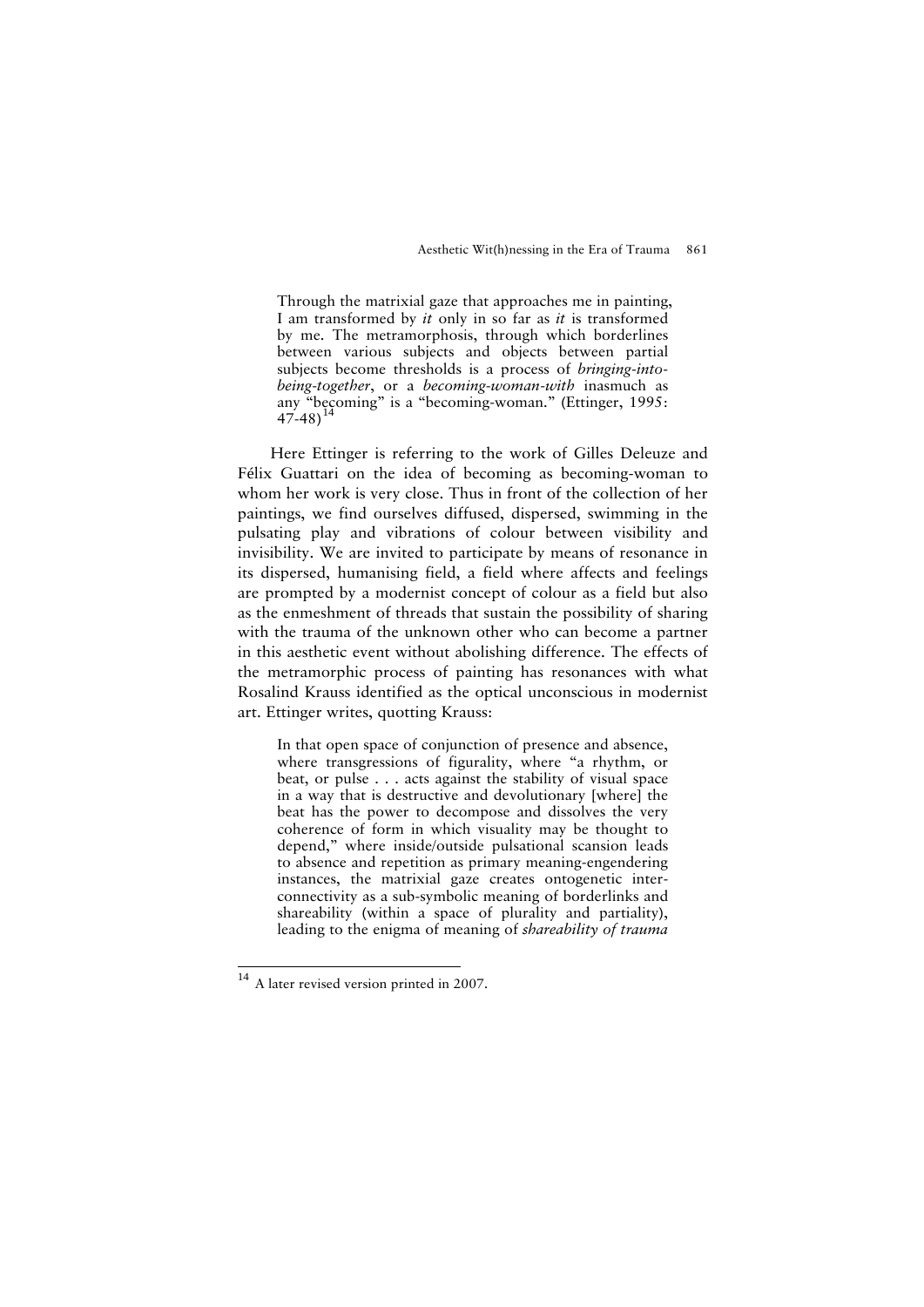*and fantasy* and the *co-response-ability with* the unknown Other. (as cited in Ettinger, 1995: 50)

## VI. Ettinger and Contemporary Painting

Let me finally do some art history. After creating desolated landscapes of disaster at the beginning of the 1980s, Bracha Ettinger had renounced painting in order to invent a new language for her art "after painting." She began by using found documents from public and family archives of photographs, texts by Freud and Lacan, drawings by Freud's analysands, which she passed repeatedly through an photocopy machine, layering a single, heavily textured paper with several images from diverse historical sources so that traces of many histories mingled across time and space on this newly created co-inhabited ground created by a non-manual but material tracing.

Her process for making these "encounters" itself is an art historical intervention that goes beyond collage, montage, assemblage and Rauschenbergian combines, all of which open up the space of art to the things of the world. The blind electromagnetic machine was regularly interrupted, however, before the dusting of black grains could be fixed by heat. The machine's use of light and electromagnetically charged grains mimic the dark and light masses of the submitted photographs without reproducing the image, but its black dust can suggest the ash of cremated people. Ettinger created apparitions, spectres, traces of the past that were both emerging to meet us again and disappearing at the same time. Then she would revisit these accumulated images with gestures more like writing than painting as if an entirely new alphabet needed to be found through the work of the drawing hand. Ettinger's working processes were initially explored as a passage away from gestural and minimally figurative oil painting on canvas, and from the painting of landscapes of annihilation populated with haunting figurations of tortured bodies and pain. Using the blind gaze of photocopier as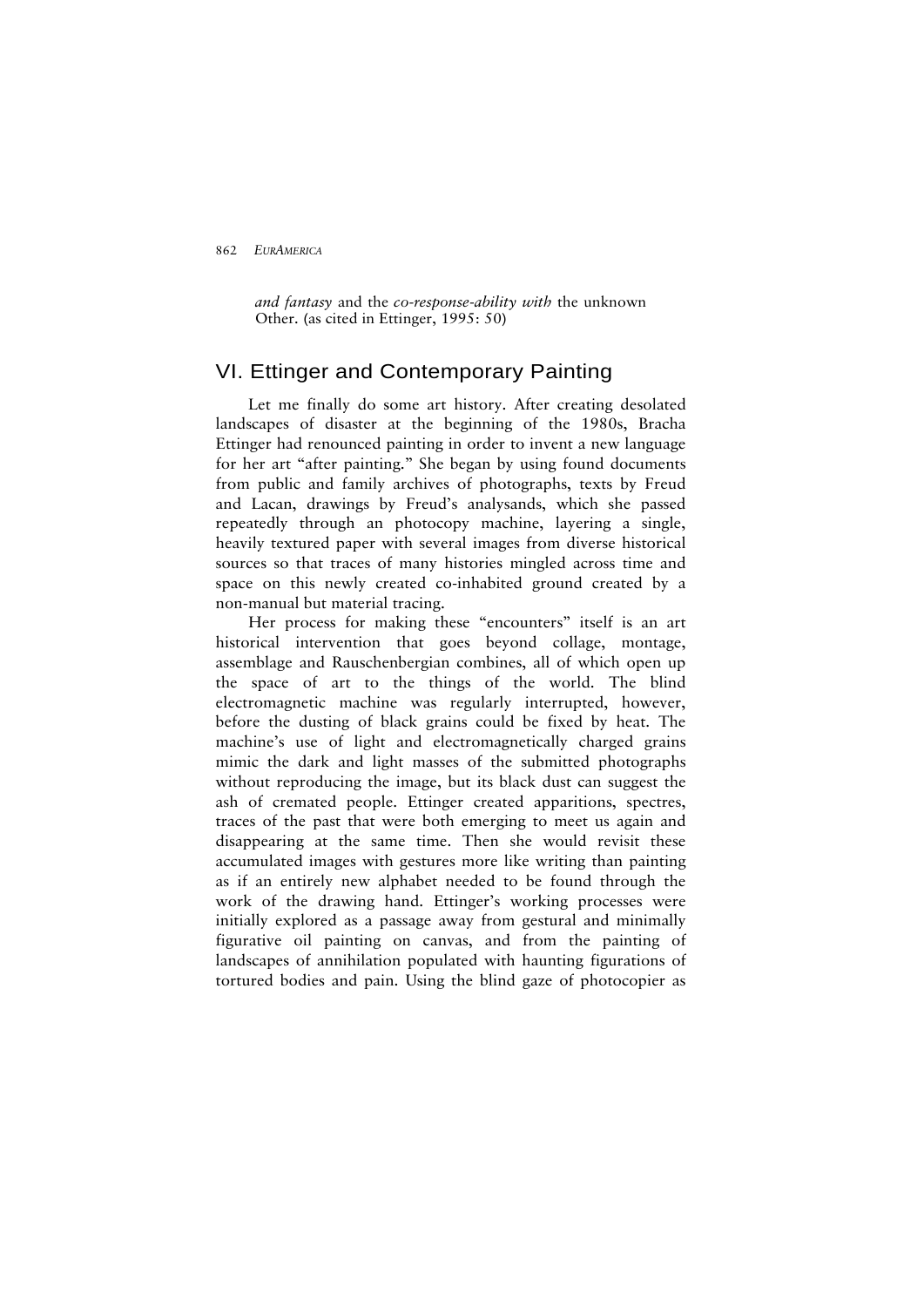both a device for distancing the very history by which she was personally and traumatically overwhelmed in the images that appeared incessantly from her own hand, and a means of creating a transport for and from the traumatic weight of this history inhabiting her, she created by means of the interrupted photocopier, a new aesthetic field of co-inhabited passages and traces that brought together many histories and memories from the peoples sharing Palestine/Israel or Israel/Europe.

One source was a collection of aerial photographs taken by German Luftwaffe (airforce) in 1917 of the land of Palästina: seen from a distance and from above, from a military reconnaissance plane during this world war, such images signify military industrial modernity and its gaze. Its distanced vision erase the people living on the ground, be they Jewish, Muslim, Christian from East and West. Ettinger's many layered papers embody the co-inhabited memory space of this land claimed now by both Israelis and Palestinians.

At first, this material process created a historically charged ground for the return of paint-loaded gestural writing, at once alphabetical, hieroglyphic and abstract. She called these markings, on the multiply layered papers, hand-thoughts. A large brush with its heavy, black ink or the fine brush trailing wounding lines of incising red paint, charged the apparitions from the past that had been fragilized in partial passage through the photocopy machine with present intensities learnt from attentive study of late abstract expressionist painting from Claude Monet, to Paul Klee, Max Ernst, and Mark Rothko.

Gradually through the 1990s, a richly coloured and classical use of oil painting and coloured glazes returned to these works on paper, at first as veils or screens of colour touching certain areas. Colour was itself reconstrued through the resonances with both mechanical scansion and machinic, rhythmic hand movements by which it was laid on in repeated traverses across the surface where a screen of coloured markings accumulated without reference to the underlying images themselves yet the accumlation of colored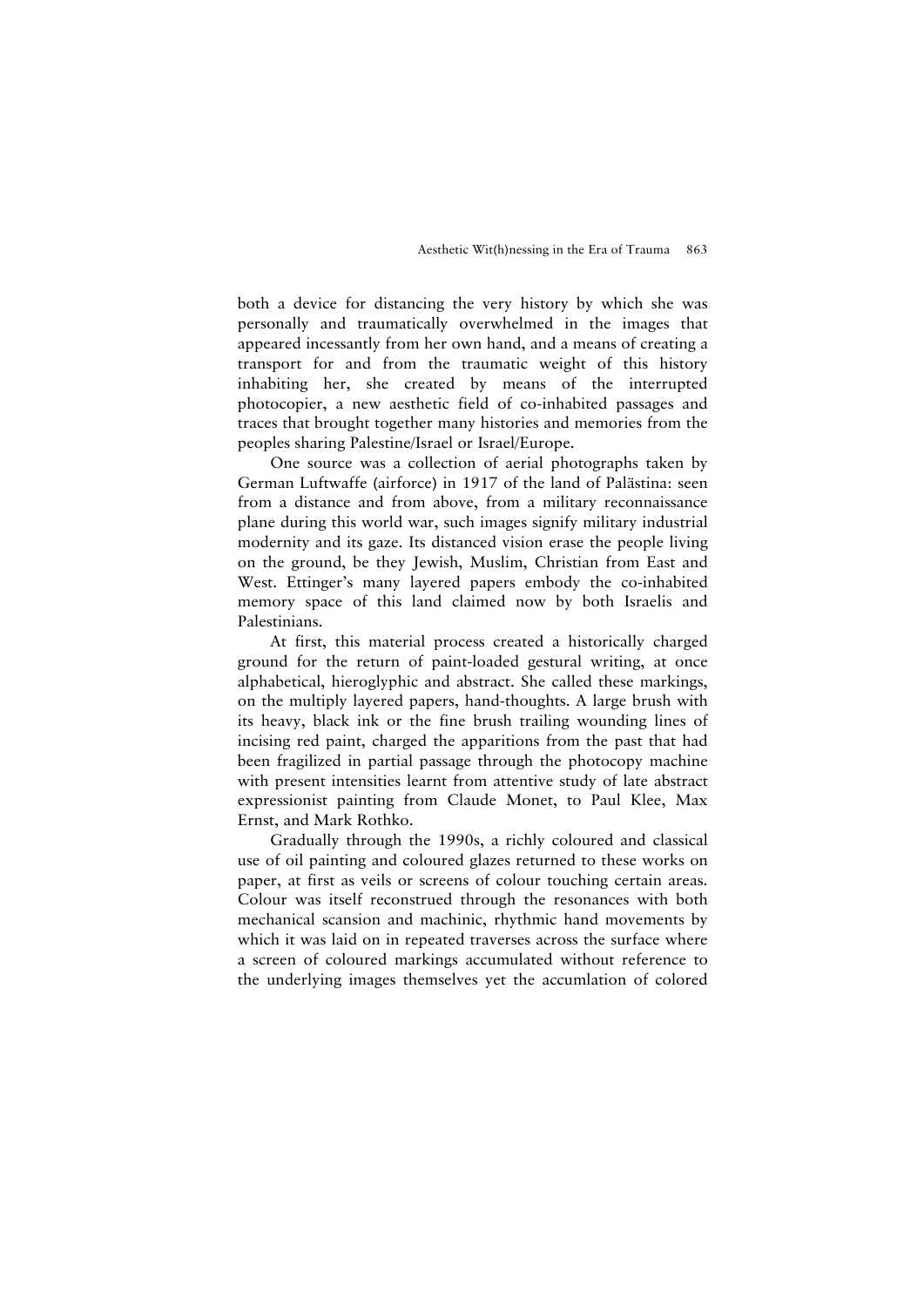j

gestures began to build a supplementary layer of meaning.[15](#page-35-0) The artist renounced the expressionist gesture in favour of a sensual rather than a visual scanning of the surface so beautifully described by Deleuzian philosopher Brian Massumi:

When the gaze rests on the appearing-disappearing partpainting, it delivers the rhythm to feeling. When it rests on a next appearing-disappearing-part-painting, it delivers a rhythm to feeling. As in trauma, the fact that the visual figures have little resemblance to each other does not preclude their triggering a reliving. The parts and the paintings couple not because they look alike, but because they feel alike. If there is resemblance, it is in the feeling; it is of relived feeling to itself. (Massumi, 2000: 14)

In the realm of visible, Ettinger's art work in its varied media is produced by suspending the mastery of visualization, without abandoning what Jean-François Lyotard, following Marcel Duchamp, called "apparition." "Apparition means that something that is other occurs" (Lyotard, 1989: 241). What is the "otherness" that "occurs" by means of this procedure?

Like a psychoanalyst, whose conscious attention is suspended during analysis by a form of reverie all the better for the analyst to incline unconsciously towards and resonate with the undertone and the unspoken registered in the analysand's voice, body, gesture, rhythm, silence, hesitation, blockage, when painting Ettinger suspends the creative intention of making an image in order to *be with, incline towards, be hospitable to,* the ready-re-made image. This happens over long periods of time (each painting takes many years to complete), as she visits, scans its surface in different traverses, waiting to see what each encounter yields at the co-emerging borderspace this practice seeks to sustain without either abdicating control or asserting it.

In a mode that calls to mind British poet John Keats' idea of

<span id="page-35-0"></span><sup>&</sup>lt;sup>15</sup> On this colour as the colour of grief and longing, see Pollock (2000: 45-70).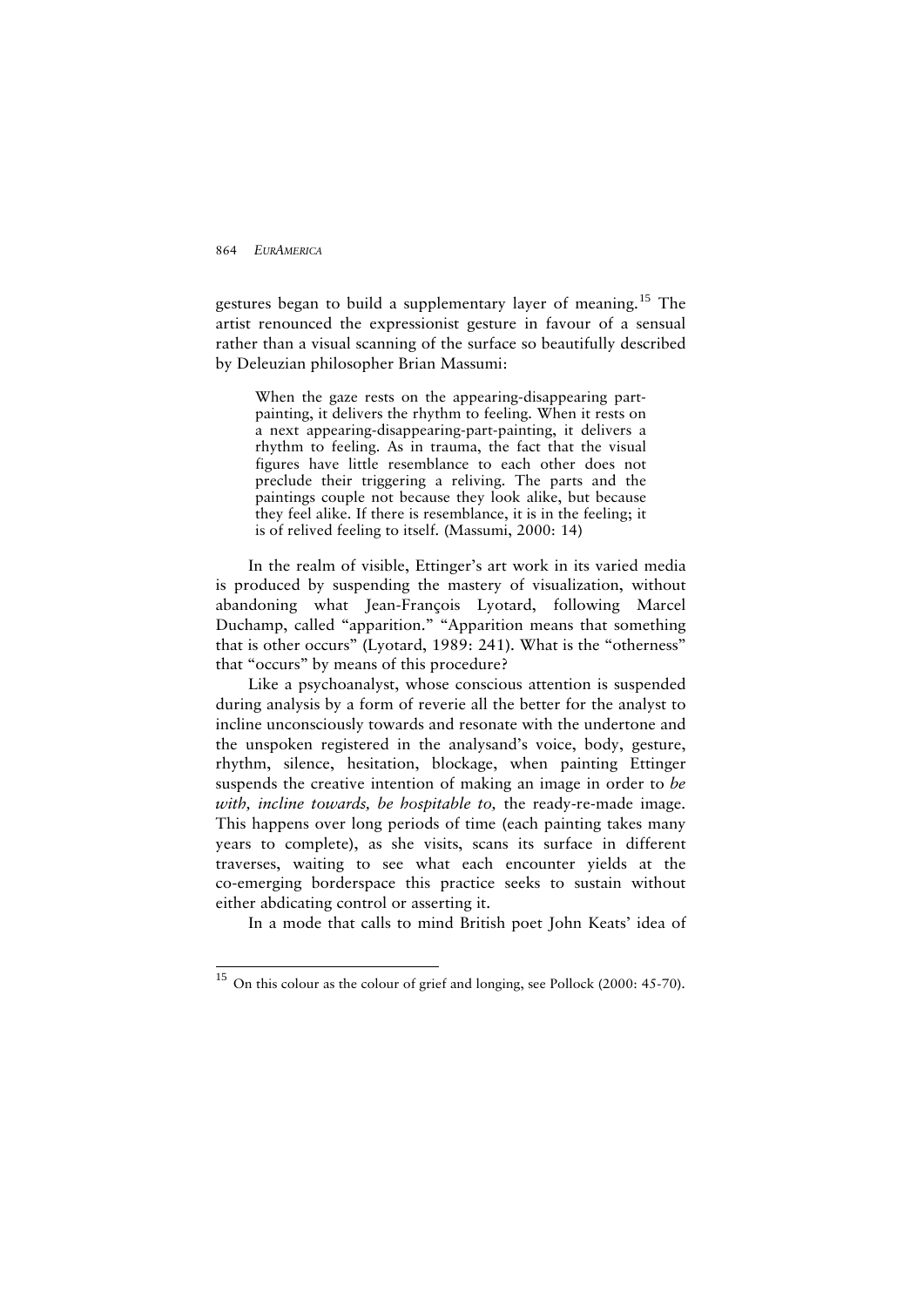the artist practising "negative capability": withdrawing the mastering mind in order to let the otherness of the created emerge, Bracha Ettinger creates the conditions for co-emergence at a co-emerging borderspace.<sup>[16](#page-36-0)</sup> At this specific overlay and interweave of psychoanalytic process and aesthetic process, Ettinger created what she calls *artworking*. This term is affiliated to Freud's dreamwork, or work of mourning, or working through, that is his use of work to insist on the economy of psychological working-through, which takes times and needs the regular, open space of encounter to occur, unpredictably, even while transformation is always anticipated, hoped for, and welcomed.

Ettinger has created a process to recover something of the mystery (always a life/death mystery) of appearing—becoming visible and thus knowable—through the use of the most antiauratic machinery: the photocopier. Lyotard writes of this work:

The work is a wager through which it is proven that the instruments of reproduction and representation are materials and means as apt to enact apparition as a brush, a pencil, or photography.

What is remarkable is that in this painting, in all of these sometimes retouched "developments", traces of figures (in the sense of figurative) persist. These traces are refracted, diffracted through time. In the beds of movings and tremblings, in the overprints, or in what should be called *scriptures.* Traces of writing, erasures of trembling. (Lyotard, 2004: 101)

Christine Buci-Glucksmann invokes Walter Benjamin in her discussion of the paintings of Ettinger using his comments on

j

<span id="page-36-0"></span><sup>16</sup> John Keats letter to George and Thomas Keats, 28 December 1817: "I had not a dispute but a disquisition with Dilke, on various subjects; several things dovetailed in my mind, and at once it struck me, what quality went to form a Man of Achievement especially in literature and which Shakespeare possessed so enormously—I mean Negative Capability, that is when man is capable of being in uncertainties, Mysteries, doubts without any irritable reaching after fact and reason" (Wu, 2005: 1351).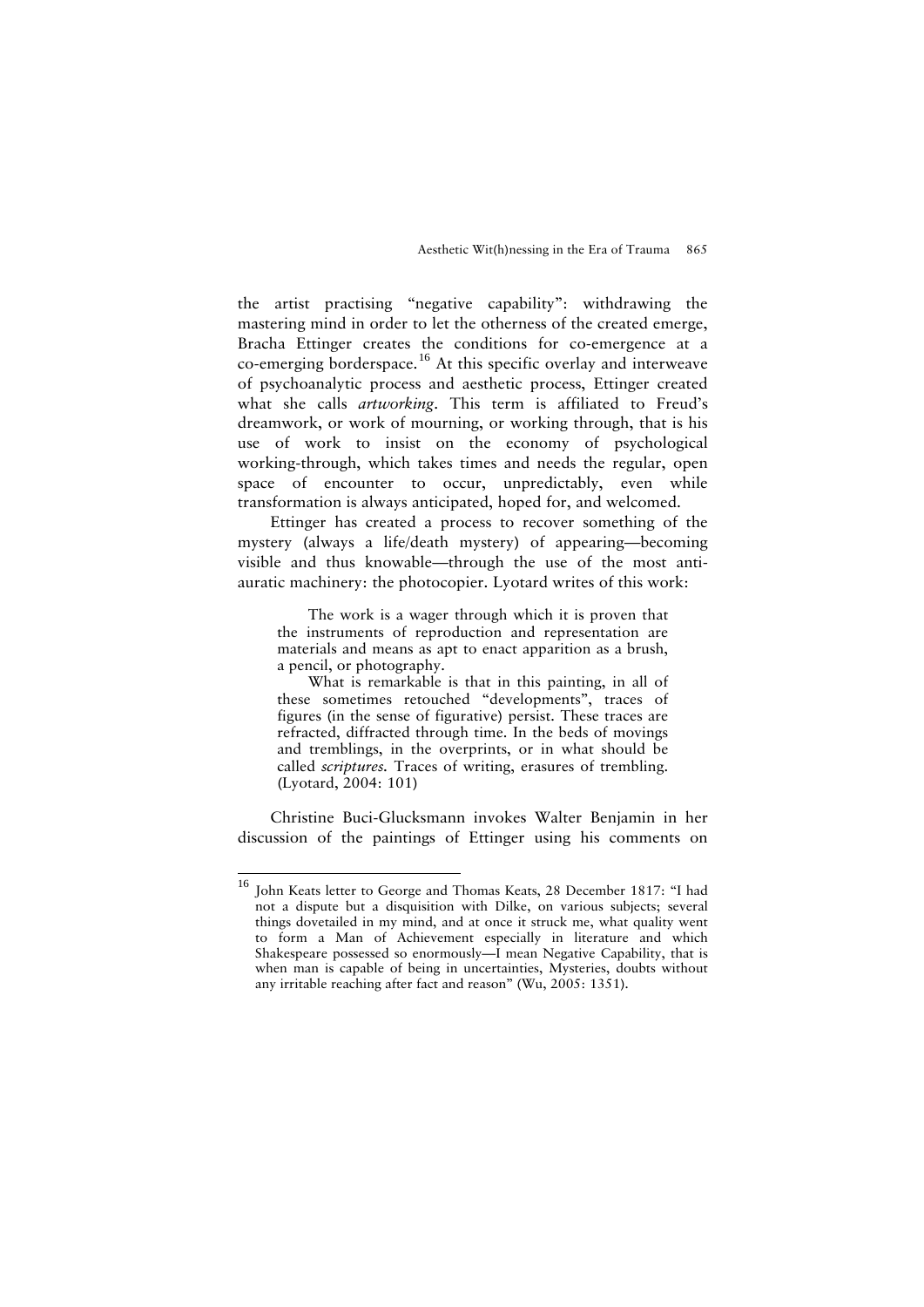Chinese aesthetics as her link. Chinese aesthetics, according to Benjamin, create "an image beyond reference and context that becomes an image-thought in which a multitude of signs and planes melt into a kind of suspension—a gauze veil—or into a reflexive musical mirror with its resonances" (Buci-Glucksmann, 1995: 59). Trace, erasure, veil, resonance indicate a process that touches, or causes to tremble, what it never masters as representation. What Ettinger creates is, according to Buci-Glucksmann, "an image of absence." In one sense, it is a materialisation of forgetting and erasure characteristic both of traumatic immemory and cultural foreclosure, what Ettinger names with the paradox: *la mémoire de l'oubli: the memory of the forgetting.* Buci-Glucksmann writes:

Images without witness, bearers of an *annulled gaze* upon individual and historical *violent-ness*. . . . As if seeing were conjugated with non-seeing, seeing through, in the virtual unfixableness of these composite, superimposed images, these image-thoughts. Painting was then nothing but trace (trait). (1995: 60)

In Ettinger's use of found images, notably photographs to put through the photocopier and to make the support for her paintings to the archival turn of the 1980s, her painting makes us aware of an opening up, a destabilising, an allusiveness that refutes the closure of representation in favour of a creative instability that is the opposite of formal structuring and figurative conventions. Repetition of the image-archive, translated already into suspended tracing, trembling on ingrained and painted surfaces, undoes the search for one to one meaning. The image-trace becomes, however, increasingly familiar to any viewer of Ettinger's paintings, and hence functions differently because Ettinger works in series (There are over forty *Eurydices*. See Figure 4-11). Through fidelity, rather than repetition, the visitor to an exhibition of Ettinger's work begins to sense her loyalty to her Eurydice figures, what I call the three graces of catastrophe from Mizocz. Equally, the historical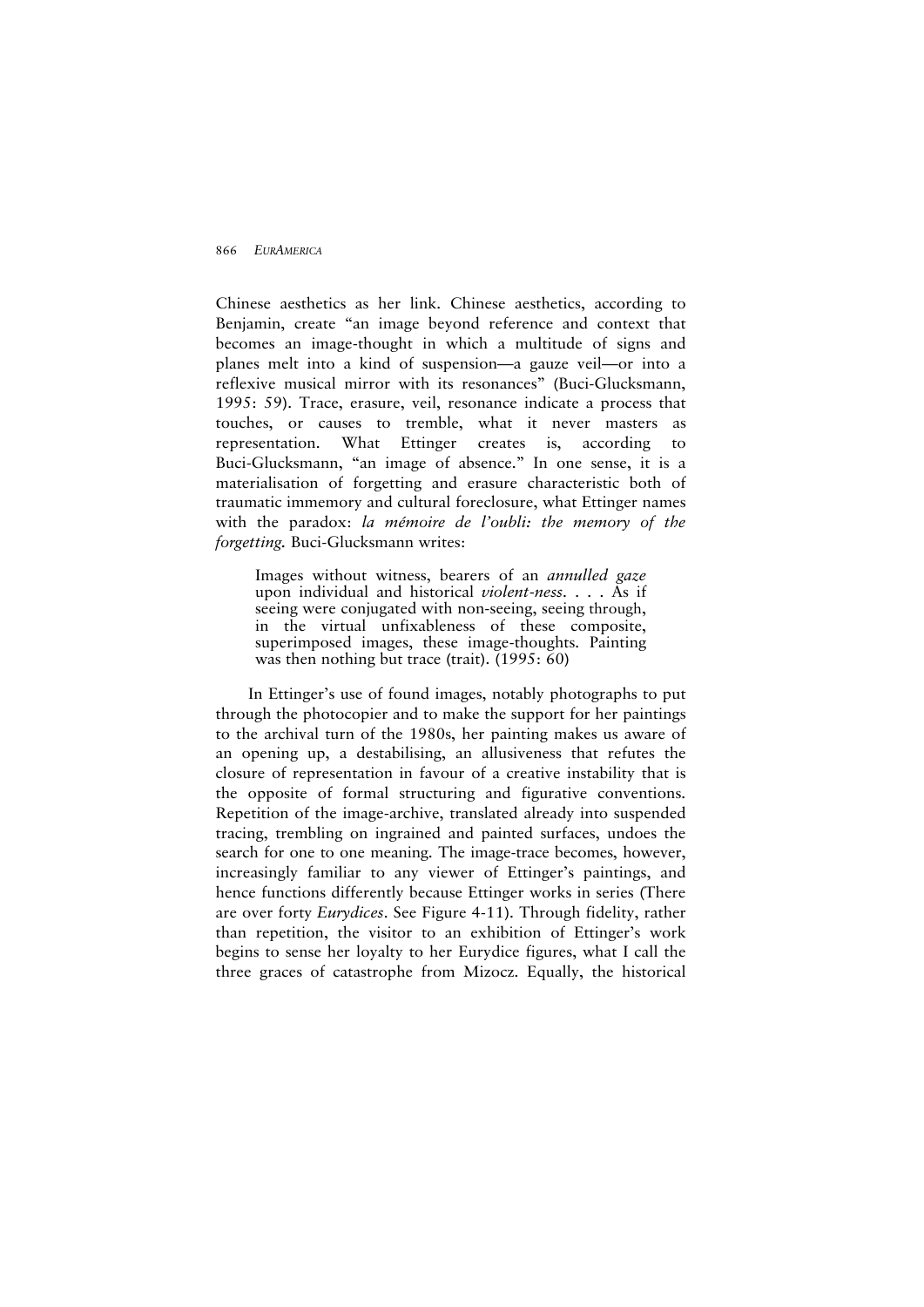photographic image also becomes defamiliarized by the constant re-art-working. The series supports the transport effected through the varying forms of the material work of colour and mark. The series creates an affective halo, resonating around the suggestive, not indexical, links to pathos, to trauma, history, compassion. The series builds up our yearning for connection that even defies the absoluteness of death.

The original photograph is a document of a terrible death. The paintings do not avoid that knowledge that the artwork is seeking an encounter with trauma; but Ettinger's work asks of we who come after, the gleaners of this terrible harvest: "what must we become in the knowledge that this has happened to our co-others?" It is much more than a question of how can we avoid forgetting, of how can we avoid commemoration as a means of forgetting. How shall any of us live with the knowledge of the trauma of the other, the deaths that marked the beginning of a new kind of dying for human beings—dying from political violence at the hands of fellow beings? How shall we live now?

Repetition of the elements of a freighted, history-bearing archive/album by means of the rhythms of the lightly loaded, finely tuned brush laid down as the hand blindly, repetitiously, rhythmically traverses a surface that becomes the joint threshold for the painting gesture and remnants of barely discernible "events" animates its own created space. Thus "painting" marks it with both a pulse of time and a duration that is encoded in the final density of increasingly impenetrable colour that meets the eye. The paintings are always about time: time spent with the work, time spent making it, time lived and experienced while working over the many years through which the paintings arrive. But they are also about touch, that is about approaching, yearning for connection that can come through painting's special relation between light and colour. This connection is the matrixial moment in opposition to the phallic process which demands either that the other is like me, and can be assimilated, or that the other is different and is to be repudiated, feared, and even destroyed.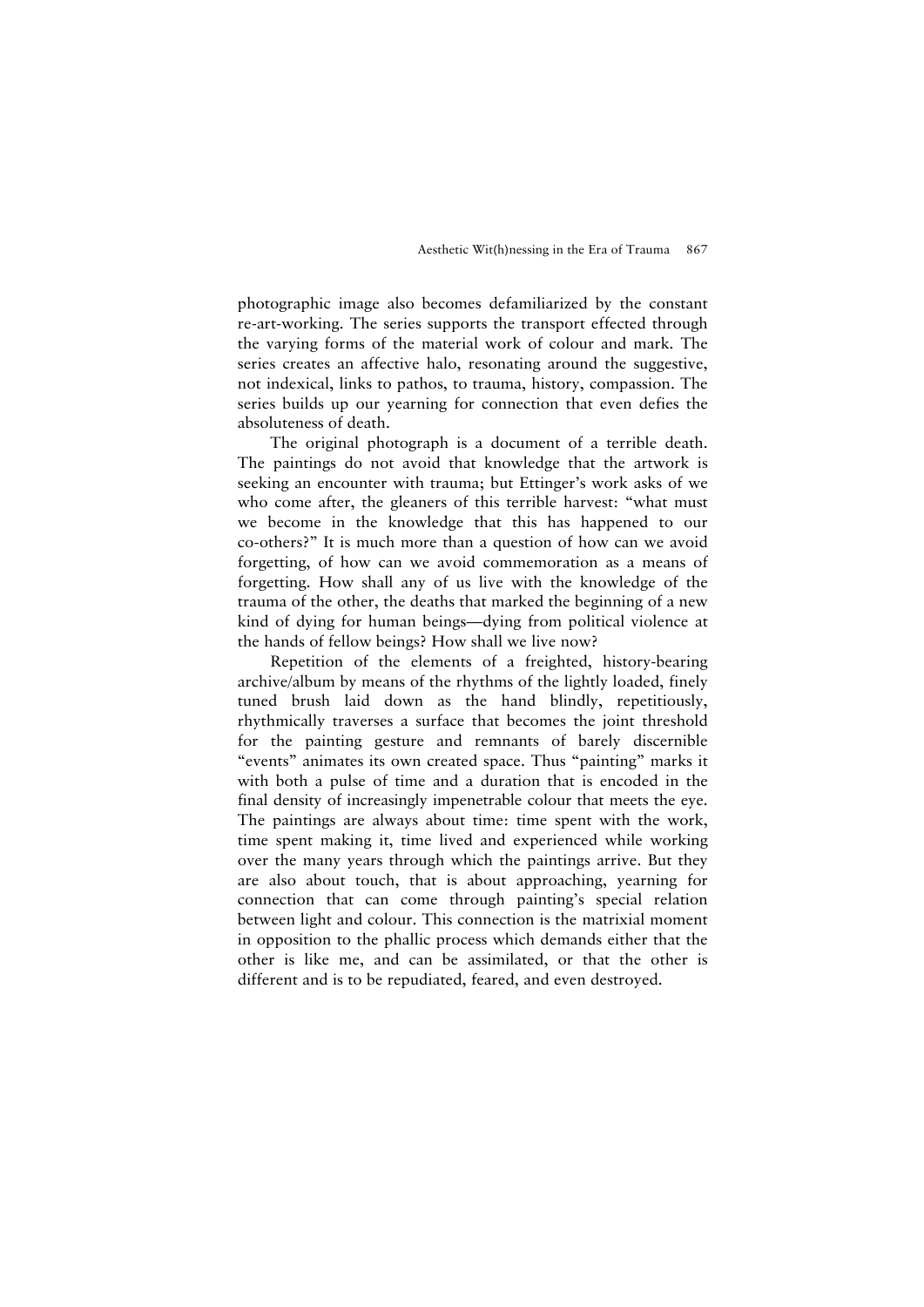Let me finally place this project in a critical and contemporary art context. Is Ettinger alone in returning to painting, to painting history, to thinking about painting and its transformation of the modernist other, the photograph? In 2007, Ralph Rugoff of the Hayward Gallery in London staged a survey exhibition of contemporary painting that confronts or engages with photography called *The Painting of Modern Life*. In Rugoff's exhibition, however, modern life appeared to be entirely untouched by the histories of tragedy and trauma apparent in a show curated ten years earlier at the Centre Pompidou titled *Face à l'Histoire* curated by Chris Dercon in 1996 (Rugoff, 2007). Yet history could not but insist in the three artists who framed the project: Andy Warhol playing veils of colour over screen-printed newspaper images or photographs, Luc Tuymans and Gerhard Richter.

Iconic of Tuymans' work that addresses the "belatedness" of painting in the current era of new media by mismatching the understated and often banal method of his painting to the horrific enormity of the subject it might reference, *The Gas Chamber* (1986, Collection Over Holland) by Luc Tuymans (b. 1958) is not in any way a painting of the gas chamber at Dachau visited by the artist or the one at Majdanek known to us through the most troubling passage in Alain Resnais's *Nuit et Brouillard/Night and Fog* (1955). Patches of paint float on a surface alternating with bare canvas to configure a kind of schematic trace or punctuations of pictorial space that are evocative and empty at the same time. Showing us a gas chamber as a room like many a basement, Tuymans wanted us to see the banal and everyday in the horrific. However, disturbing, this self-consciously low-keyed painting risks negativity, wanting the image because of its immense and treacherous freight, but killing its affectivity, referentiality and historicity.

Born in 1932 and raised in East Germany, living in the West since 1961, Gerhard Richter is considered one of *the* history painters of the later twentieth century, who has long considered the relations between a displaced painting and the power of the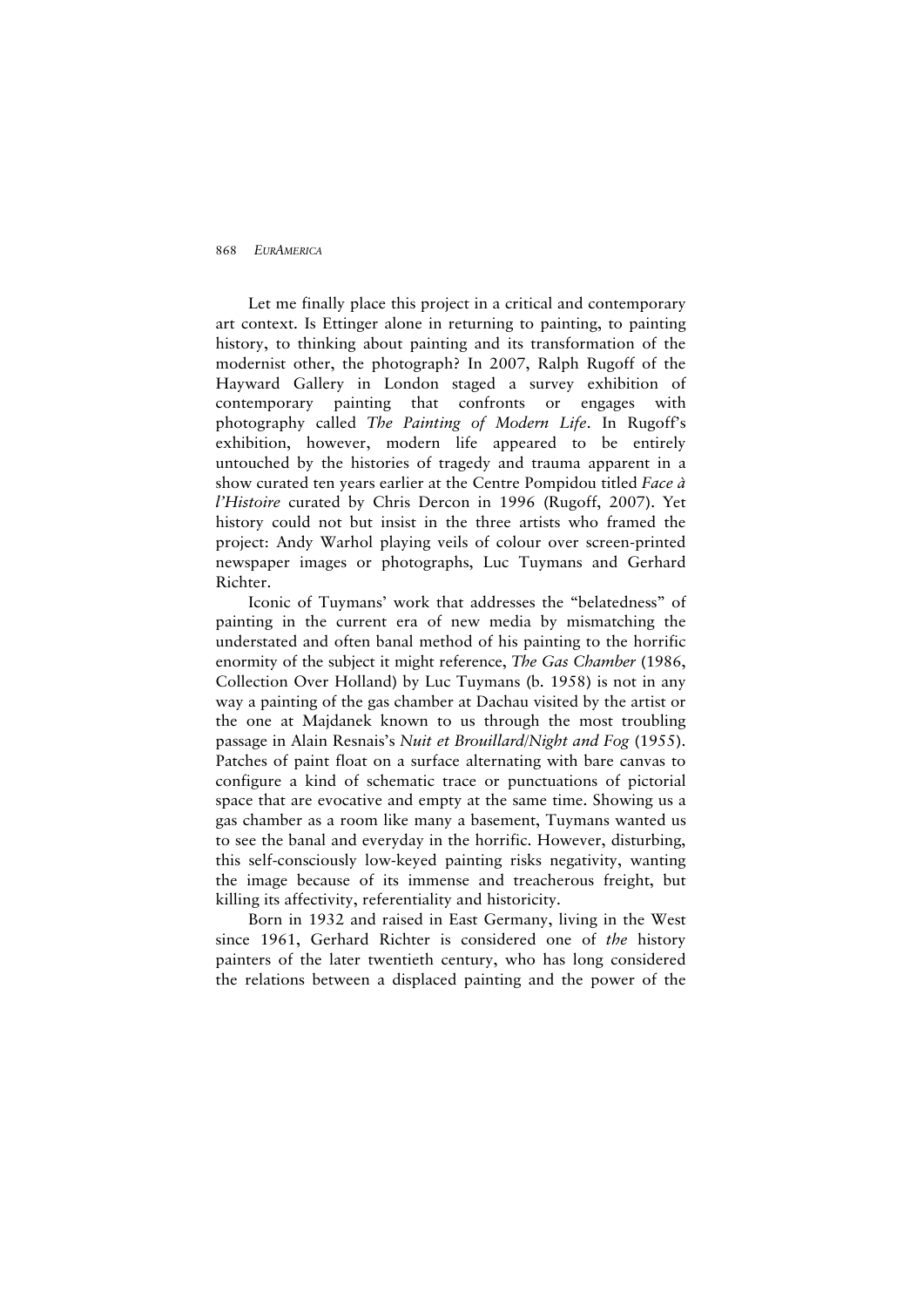photographic album in the modernist century. Like a modernist Warburg, Richter works with and on the photographic archive of the German twentieth century. His work is also full of paint's modernist self-assertion, its obligation to declare itself as a medium on a flat surface. Paint disturbs and undoes the gaze of and at the photographic referents in Richter's painting (See Fig. 12). The famous blur effect blocks the viewer's desire to find the searing contingency of a once-possible reality. The eye of the viewer of a Richter painting is strained by the blur that is even more acute in the fifteen painting series *October 18, 1977* (1988) of the news photographs of the dead members of the Baader-Meinhof terrorist group imprisoned in Stammheim.

In this series, photography and death are confronted as the traumatising encounter for the German democratic state that was challenged in the 1970s by the rage of its violently dissident younger generation. The major series of Richter works I have spent time contemplating come from a different moment in German history. *November*, *December*, and *January* (1989) is a vast triptych painted over three months following 9 November 1989 when Germany, divided at the end of World War II in 1945, was re-united after the dramatic fall of the Berlin Wall. This date, curiously coincided with and blocked out another event in German history. 9-11 November was the date of the so-called *Kristallnacht*, the ominous and terrifying racist pogrom against Jewish Germans in 1938 that preceded the genocidal assault by Nazism on the Jews of all Europe.

In Richter's paintings, I encounter works that were clearly claiming to be historical. Their sheer scale imposes their presence on the viewer. Richter's paintings were, for me, however, mute works; as landscapes of almost geologically accumulated paint, they registered a moment in the history of a modern Germany inhabited by an after-life it can neither acknowledge nor relinquish. Richter's painting action of dragging squeegees and other non-standard painting instruments across vast canvases, breaking up and through previous layers and strata, building sediments and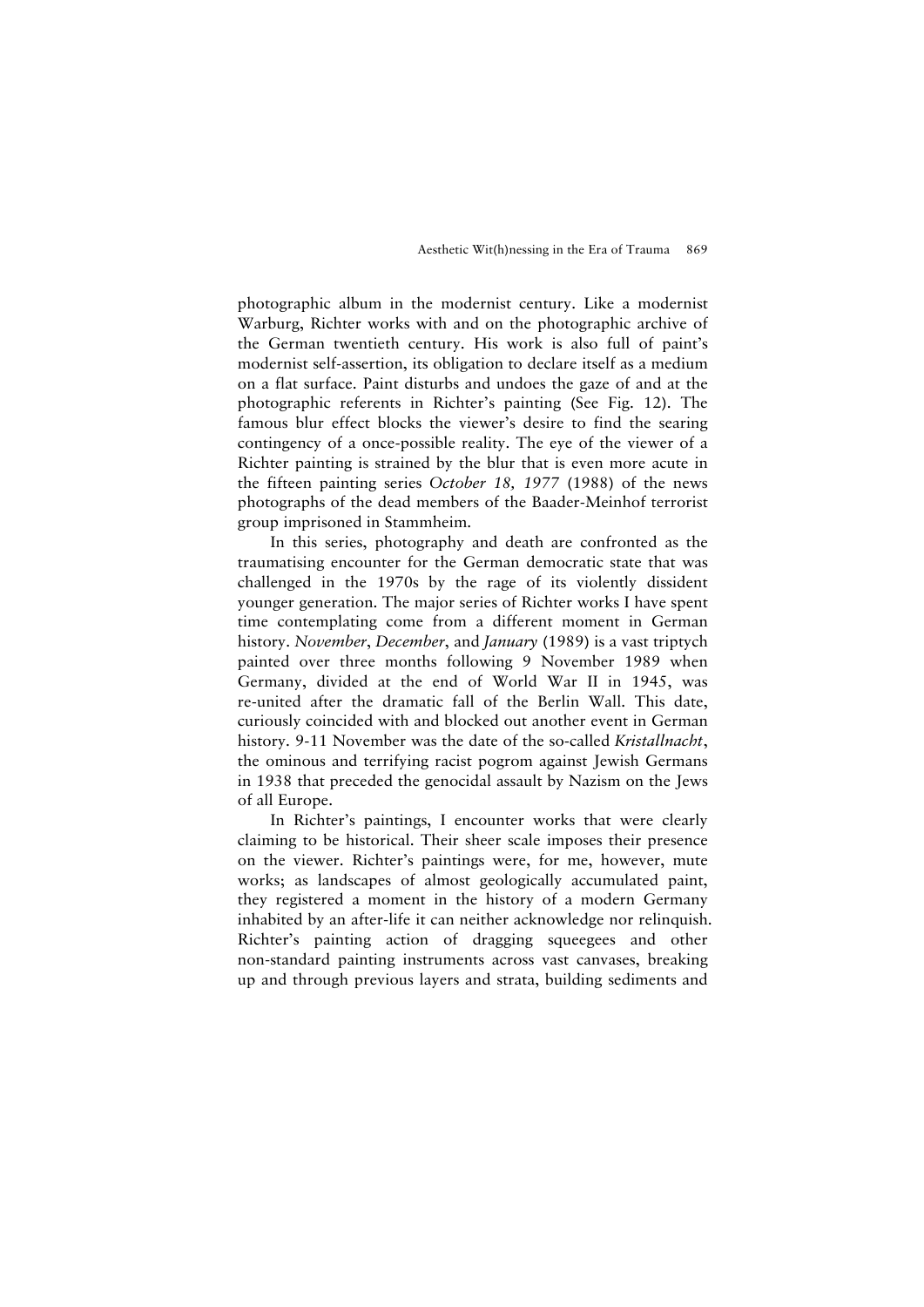excrescences, crevices and pools, creates a geological effect that makes his canvas become a landscape—of paint; that effect is its image. The painting, incited by a meditation on history does not evoke or register a *historical* event. When painting from a photograph, Richter's method distorts his source and in his abstract mode, the density of paint allows no apparition. When encountering the painting, the viewer is rendered insignificant and is obliged to scrutinize, in vain, the encrusted and obliterated surfaces that dwarf him or her. There is a feeling of impossible solidification, and of a deadly despair. $17$ 

With Ettinger, unlike the situation with Richter, I encounter the past. I am offered a "transport- station of trauma," a re-diffusion of its elements. Richter works with repetitious painterly action that accumulates to effect a kind of entombment as the trauma is encrypted. The work is thus profoundly melancholic. The paintings testify to an impossible, stymied, unprocessed mourning and little can emerge, or even to exist except the suffocating density of paint.

The British abstract painter Bridget Riley has spoken of her search for an understanding of the basis of colour in abstraction. She finally recognized that it was its *instability* (Riley, 1988*)*. We see this instability in Ettinger's latest paintings when she has been encouraged by her conversation with the later work of Monet and his dedicated study of water as the very moment that colour can be seen as light and light as the movement of the world. Flickering is a way of making the very space, texture, surface and affect of painting lively. Ettinger's paintings are, I suggest, radically different from Tuymans' bleached dissolution of paint's expressive power or Richter's abstract monumentality. Above all, her work, irrespective of scale, seeks to open up the "inner space of painting" to a feeling of a future, of a becoming, not merely by conceptually linking the

<span id="page-41-0"></span><sup>17</sup> <sup>17</sup> For a major series of critical essays on Richter's work, see Buchloh (2009). Mourning is acknowledged by many authors to be a recurrent dimension of Richter's work.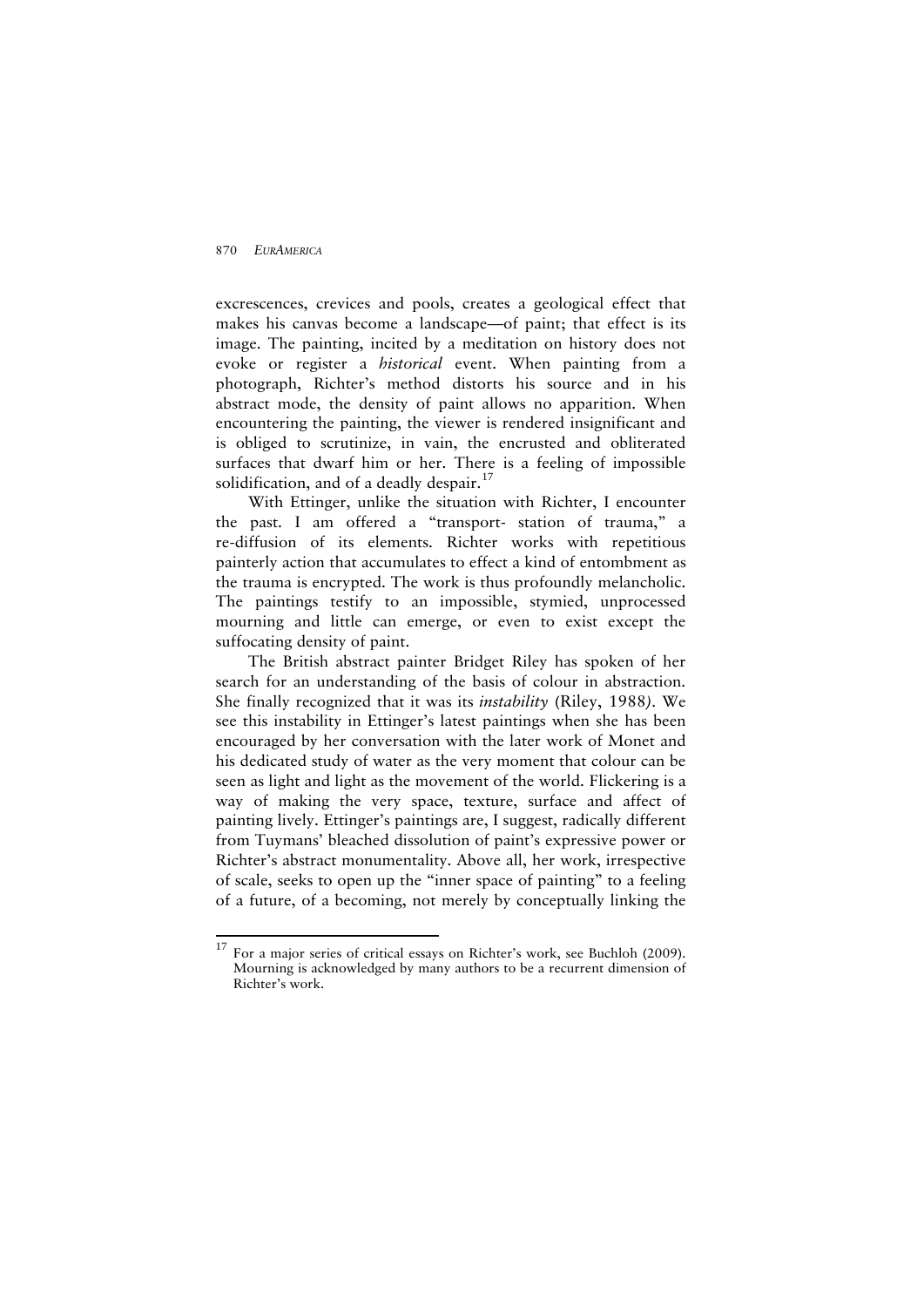present with the past. In the affective resonance generated through a material process and a deep sense of the lively potential of painting, her work seeks compassionately to re-encounter and to transform by clothing the naked horror of trauma and loss with the affective cloth of life-inspiring light through colour. Life-affects rather than death-horrors can be produced poetically in painting by the manner in which it uses materials such as colour to create light coming as if from within, and animating that inner space so that, beyond the abstract veils of colour creating an ever richer, more vibrant surface, new images metramorphose on the other side of the abstractness of the paint and the dusty trace of the past. Even while confronting the traumatic death of others, as in the image from Mizocz, a sense of shared human life is being brought forth through a different, materialising and affective process, even though the artist shares with these other artists like Tuymans and Richter, a strong sense of modernist painting's still unharvested material possibilities and relevant for dealing with major historical traumas. Ettinger's work performs what I have called *differencing*. Its density does not require size to achieve its scale. Ettinger's paintings are small. This is not because the artist is a woman. Rather this artist has created a new mode of working that is non-phallic and non-monumental. Mourning, painting, remembering, fantasising open onto other processes for transformation of the residues of history, trauma and the relations of memory to futurity.

## VII. Back to Theory

The Matrix concerns the fundamental fact of human subjectivity. Always, from its most archaic stirrings human subjectivity was an encounter between several co-affecting partners in a shared borderspace. The fact of being born is preceded by long encounter between more than one. If we acknowledge the matrixial dimension of subjectivity, which stems from the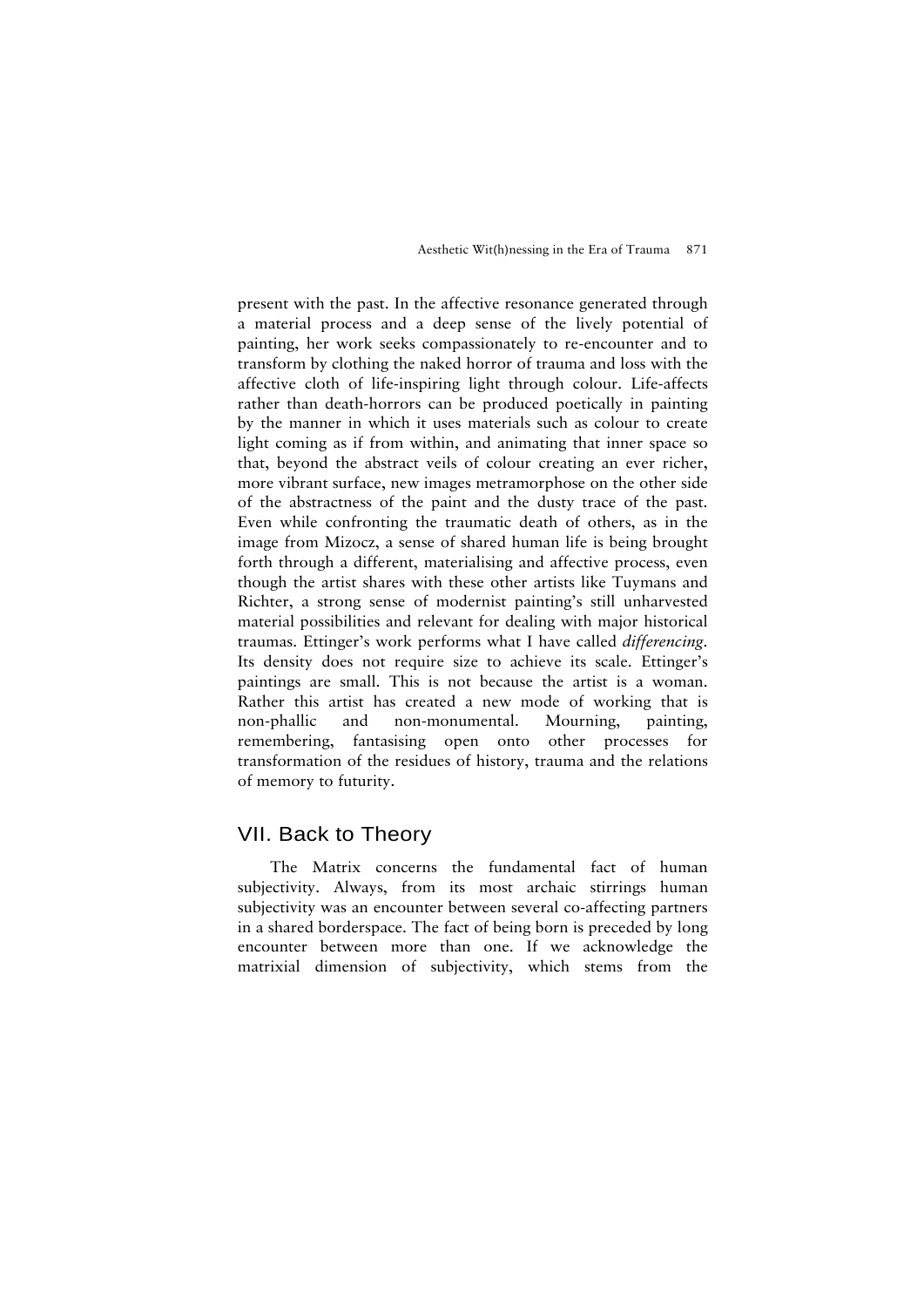specificity of feminine sexual difference, then we must also acknowledge that the violence done to any other human being is at the same time a menace to my ownhumanity because my humanness was from the beginning shared. We live in a world driven by intense greed, self-interest, national, racial, religious and ethnic divisions which have generated new kinds of wars and new kinds of violence: what Italian feminist philosopher Adriana Cavarero names *horrorism*: systematic and planned violence against the vulnerable (Cavarero, 2009).

If, as Ettinger asks us to contemplate, subjectivity, is foundationally several, our prolonged archaic, prenatal co-emergence into life in the presence of an unknown other lays down in each of our psyches the deep foundations of our future, mature human capacity for ethical responsiveness to others and our potentiality for compassion. The true horrors of the atrocities committed against defenceless others, wherever it occurs, is not only that their precious lives have been violently destroyed, bereaving families, destabilizing communities, erasing cultures. Acts of violence against others violate what is the gift of feminine sexual difference to humanity: a foundational sense that in becoming me, I became human always **with another to whose trauma and jouissance I may be creatively connected.** That is to say that my humanity, which is a product of co-emergence, co-affection, co-poiesis, may be brutally compromised when any other human being's humanity is violated. I will become less and less human in so far as I passively stand by or actively contribute to violence or to the violation of the right to a fully human life—safe, dignified, sufficient. Whether people are starving, or forced to migrate, or to sell their labour or their sex in order to survive, this is not human life. I suggest that we will come to recognise that certain kinds of feminist thought and its aesthetic practice can contribute to fundamental changes in the continuing tendency towards violence in our worlds through activating the ethical responsiveness to all others via the aesthetic "encounter-event" postulated by Ettinger. It is here a radically new possibility occurs: art as compassion.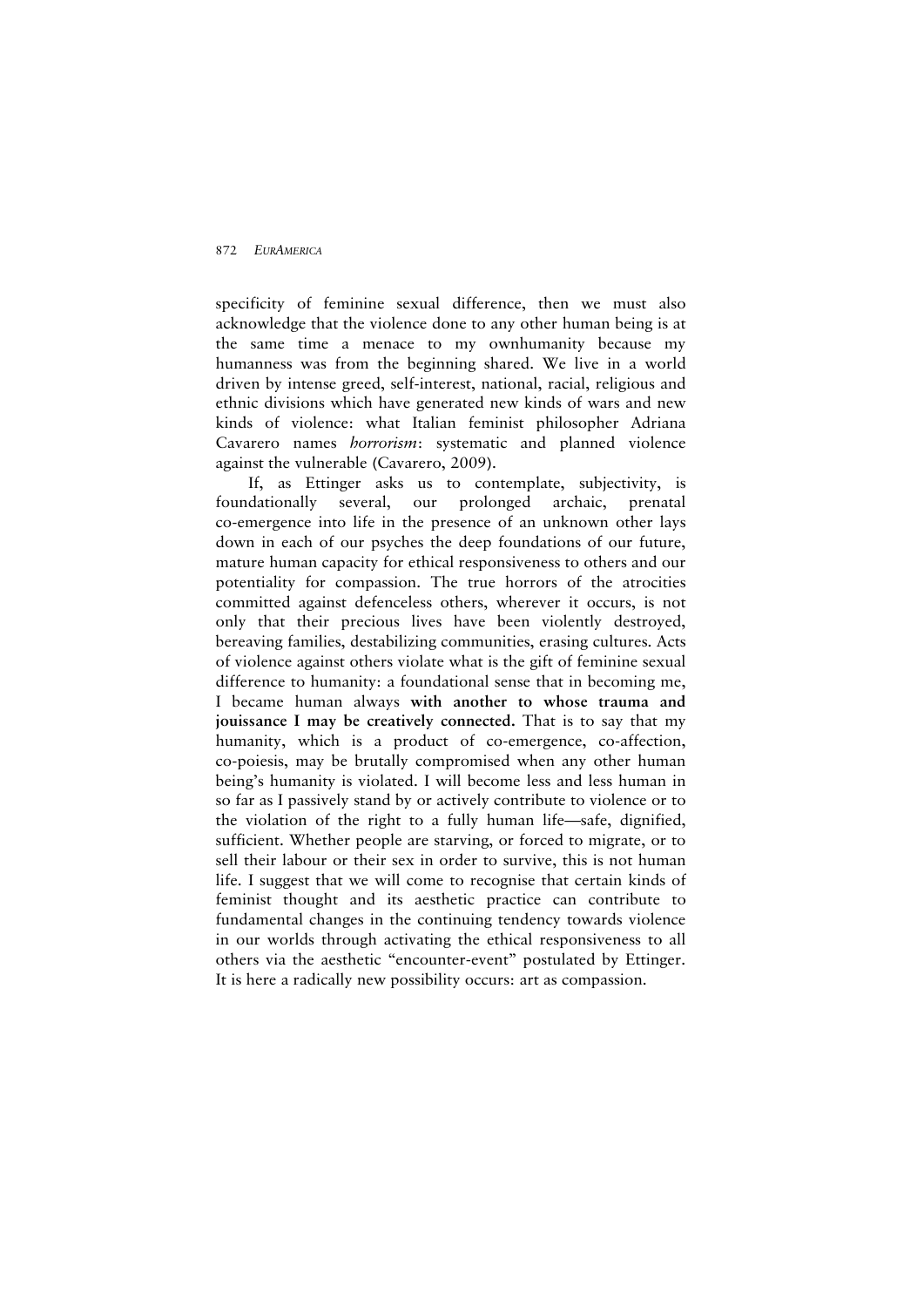# VIII. Epilogue

I hope in this paper I have made more concrete the larger theoretical issues with which I am currently working around trauma, history, memory and the aesthetic. I hope I have shown the continuity of these researches with my long-standing feminist interventions in art's histories and with the political and ethical responsibilities of both art and art history. The challenges we have to meet as we become more aware of the complexity of history and its memories and the complexity of art and its potentiality are enormous; but so is the weight of the past on our shoulders and the fears for the nature of our futures, if we do not take seriously the feminist critiques of what seems now almost uncontested phallocentric, capitalist systems: cultures of death rather than cultures of life.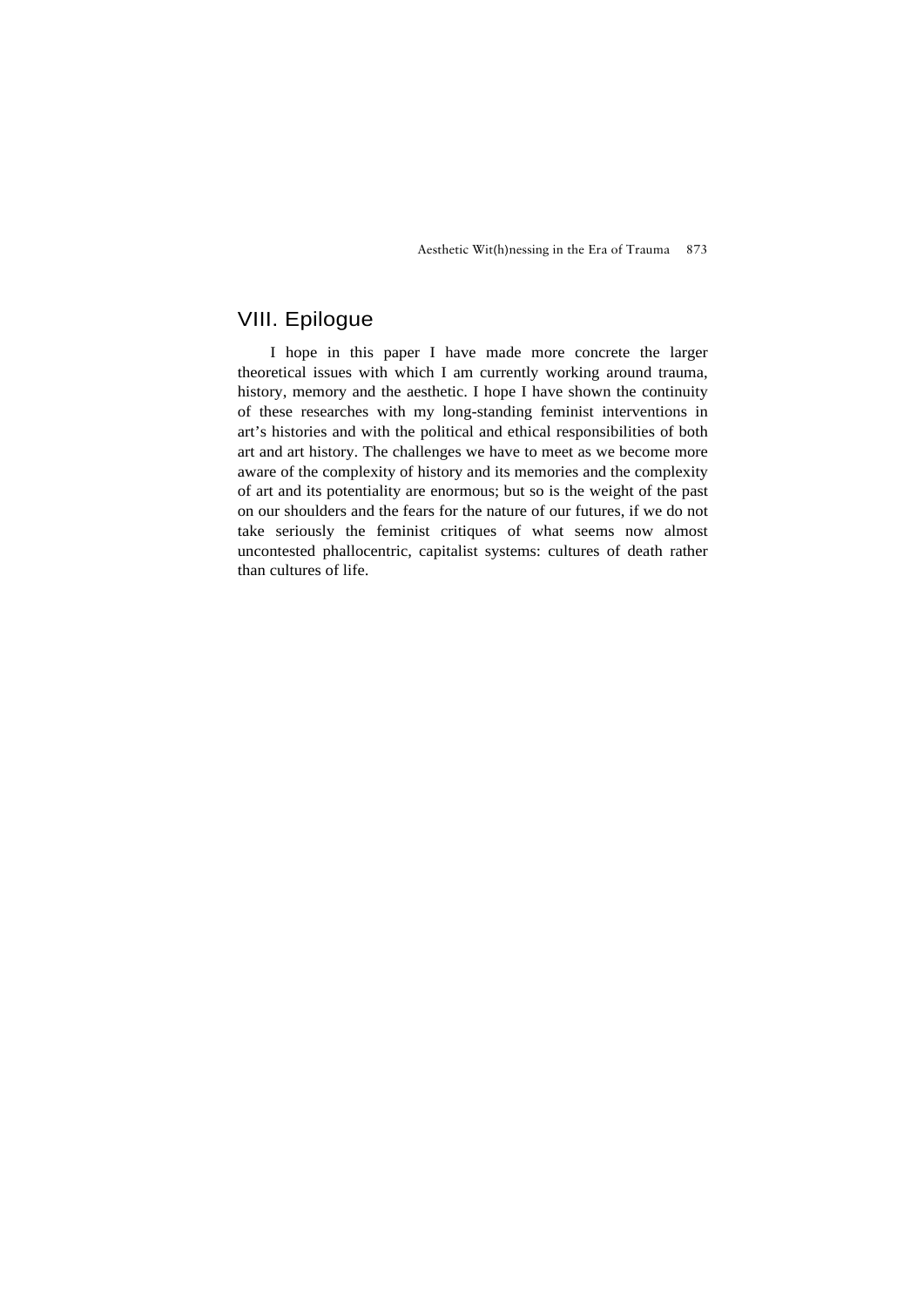

Figure 1. Bracha L. Ettinger in her studio, Paris, 1989 (photo: C. Abitbol). Courtesy of the artist.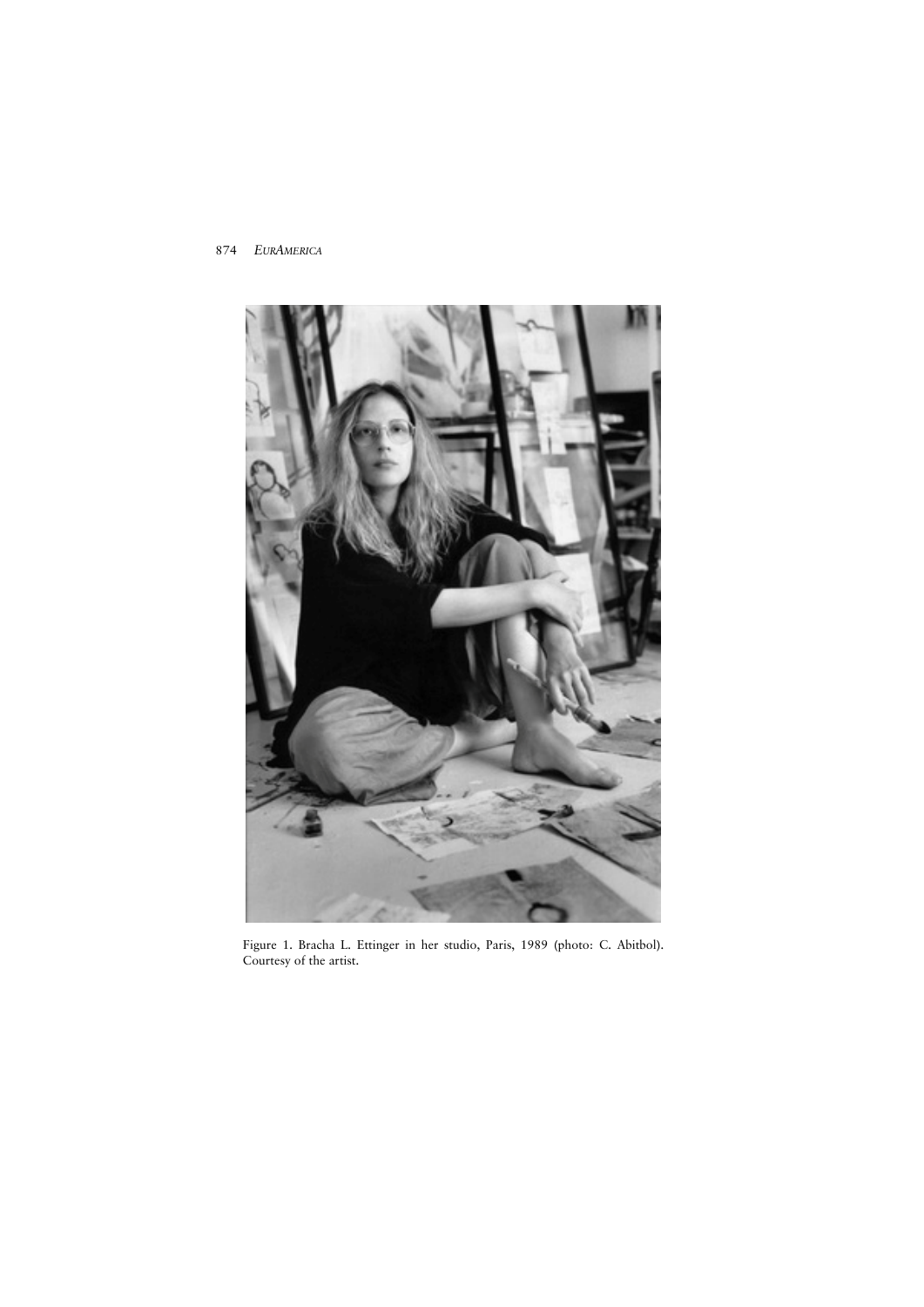# **EXECUTE CANNES BRIDGIT FOLMAN FILM GANG PRESENTS WALTZ** B  $\pmb{\Lambda}$ AN ARI FOLMAN FILM  $\mathbb{R}$   $_{r}$  dazor arta ř F 魯 DELBOLAN  $\begin{bmatrix} \text{mvs} \\ \text{mbar} \end{bmatrix}$ 囥 빪

## Aesthetic Wit(h)nessing in the Era of Trauma 875

Figure 2. Ari Folman, *Waltz with Bashir* (poster).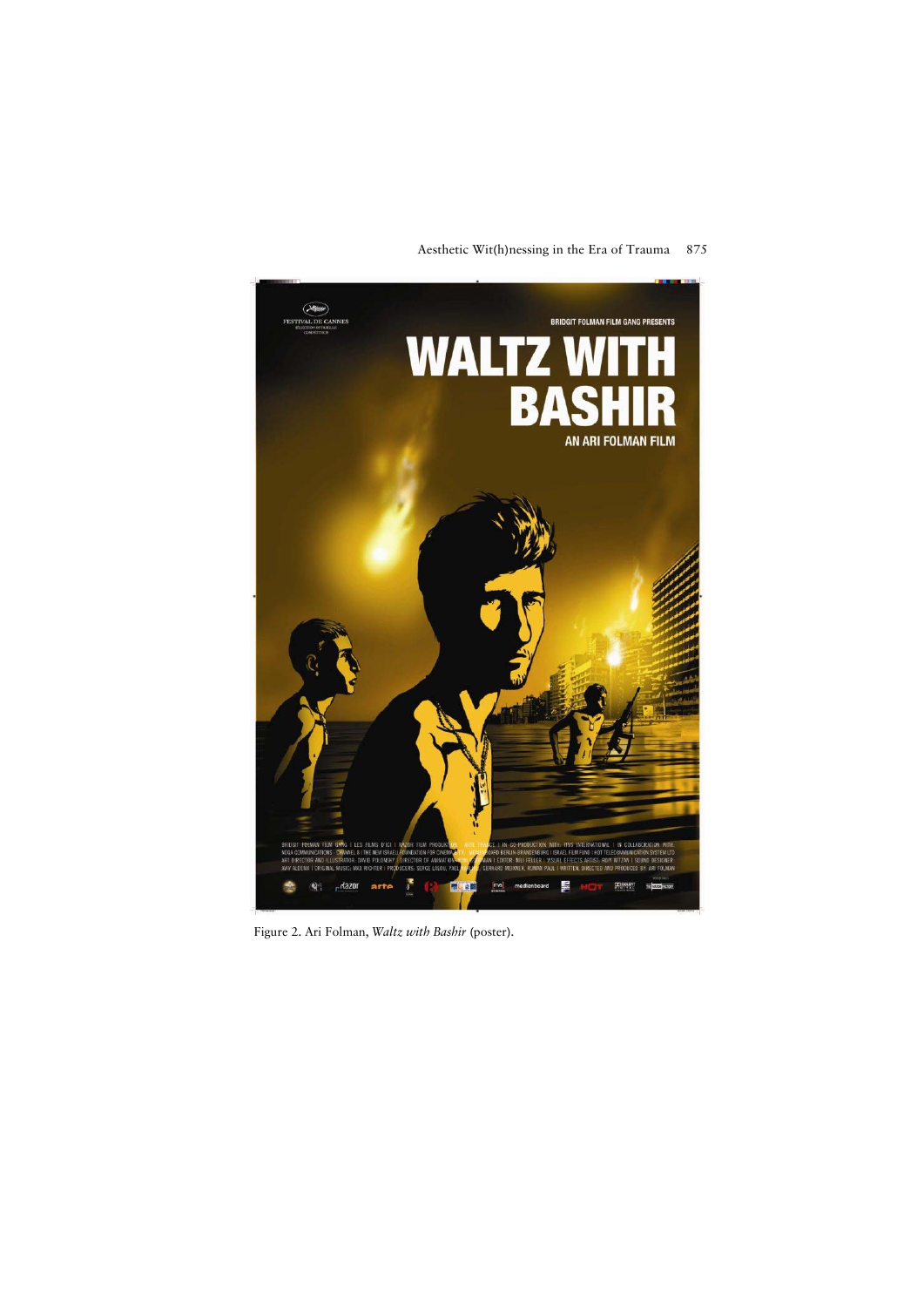

Figure 3. *Women and Children before an execution by German soldiers, Mizocz, Rovno, Ukraine 14 October 1942*, photographed by Sergeant Hille of the German Gendarmerie, USHMM photograph no. W/S 17877; photograph used by Alain Resnais in *Night and Fog* (France, 1955) Public Domain.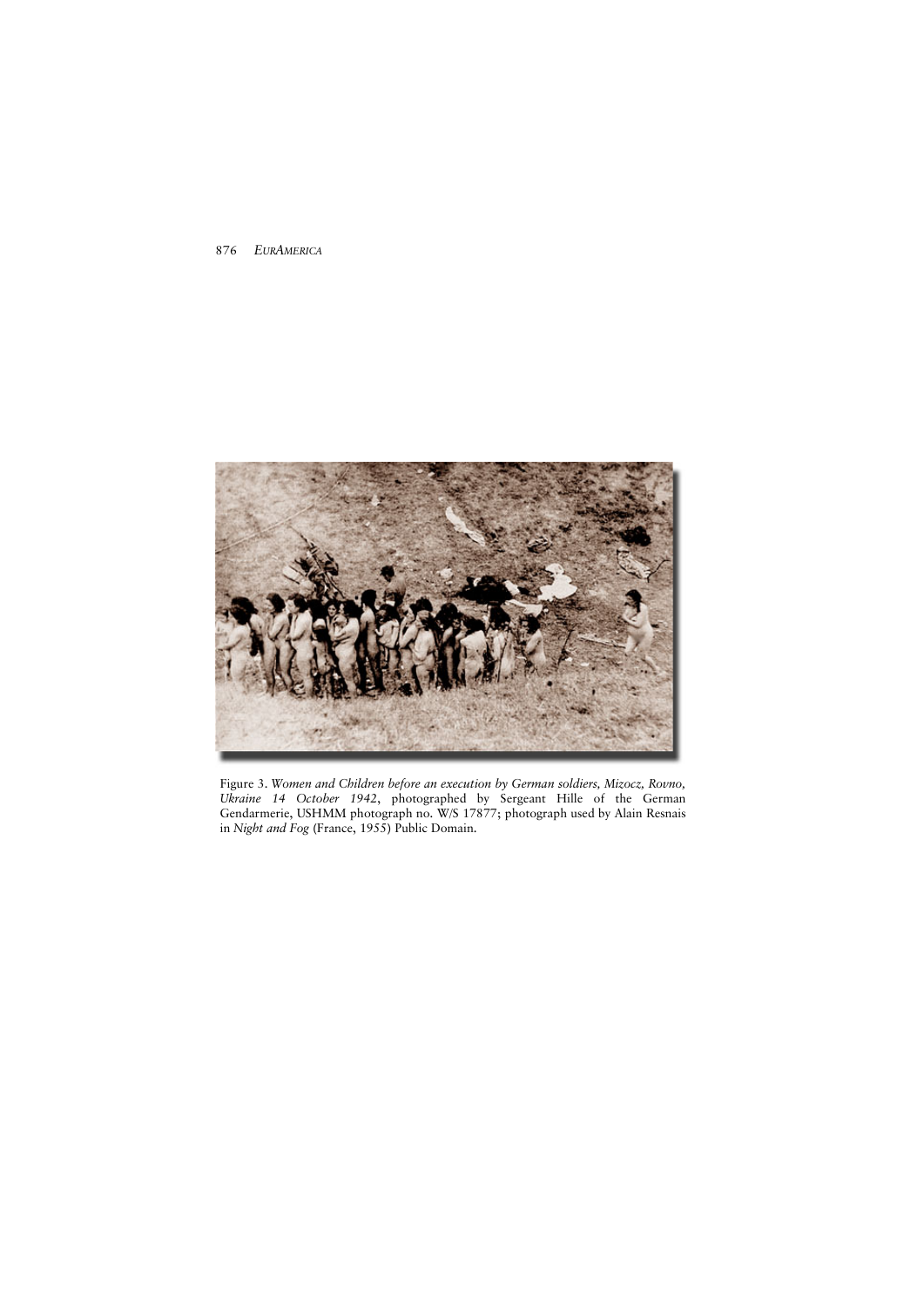

Figure4. Bracha L. Ettinger, *Eurydice n. 5*, 1992-94, oil and photocopic dust on paper mounted on canvas, 47x 27 cm. Courtesy of the artist.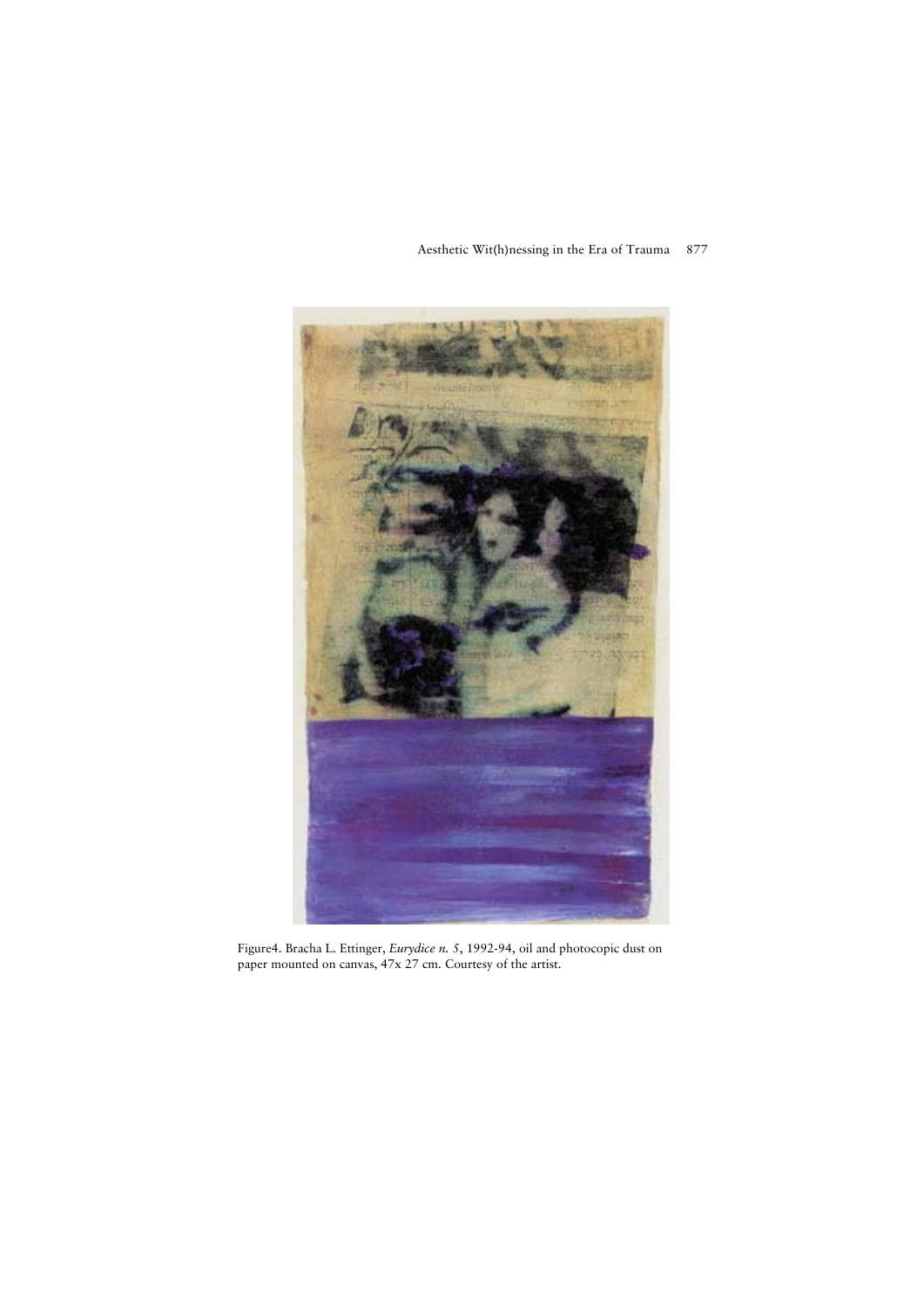

Figure 5. Bracha L. Ettinger, *Eurydice n. 14*, 1994-98, oil and photocopic dust on paper mounted on canvas, 51.5x 20 cm. Courtesy of the artist.



Figure 6. Bracha L. Ettinger, *Eurydice n. 23*, 1994-98, oil and photocopic dust on paper mounted on canvas, 25x47.5 cm. Courtesy of the artist.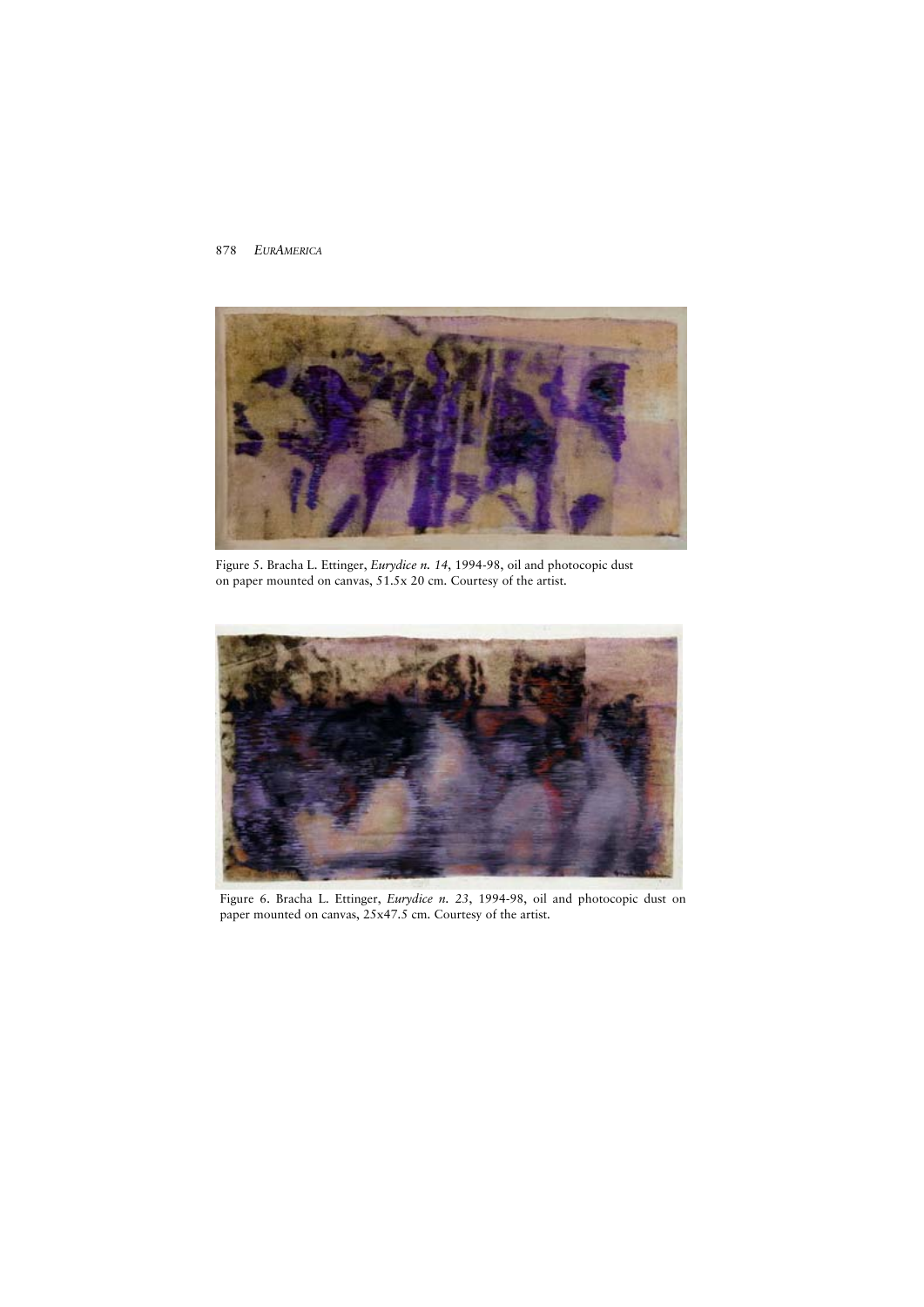## Aesthetic Wit(h)nessing in the Era of Trauma 879



Figure 7. Bracha L. Ettinger, *Eurydice n. 29*, 1994-2001, oil on paper mounted on canvas, 28.7x51.6 cm. Courtesy of the artist.



Figure 8. Bracha L. Ettinger, *Eurydice n. 30*, 1994-2001, oil and mixed media on paper mounted on canvas, 28.3x38.7 cm. Courtesy of the artist.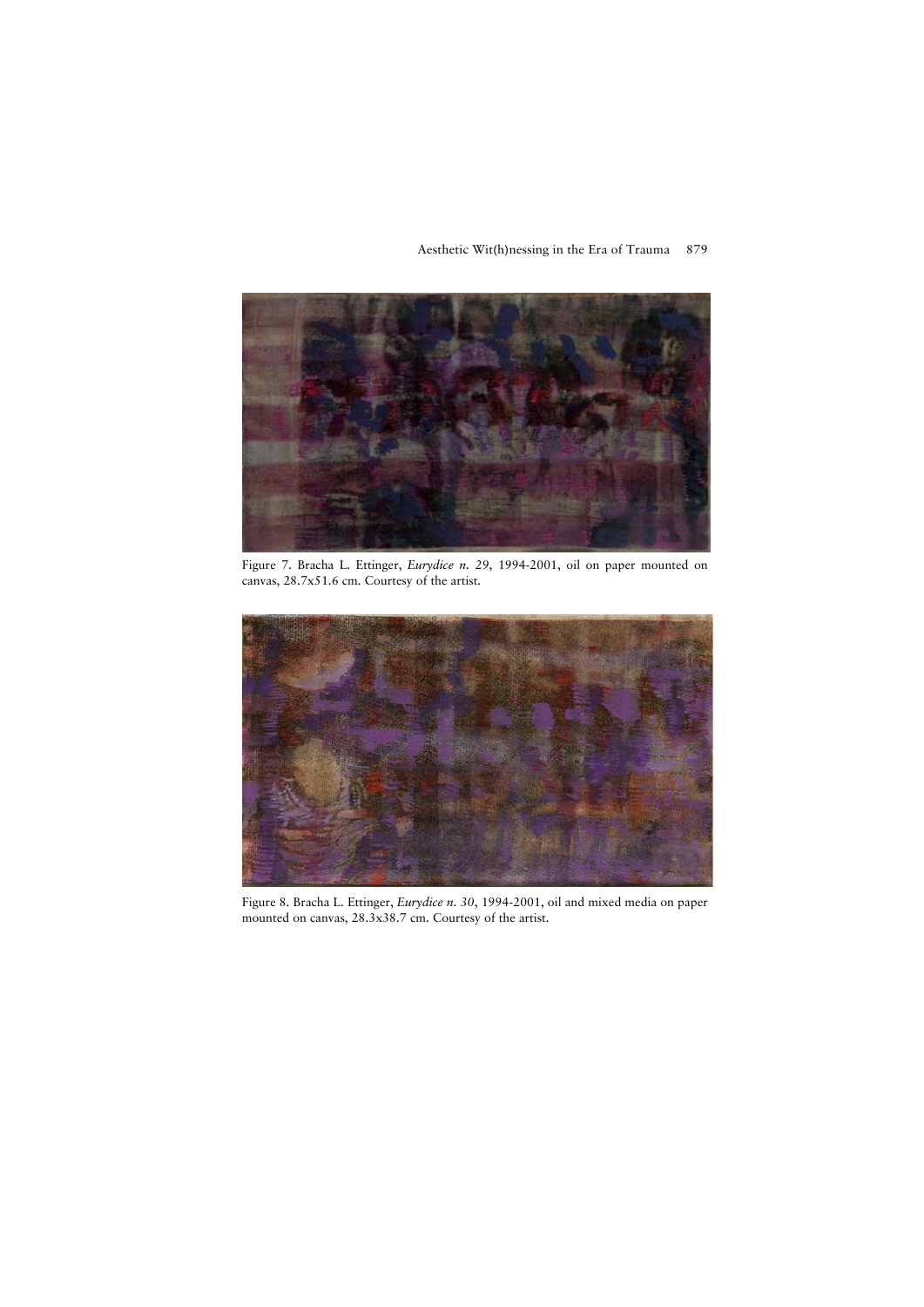

Figure 9. Installation of Bracha L. Ettinger's paintings in her studio, Tel Aviv 2009. Courtesy of the artist.



Figure 10. Detail of installation of *Eurydice* and *No Title Yet* paintings by Bracha L. Ettinger in the Freud Museum, London, June-July 2009. Courtesy of the artist.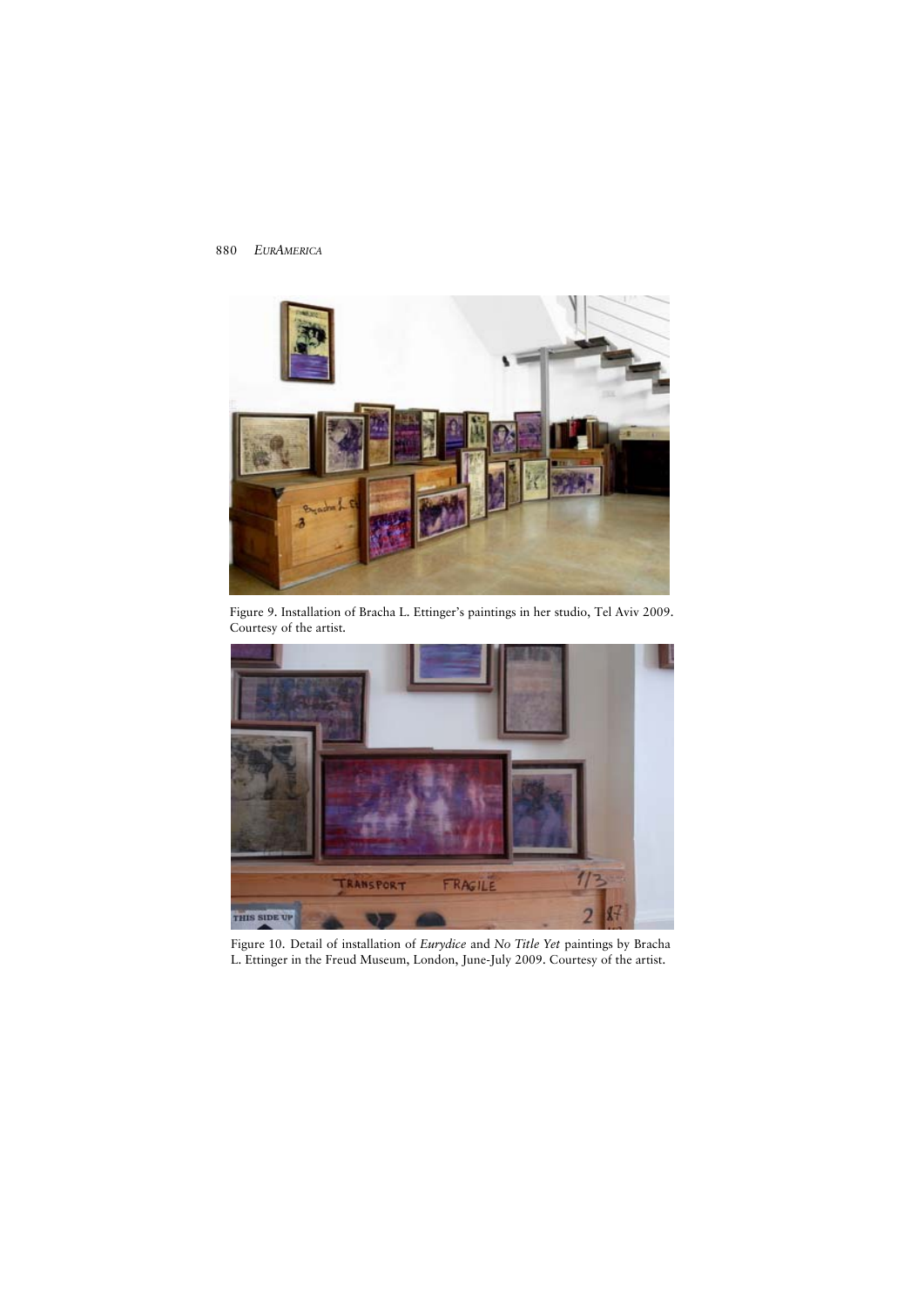

## Aesthetic Wit(h)nessing in the Era of Trauma 881

Figure 11. Installation of Bracha L. Ettinger paintings in *Resonance, Overlay, Interweave*, Freud Museum, London, 2009. Courtesy of the artist.



Figure 12. Gerhard Richter (b. 1932) *November*, 1989, oil on canvas, 320x 400 cm, St. Louis Art Museum. Reproduced by kind permission of the artist.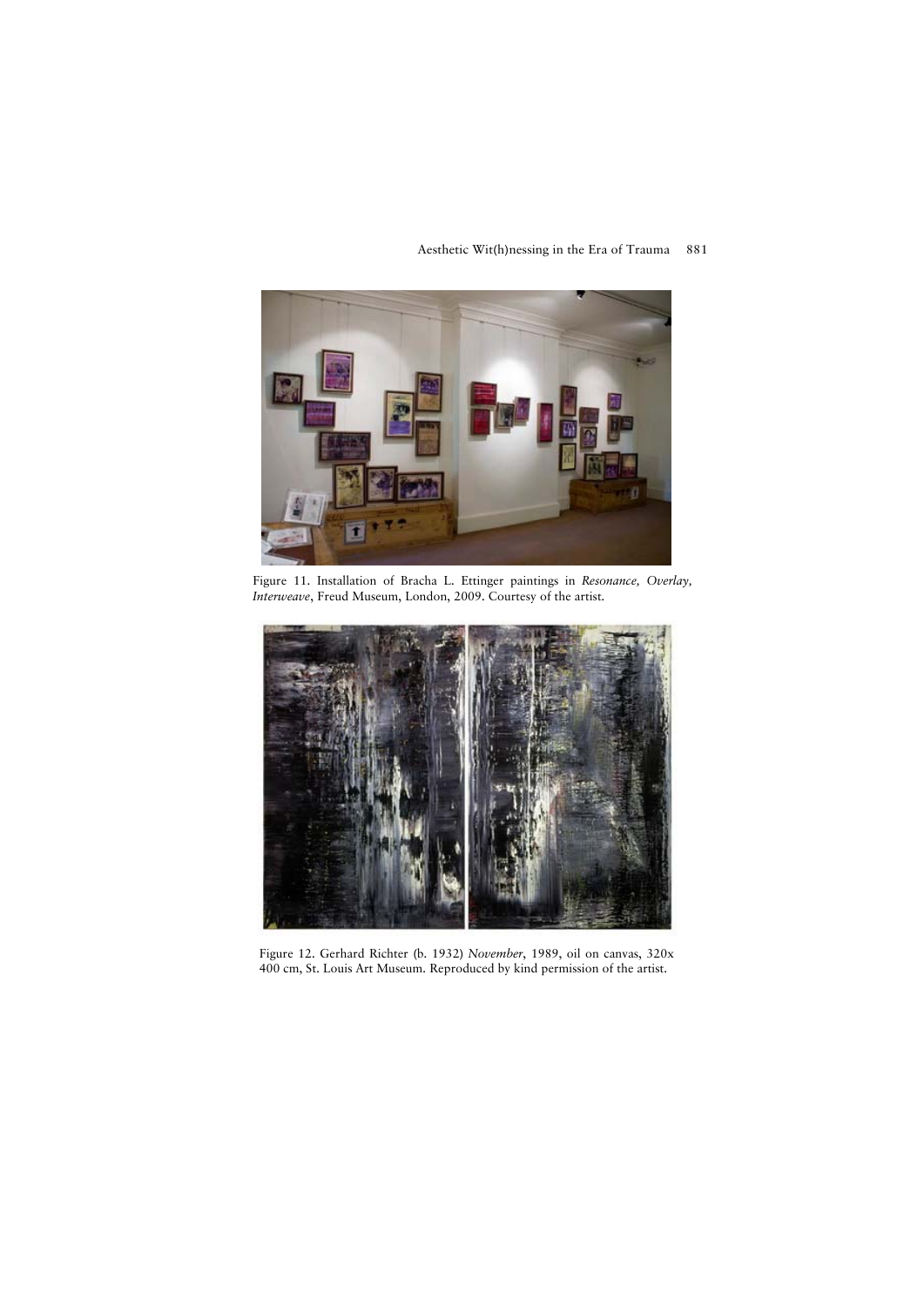## References

- Adorno, T. W. (1978). Commitment. In A. Arato & E. Gebhardt (Eds.), *The essential Frankfurt school reader* (pp. 300-318). Oxford, UK: Basil Blackwell.
- Arad, Y. (Ed.). (1990). *The pictorial history of the Holocaust.* Jerusalem: Yad Vashem; New York: Macmillan.
- Bauman, Z. (1989). *Modernity and the Holocaust.* Cambridge, UK: Polity Press.
- Berlant, L. (Ed.). (2004). *Compassion: The culture and politics of an emotion*. New York: Routledge.
- Bronfen, E. (1992). *Over her dead body: Death, femininity and the aesthetic*. Manchester, UK: Manchester University Press.
- Buchloh, B. H. D. (Ed.). (2009). *Gerhard Richter.* Cambridge, MA: MIT Press.
- Buci-Glucksmann, C. (1995). Inner space of painting. In *Bracha Lichtenberg Ettinger: Halala—Autistwork* (pp. 43-68)*.* Jerusalem: Israel Museum.
- Cavarero, A. (2009). *Horrorism: Naming contemporary violence*. New York: Columbia University Press.
- Clough, P. T., & Halley, J. (Eds.). (2007). *The affective turn: Theorizing the social*. Durham, NC: Duke University Press.
- Didi-Huberman, G. (2008). *Images in spite of all: Four photographs from Auschwitz* (S. B. Lillis, Trans.). Chicago: University of Chicago Press.
- Ettinger, B. L. (1992). Matrix and metramorphosis. *Differences*, 4, 3: 176-208.
- Ettinger, B. L. (1993). *Matrix Halal(a)—Lapsus: Notes on painting* (J. Simas, Trans.). Oxford, UK: Museum of Modern Art.
- Ettinger, B. L. (1995). *The matrixial gaze*. Leeds, UK: Feminist Arts and Histories Network.
- Ettinger, B. L. (1996). The with-in-visible screen. In M. C. de Zegher (Ed.), *Inside the visible: An elliptical traverse of twentieth century art in, of, and from the feminine* (pp.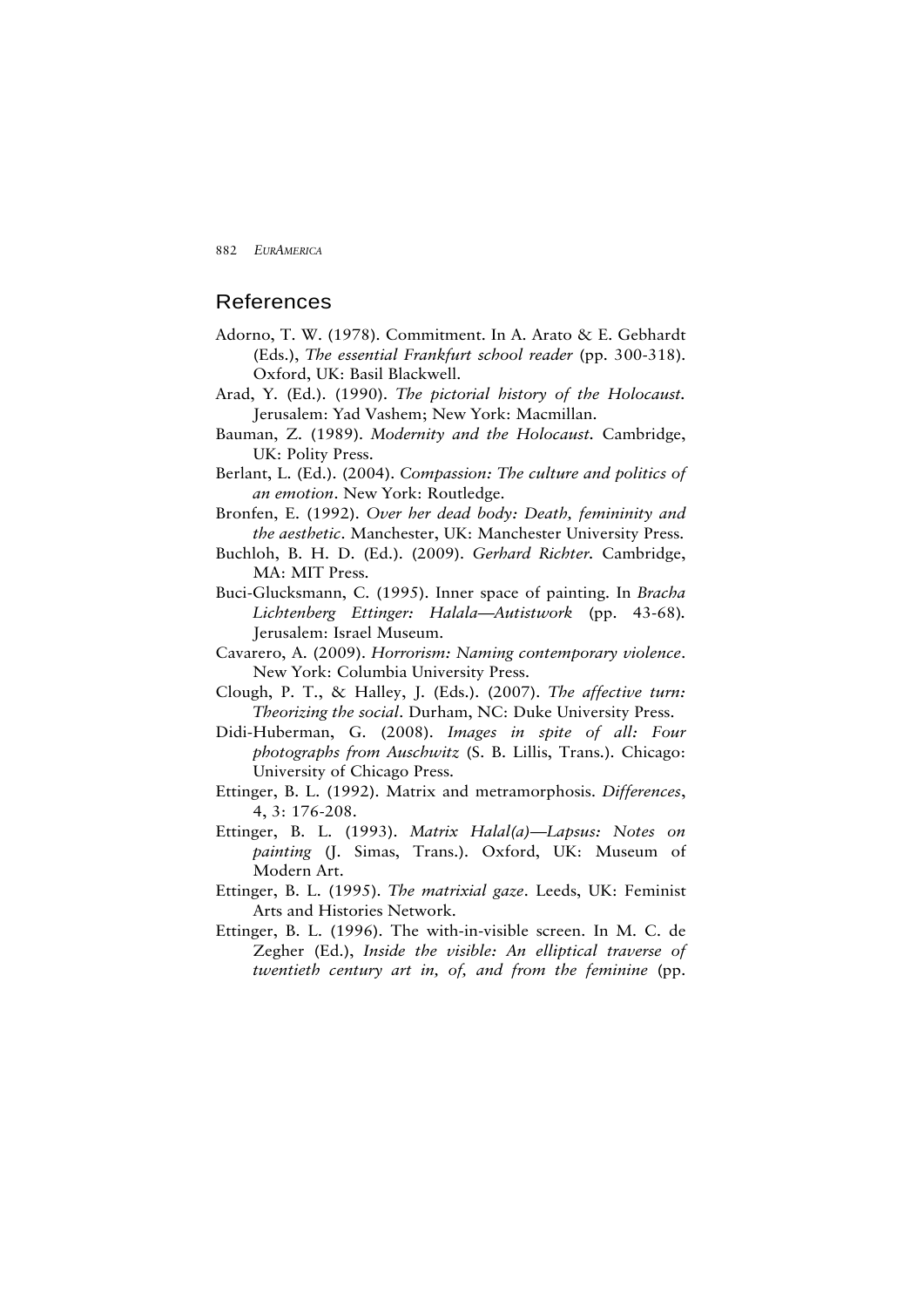89-113). Cambridge, MA: MIT Press.

- Ettinger, B. L. (2006). Wit(h)nessing trauma and the matrixial gaze. In B. Massumi (Ed.), *The matrixial borderspace / Bracha L. Ettinger* (pp. 123-156). Minneapolis, MN: University of Minnesota Press.
- Felman, S., & Laub, D. (1992). *Testimony: Crisis of witnessing in literature, psychoanalysis, and history*. New York: Routledge.
- Folman, A. (Writer/Dirtctor). (2008). *Waltz with Bashir* [Motion picture]. Israel: Sony Pictures Classics.
- Freud, S. (1933). *New introductory lectures on psychoanalysis* (W. J. H. Sprott, Trans.). New York: W. W. Norton.
- Freud, S. (1958a). Remembering, repeating, working-through. In J. Strachey (Ed. & Trans.), *The standard edition of the complete psychological works of Sigmund Freud* (Vol. 12, pp. 147-156). London: Hogarth Press.
- Freud, S. (1958b). The theme of the three caskets. In J. Strachey (Ed. & Trans.), *The standard edition of the complete psychological works of Sigmund Freud* (Vol. 12, pp. 291-301). London: Hogarth Press.
- Gallop, J. (1985). *Reading Lacan*. Ithaca, NY: Cornell University Press.
- Green, A. (1999). *The fabric of affect in the psychoanalytic discourse*. London: Routledge.
- Irigaray, L. (1993). *An ethics of sexual difference* (C. Burke & G. C. Gill, Trans.). London: Athlone Press.
- Jameson, F. (1978). Imaginary and symbolic in Lacan: Marxism, psychoanalytic criticism, and the problem of the subject. *Yale French Studies*, 55/56: 338-395.
- Johnson, A. (2010). Nomad-Words. In A. Bryant & G. Pollock (Eds.), *Digital and other virtualities: Renegotiating the image* (pp. 217-236). London: I. B. Tauris.
- Lacan dot com. (n.d.). *Bibliographies: Jacques Lacan*. Retrieved from <http://www.lacan.com/bibliography.htm>
- Lacan, J. (1966). *Écrits.* Paris: Editions du Seuil.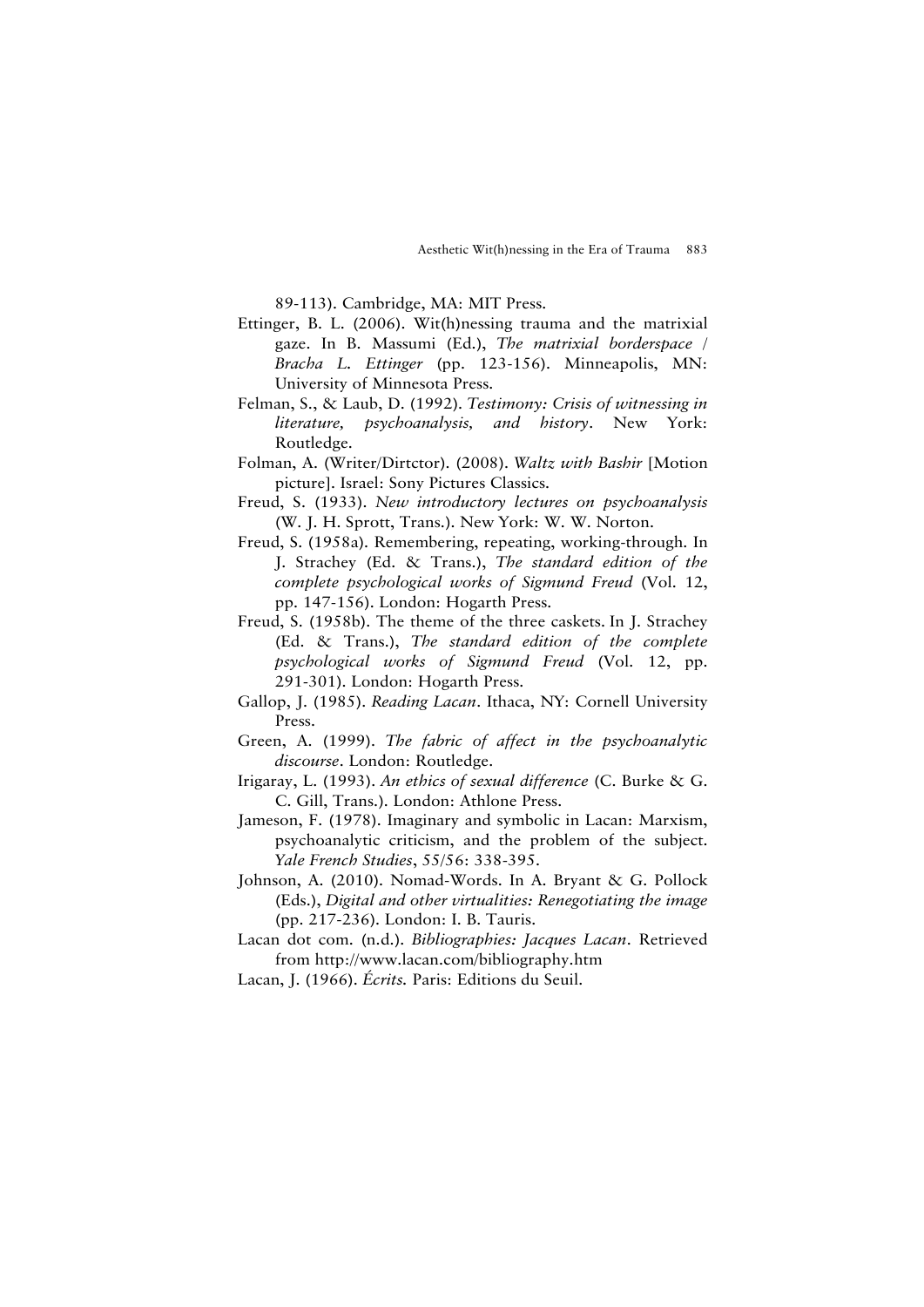- Lacan, J. (1977a). *Écrits: A selection* (A. Sheridan, Trans.). London: Tavistock.
- Lacan, J. (1977b). *The four fundamental concepts of psychoanalysis* (J. A. Miller, Ed.; A. Sheridan, Trans.). London: Penguin Books.
- Lacan, J. (1998). *Seminar XX: Encore, On feminine sexuality* (J. A. Miller, Ed.; F. Bruce, Trans.). New York: W. W. Norton.
- Lyotard, J.-F. (1988). *The differend: Phrases in dispute* (G. Van Den Abbeele, Trans.). Minneapolis, MN: University of Minnesota Press.
- Lyotard, J.-F. (1989). Newman: The instant. In A. Benjamin (Ed.), *The Lyotard reader* (pp. 240-249)*.* Oxford, UK: Blackwell.
- Lyotard, J.-F. (2004). Scriptures: Diffracted traces. *Theory, Culture and Society*, 21, 1: 101-105.
- Massumi, B. (2000). Painting: The voice of the grain. In *Bracha Lichtenberg Ettinger: Artworking 1985-1999* (pp. 9-32). Ghent, Belgium: Ludion; Brussels, Belgium: Palais des Beaux-Arts.
- Penwarden, C. (1995). Of word and flesh: An interview with Julia Kristeva. In S. Morgan & F. Morris (Eds.), *Rites of passage: Art for the end of the century* (pp. 21-27). London: Tate Gallery.
- Pollock, G. (2000). Nichsapha: Yearning/Languishing–The immaterial tuché of colour in painting *after painting after history*. In *Bracha Lichtenberg Ettinger: Artworking 1985- 1999* (pp. 45-70). Ghent, Belgium: Ludion; Brussels, Belgium: Palais des Beaux-Arts.
- Pollock, G. (2004). Thinking the feminine: Aesthetic practice as introduction to Bracha Ettinger and the concepts of matrix and metramorphosis. *Theory, Culture and Society*, 21, 1: 5-65.
- Pollock, G. (2007). *Encounters in the virtual feminist museum: Time, space and the archive.* London: Routledge.
- Pollock, G. (2008). Dying, seeing, feeling: Transforming the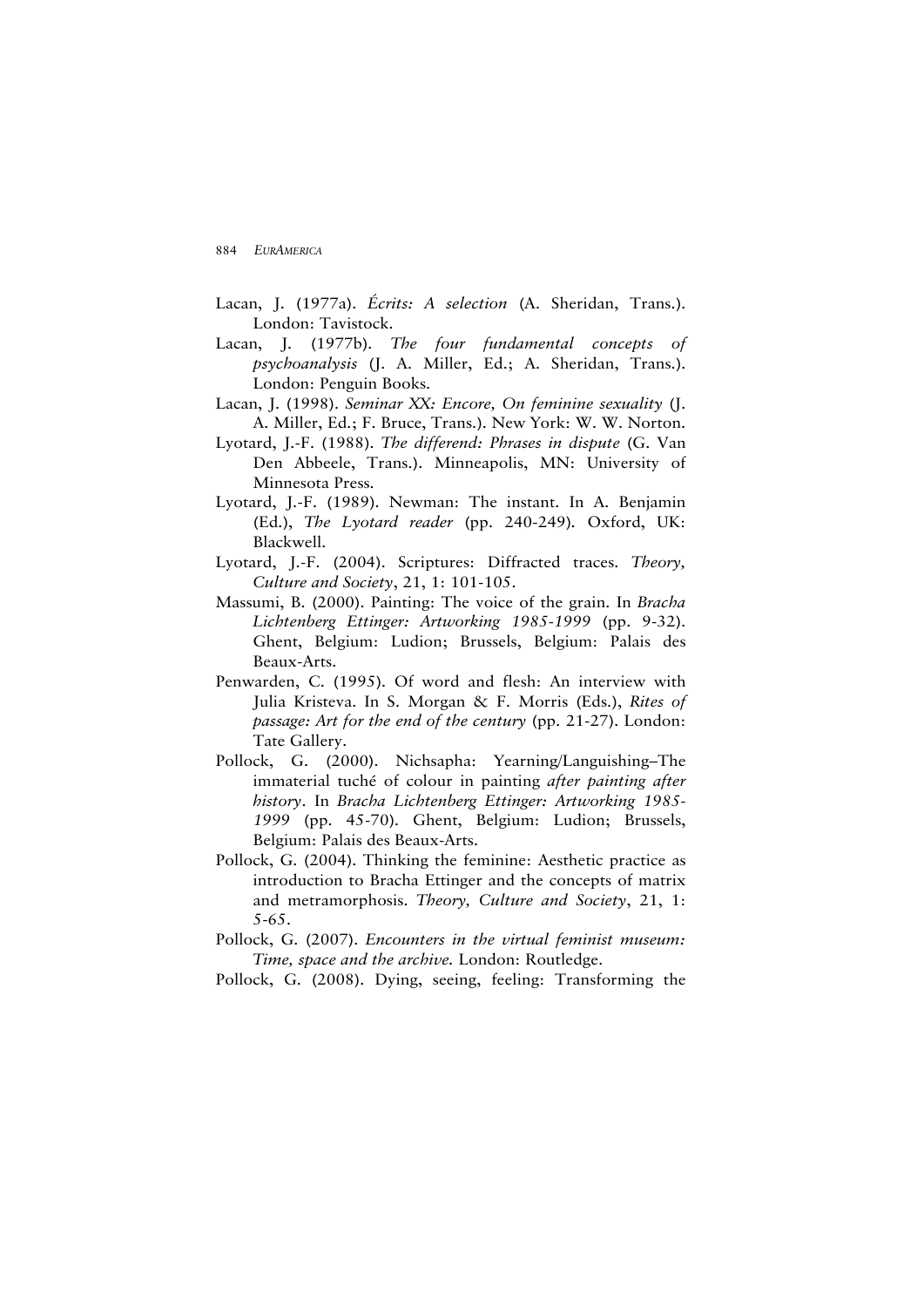ethical space of feminist aesthetics. In D. Costello & D. Willsdon (Eds.), *The life and death of images* (pp. 213-235, 249-251)*.* London: Tate.

- Pollock, G. (2009). Art/Trauma/Representation. *Parallax*, 15, 1: 40-54.
- Pollock, G. (in press). Photographing atrocity: Becoming iconic? In G. Batchen, M. Gidley, N. K. Miller, & J. Prosser (Eds.), *Picturing atrocity: Reading photographs in crisis*. London: Reaktion Books.
- Rancière, J. (2009). *The future of the image*. London: Verso.
- Resnais, A. (Director). (1955). *Nuit et Brouillard/Night and Fog* [Documentary short film]. France: Argos Films.
- Riley, B. (1988, January 25). Interviewed by J. Spalding for the BBC. Retrieved from <http://www.bbc.co.uk/bbcfour/> audiointerviews/profilepages/rileyb1.shtml
- Rose, J. (1986). *Sexuality in the field of vision*. London: Verso.
- Rugoff, R. (2007). *The painting of modern life: 1960s to now*. London: Hayward Gallery.
- Sartre, J.-P. (1940). *L'imaginaire: Psychologie phénoménologique de l'imagination.* Paris: Gallimard.
- Sartre, J.-P. (2004). *The imaginary: A phenomenological psychology of the imagination* (J. Webber, Trans.). New York & London: Routledge.
- Sedgwick, E. K. (2003). *Touching feeling: Affect, pedagogy, performativity.* Durham, NC: Duke University Press.
- Stein, R. (1991). *Psychoanalytic theories of affect*. New York: Praeger.
- Stein, R. (1999). *Psychoanalytic theories of Affect*. London: Karnac Books.
- Wu, D. (Ed.). (2005). *Romanticism: An anthology* (3rd ed.). Oxford, UK: Blackwell.